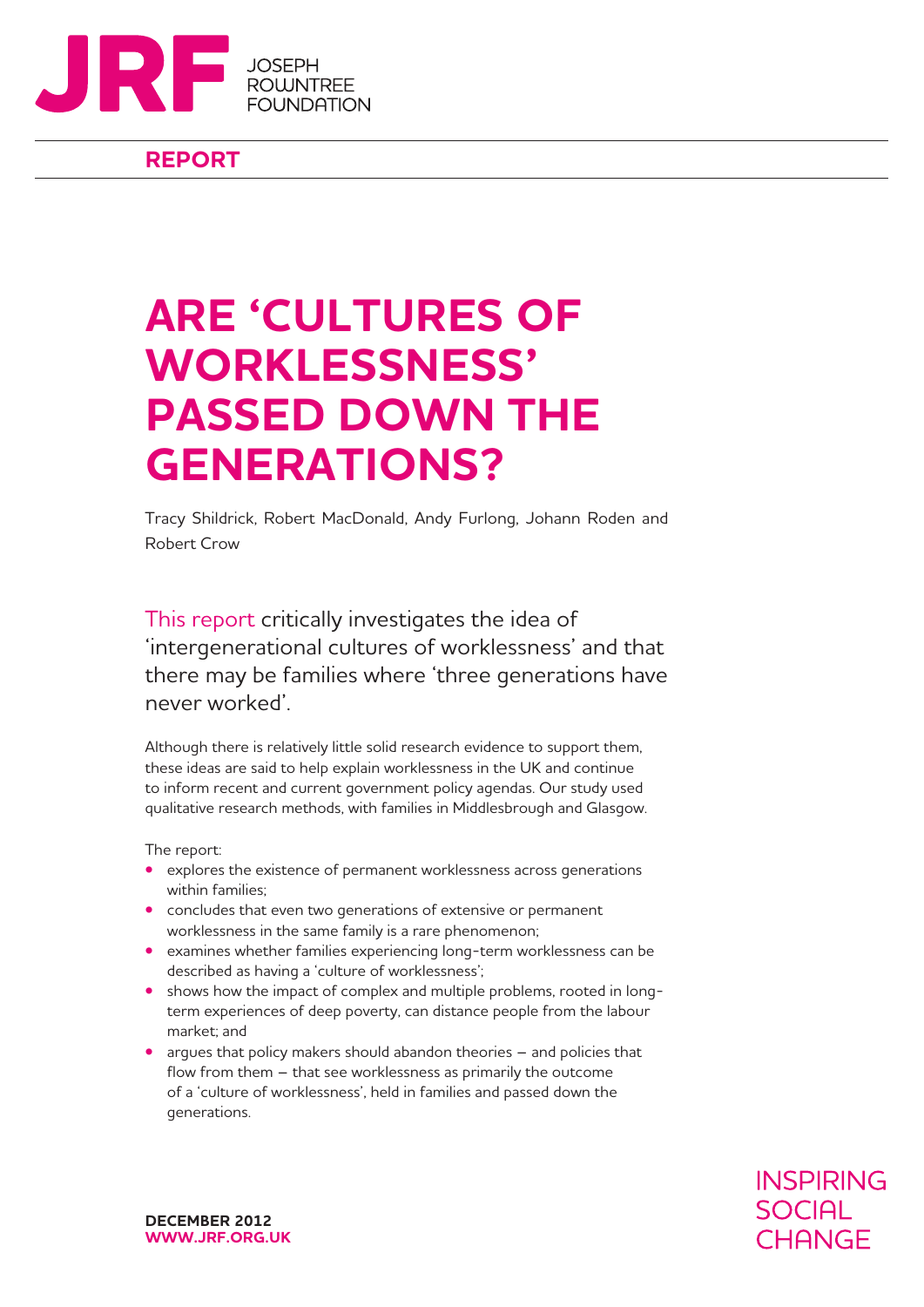## **CONTENTS**

| Executive summary                                                                                       | 03       |
|---------------------------------------------------------------------------------------------------------|----------|
| 1 Introduction: the aims and background of the research<br>2 'Three generations who have never worked'? | 07<br>17 |
| 3 Cultures of worklessness?                                                                             | 22       |
| 4 Explaining long-term worklessness in families                                                         | 36       |
| 5 Conclusion: (Intergenerational) cultures of worklessness?                                             | 47       |
|                                                                                                         |          |
| References                                                                                              | 49       |
| Appendix 1: Research design and methods                                                                 | 53       |
| Appendix 2: The sample of families in Glasgow                                                           |          |
| and Middlesbrough                                                                                       | 59       |
| Acknowledgements                                                                                        | 61       |
| About the authors                                                                                       | 62       |
|                                                                                                         |          |
| List of figures                                                                                         |          |
| 1 Working and workless households in the UK                                                             | 10       |
| 2 Workless and never worked households in                                                               |          |
| the UK, 1996–2011                                                                                       | 11       |
|                                                                                                         |          |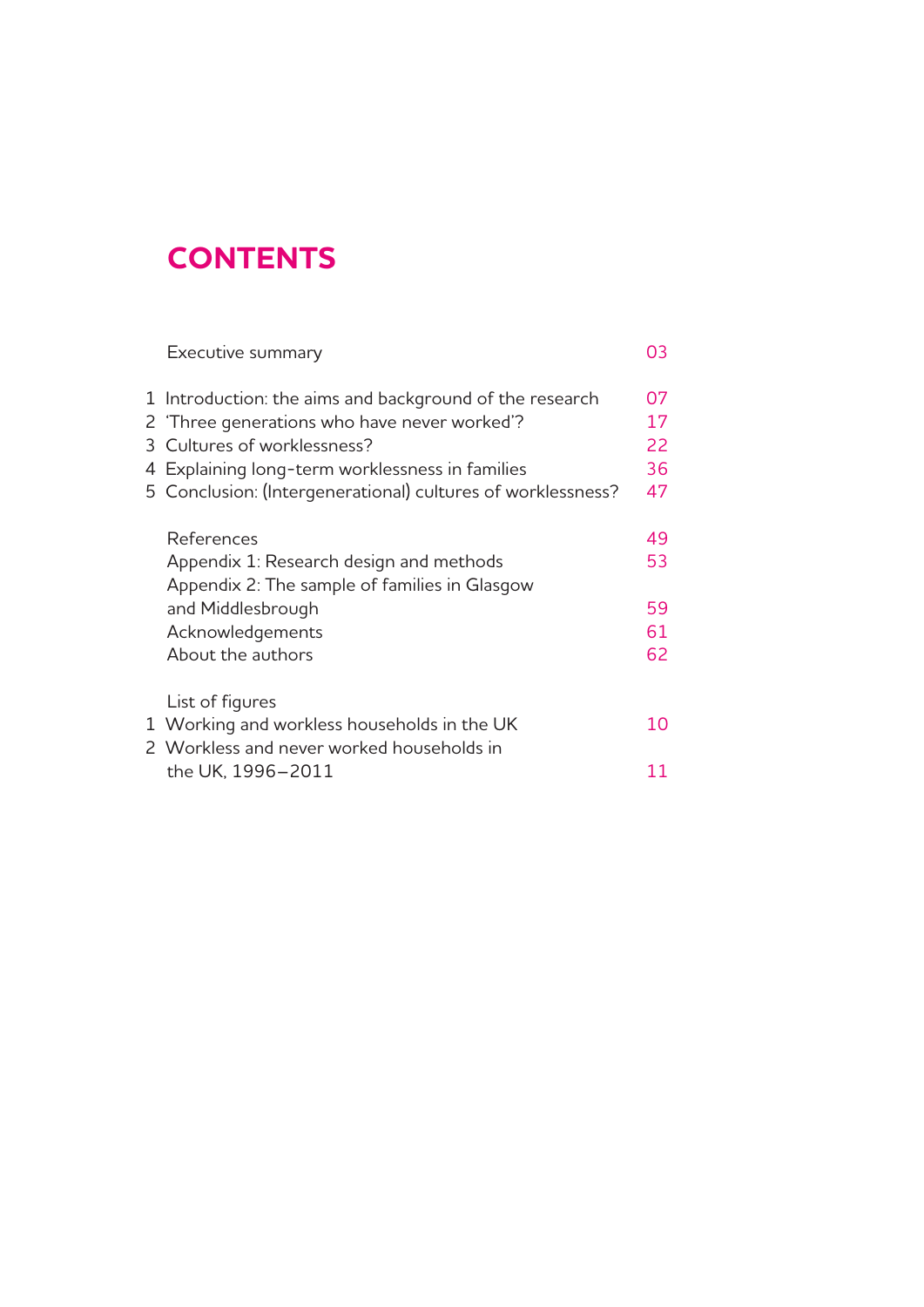## **EXECUTIVE SUMMARY**

This research was undertaken with families in neighbourhoods of Glasgow and Middlesbrough who had experienced extensive worklessness. Qualitative life-history interviews with different generations of the same family allowed us to investigate the extent to which long-term detachment from the labour market might be accounted for by a 'culture of worklessness'.

## **The aims and background of the research**

The idea that worklessness can be explained, at least in part, by the familial inheritance of values and practices that discourage employment and encourage welfare dependency, is a powerful one. Indeed, much UK policy thinking continues to be based on the premise that workless people can become dependent on welfare and that this dependence is passed on between different generations within families, particularly in neighbourhoods where high rates of worklessness prevail. Through a critical case study approach, using methods and research sites most likely to reveal 'intergenerational cultures of worklessness', the project put these ideas to the test.

### **'Three generations who have never worked'?**

Social statistics suggest that the proportion of workless households with two generations who have never worked is very small – approximately half of one per cent of workless households. Despite dogged searching in localities with high rates of worklessness across decades we were *unable to locate any families in which there were three generations in which no-one had ever worked*. Although we know of no other studies that have explicitly sought to measure or research families where 'three generations have never worked', if such families do exist, logically they will be even fewer in number than those estimated to have two-generational worklessness (i.e. an even more miniscule fraction of workless families).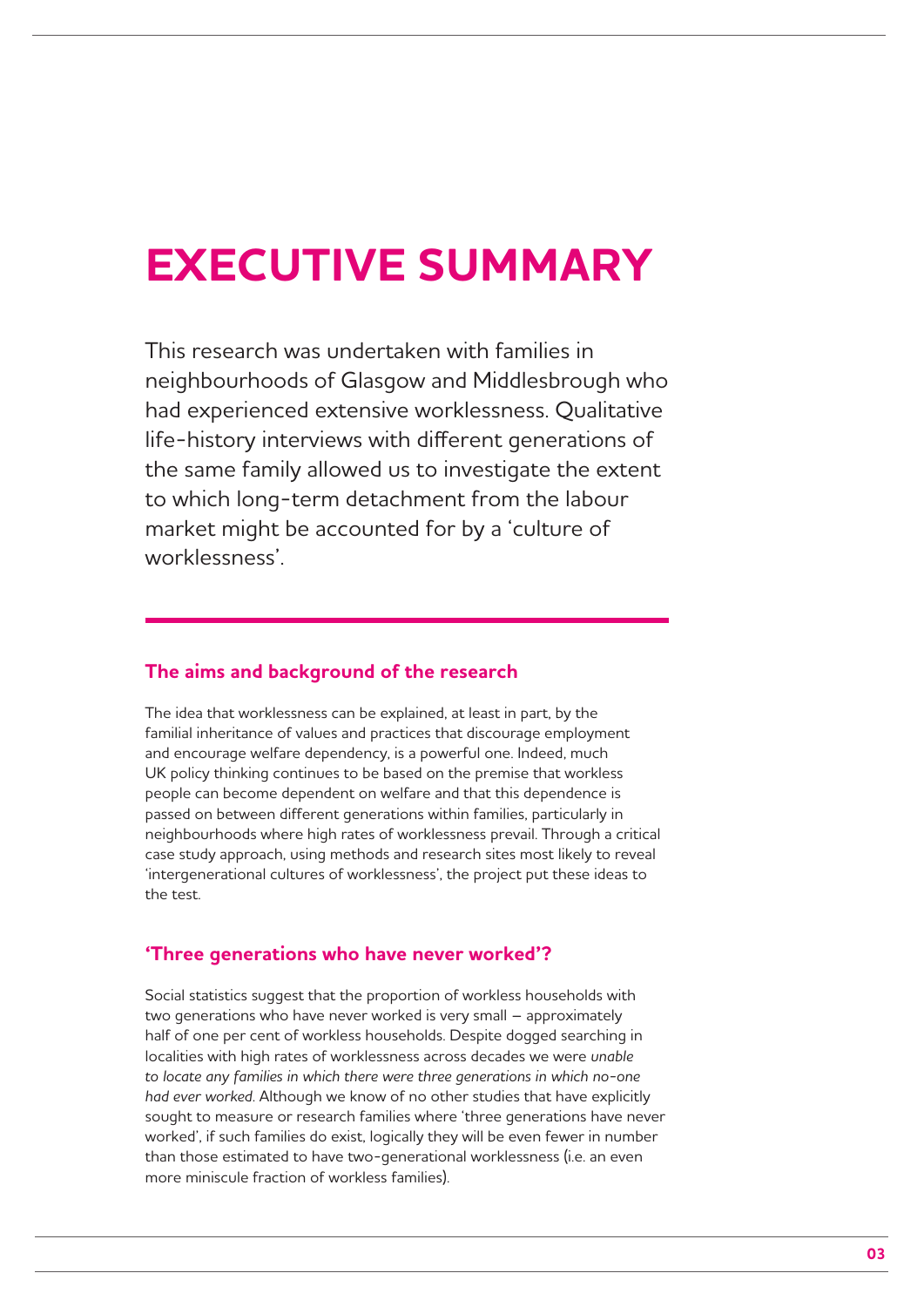Eventually, we recruited twenty families where there was:

- a parent in the middle generation (aged between late 30s and mid-50s) who had experienced very long-term worklessness (defined as currently being out of work and having been so for at least the last 5 years – although many had been out of work for longer than this)
- at least one child of working age (typically aged 16 to mid-20s) who was unemployed (most of whom had never had a job).

The difficulties in recruiting this sample, and the need to relax our initial recruitment criteria to do so, corroborates available statistical evidence showing long-term, cross-generational worklessness in households to be a rare phenomenon.

The typical story for the majority in this middle generation was of leaving school and entering employment relatively easily. Despite this early engagement with the labour market, when interviewed, these mid-aged interviewees all had long histories of worklessness. We met two people in the middle generation who had never had a job (recent research tells us that there are no more than 20,230 families in the UK where two generations have never worked).

Rarely were there simple explanations for why individuals in the middle generation had such extensive records of worklessness. Typically, a range of problems associated with social exclusion and poverty combined to distance people from the labour market. These problems included, but were not limited to:

- **•** poor schooling and educational underachievement
- problematic drug and alcohol use
- the attraction of opportunities in illicit economies (such as drug dealing) when legitimate opportunities were scarce
- **•**  criminal victimisation
- **•**  offending and imprisonment
- **•**  domestic violence, and family and housing instability
- **•**  physical and mental ill health.

Children of those with extensive worklessness in this middle generation comprised the younger generation of the sample (and were typically aged 16 to their mid-20s). Most of the younger generation had never been employed. Whilst emphatically not occupying 'a culture of worklessness', they carried the disadvantages of being brought up in largely workless households with multiple problems (such as having spent time in local authority care, having faced housing moves that disrupted their education, and lacking the family social and cultural capital that can help people into jobs). Nevertheless, they clung to conventional values and aspirations about jobs. Members of their wider family and social networks who were in employment acted as role models and sources of inspiration to these young people. The main explanation for their worklessness was that they were attempting to make their transitions into the labour market in a period of national economic downturn, and of high national and very high rates of local unemployment.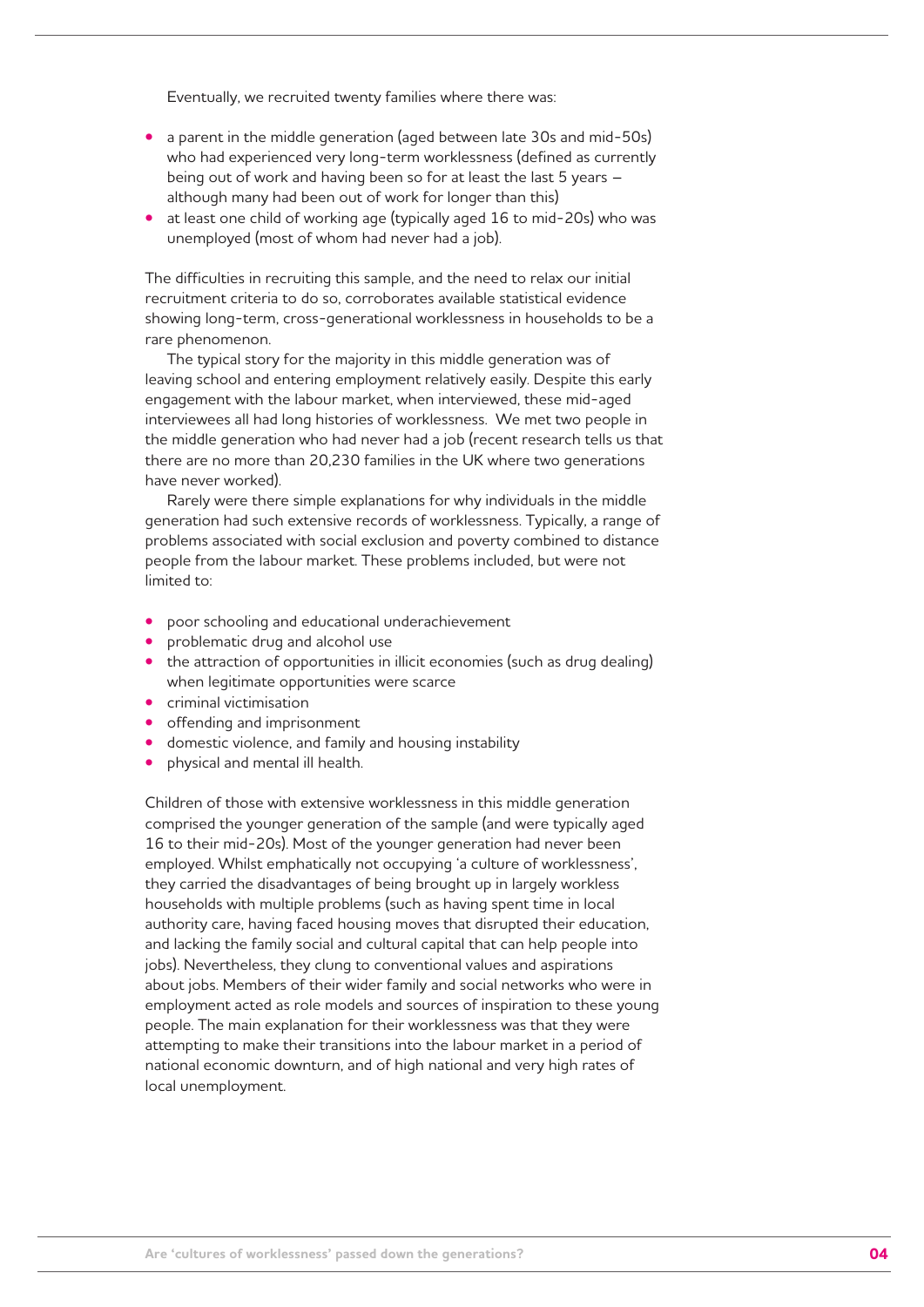## **'Cultures of worklessness'?**

Theories about cultures of worklessness suggest that people are unemployed because of their values, attitudes and behaviours rather than because of a shortage of jobs. In simple terms, they imply people prefer a life on welfare benefits to working for a living. A theory of 'intergenerational cultures of worklessness' adds to this by arguing that such values, behaviours and attitudes are transmitted in families, from unemployed parents to their children who, in turn, pass on anti-employment and pro-welfare dependency attitudes to their own children. Over time, these cultures of worklessness become entrenched and are said to explain the persistent, concentrated worklessness that can be found in some British towns and cities.

We found no evidence to support the idea that participants were part of a culture of worklessness, and none for the idea of intergenerational cultures of worklessness. Despite their long-term worklessness, parents actively strove for better for their children and often assisted them in searching for jobs. Young people in these families described wanting to avoid the poverty, worklessness and other problems that had affected their parents. Running directly counter to theories of intergenerational cultures of worklessness, the research found that conventional, mainstream attitudes to and values about work were widespread in both the middle and younger generations. Employment was understood to offer social, psychological and financial advantages (compared with worklessness and a reliance on benefits). Interviewees knew it was better to be in work than to be out of work, partly because of the deep and long-term poverty that extensive worklessness had brought to these families.

The interviewees did not occupy social or family networks that were isolated from employment or from working cultures. Inevitably, given the localities we studied, unemployment was common in their family and social networks – but, so was employment. Even in the very deprived neighbourhoods we studied, most working-age residents were in jobs. A telling finding (against the cultures of worklessness thesis) was the variability of work histories in the families we studied. Employed family members (e.g. other siblings or members of the extended family) sometimes served as role models or provided inspiration, especially to younger interviewees. We found very little evidence of people working fraudulently, 'on the side' whilst in receipt of benefits, which is claimed to be another facet of cultures of worklessness. Many in the sample did 'work', however, if we use the term to mean something more than paid employment. The work of looking after children in very difficult circumstances and caring for other relatives, meant that some women (and it was women rather than men in the main) were limited in their opportunities to engage with employment. Volunteering was not uncommon in the sample; for people with limited labour market opportunities voluntary work has been found to provide some of the positive social and psychological benefits of employment. Finally, some individuals became involved with criminal work, particularly shoplifting and drug dealing, usually to fund their own dependent drug use.

## **Conclusions**

The study concludes that the notion of three or even two generations of families where no-one has ever worked is ill-founded as an explanation for contemporary worklessness in the UK. Such families account for a vanishingly small fraction of the workless. Our research shows that the

The notion of three or even two generations of families where no-one has ever worked is ill-founded as an explanation for contemporary worklessness in the UK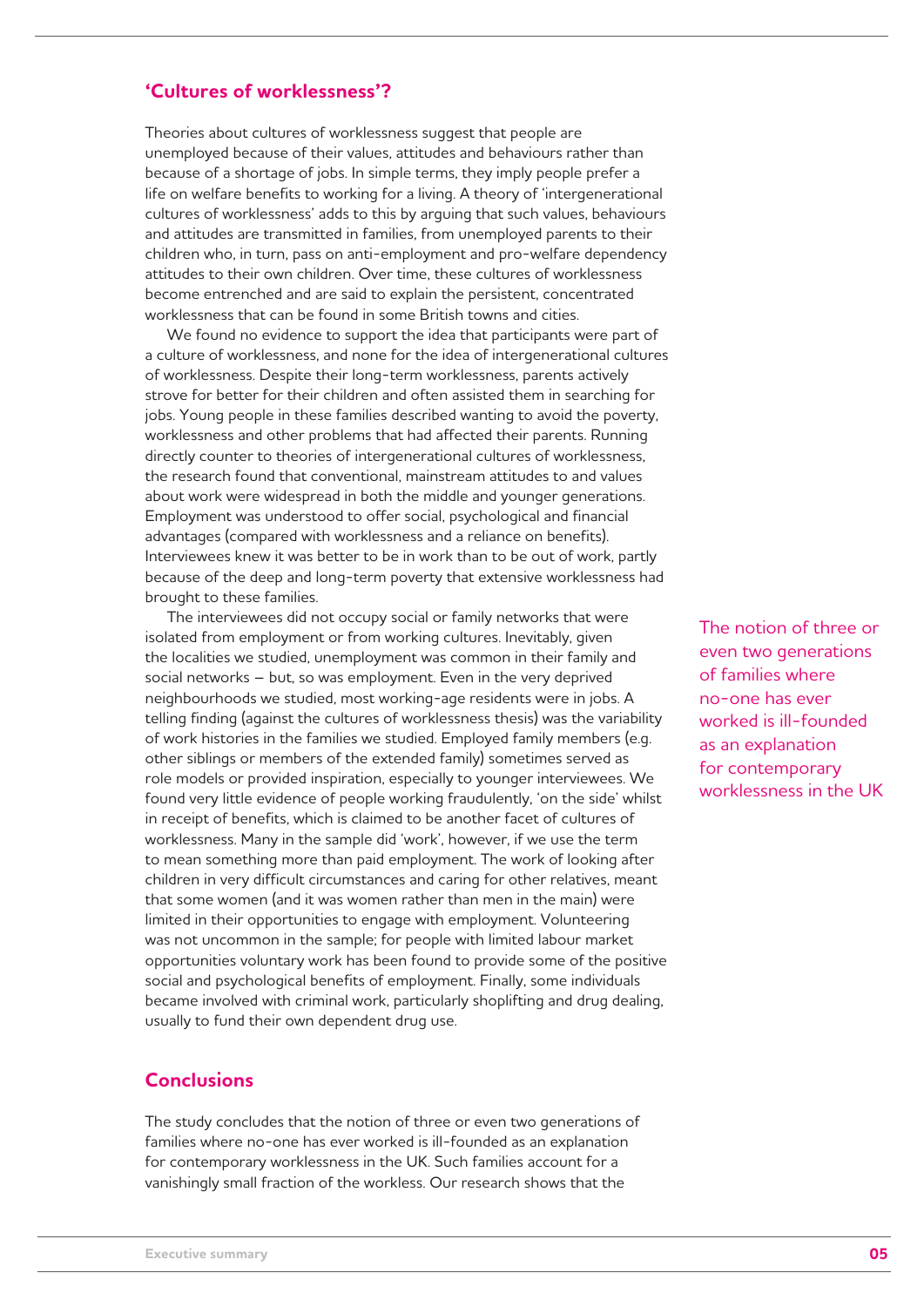more general idea of 'intergenerational cultures of worklessness' is also an unhelpful concept in trying to understand patterns of extensive worklessness in families.

We would stress that the sample of families in our study is extremely unusual. Their histories of very lengthy worklessness are typical neither of working-class people in Glasgow and Teesside, nor of other people living in poverty and experiencing worklessness. Other research has shown that a pattern of churning between low-paid jobs and unemployment is likely to be a more common experience. What makes them unusual and explains their distance from the labour market is the sheer preponderance of hardships and problems in their lives. The report concludes that politicians and policy-makers should abandon the idea of intergenerational cultures of worklessness – and, indeed, of cultures of worklessness. These ideas failed to explain even the extreme cases of prolonged worklessness we uncovered so they are unlikely to capture more common and widespread experiences of worklessness.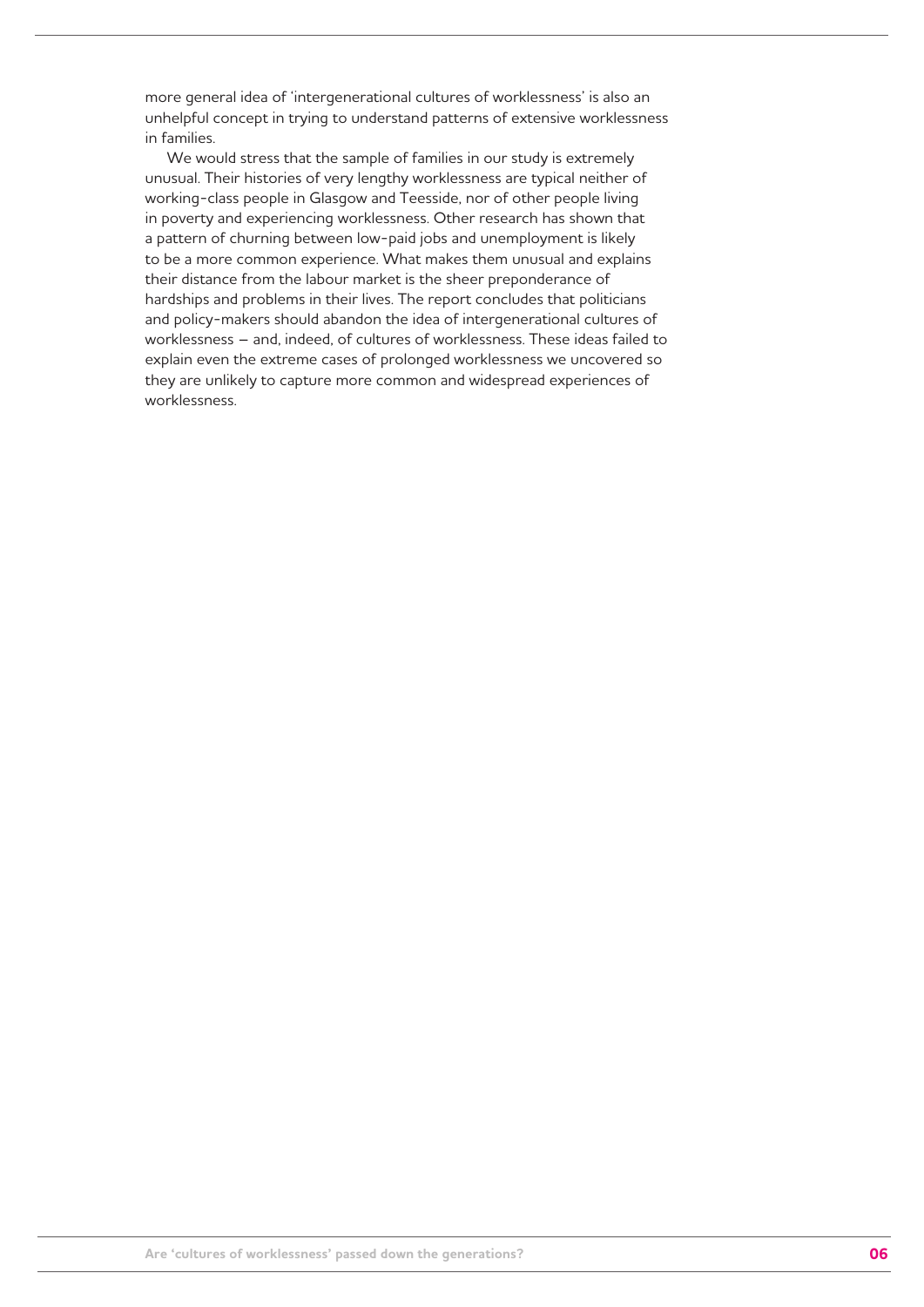## **1 INTRODUCTION: THE AIMS AND BACKGROUND OF THE RESEARCH**

The idea that worklessness can be explained, at least in part, by the inheritance through families of values and practices that discourage employment and encourage welfare dependency is a powerful one. Indeed, much recent and current UK policy thinking is shaped by a wish to challenge what is perceived as the intergenerational transmission of welfare dependency (DWP, 2010) and 'cultures of worklessness' (DWP, 2012).

*We have got places where there are three generations of men who have never worked. If your grandfather never worked and your father never worked, why would you think work is the normal thing to do?*  – Dame Carol Black, 2008

For too long, in too many deprived areas of the country, there has been a *destructive culture that 'no-one around here works'.* 

– Gordon Brown, 2003

*… there are four generations of families where no-one has ever had a job. –* Chris Grayling, Minister for Work and Pensions, BBC 'Newsnight', 15 February 2011

## **Introduction**

The idea that there are families where members of different generations have never had a job is a short-hand and particular statement of a more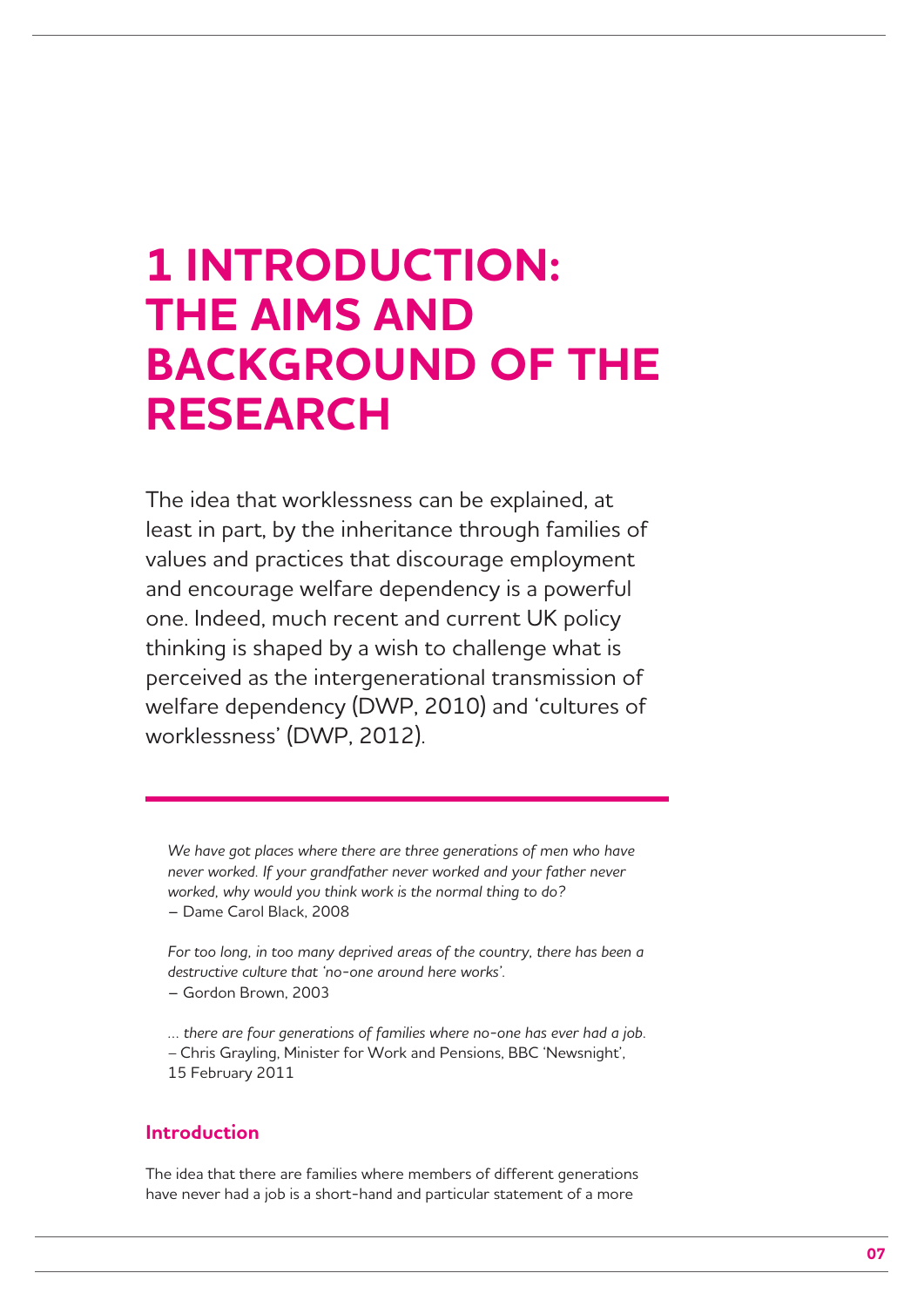general theory about intergenerational cultures of worklessness. It has become a mantra that is often repeated and rarely questioned. There is no doubt that concentrations of worklessness can be found in some neighbourhoods. Some families, particularly those in the most deprived neighbourhoods, are more likely to be affected by unemployment than others. As we will show in this chapter, there is strong evidence of a possible causal link between worklessness in one generation and the next. What remains open to question is how we explain patterns of worklessness across generations. It is understandable that some people seek to answer this by arguing that anti-work attitudes and cultures of welfare dependency are passed down the generations, especially when this is a viewpoint often promoted by the tabloid press. As we show in this chapter, however, there is surprisingly little conclusive evidence to support this explanation, despite its widespread currency.

### **Families where 'three generations have never worked': the power of an idea**

The idea that worklessness might be cultural in nature arises from the notion that there are sub-cultures – typically in urban areas suffering from prolonged, high levels of unemployment – where work values differing from those of mainstream society have emerged. The HM Treasury Pre-budget Report (2002) argued that:

*Rising concentrations of worklessness – particularly within inner cities, former coalfield communities and seaside towns – have led to the emergence of communities in which worklessness is no longer the exception, but the norm. Households that have experienced generations of unemployment often develop a cultural expectation of worklessness.* 

The existence of intergenerational cultures of worklessness and cultures of welfare dependency has wide political appeal (being influential with the previous Labour government, as well as the current Coalition administration). That workless households are an unnecessary drain on the public purse, are workless largely through choice, are content to 'languish on benefits' and pass such negative attitudes on to children, are also common themes in tabloid headlines:

*Meet the family where no one's worked for three generations and they don't care*  – *Daily Mail*, 21 March 2008

*The Sun declares war on benefit scroungers – help us stop £1.5 billion benefits scroungers* 

– *Sun*, 12 August 2010

*4 million scrounging families in Britain*  – *Daily Express*, 2 September 2011

In our own earlier research we have found that such views are popular amongst practitioners who work with the unemployed. In numerous interviews with 'welfare-to-work' professionals in Teesside, carried out over many years, the cultures of worklessness thesis has frequently been offered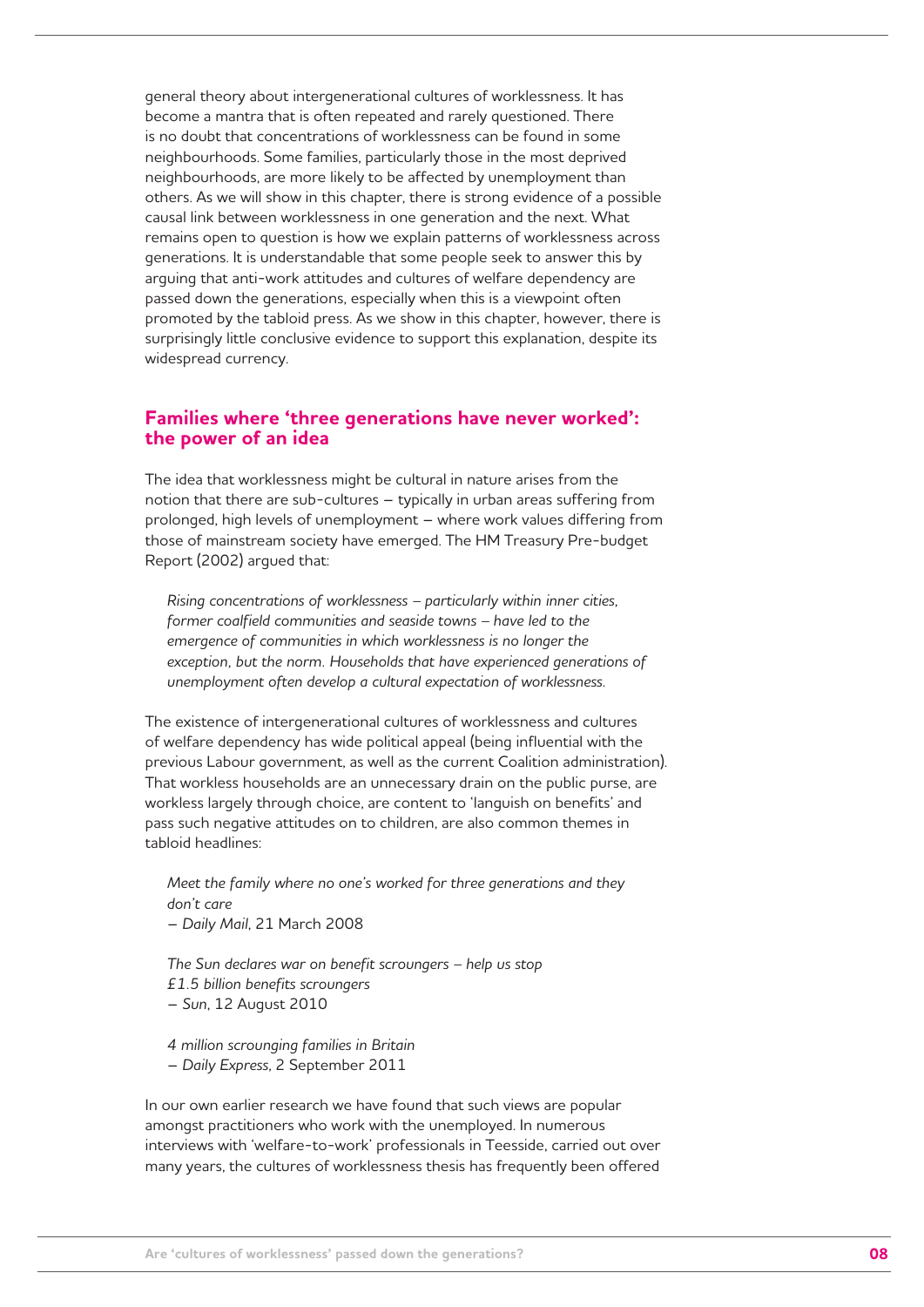up to us as one of the main barriers to helping the unemployed into work (Webster, *et al*., 2004; MacDonald and Marsh, 2005; Shildrick, *et al*., 2010).

Since the election of the Coalition government in 2010 these ideas have been employed with renewed vigour. Chris Grayling (2010), the Minister for Work and Pensions, has said that: 'Some areas of Britain are suffering from intergenerational worklessness, which is why we must act now to ensure that children living in workless households are not left behind like their parents have been.'

At the heart of the Coalition government's current welfare reforms is a desire to tackle the problem of 'children growing up in homes where no one works', to prevent worklessness being repeated 'through the generations' (DWP, 2010) and to disallow the possibility that some people might 'regard welfare benefits as a "lifestyle choice"' (Osborne, 2010). So a key goal of the Department for Work and Pension's new Universal Credit (a single payment for people who are looking for work or on a low income) is to 'reintroduce the culture of work in households where it may have been absent for generations' (DWP, 2010). The recently launched *Social Justice Strategy* pursues the same theme, with an overriding emphasis on the 'importance of work' particularly amongst the most disadvantaged families (DWP, 2012). Declaring the government 'unashamedly "pro-work"', the *Social Justice Strategy* asserts that policy must transform 'the way people think about work' by 'ensuring that work rewards those who take it, and making it clear that choosing not to work when you are able to is no longer an option' (DWP, 2012). Social surveys suggest that a majority of the general public share the belief that welfare needs to be reformed, with 54 per cent of respondents to the 2011 *British Social Attitudes Survey* thinking that unemployment benefits are too high (up from 35 per cent in 1983) and that they discourage the unemployed from finding jobs. Sixty-three per cent believed that parents who 'don't want to work' are a reason why some children live in poverty (NatCen, 2011).

The cultures of worklessness thesis also feeds into another current policy agenda about 'families with multiple problems' or 'troubled families'. 'Families with children with multiple disadvantages' were originally identified by the previous Labour government's Social Exclusion Unit Task Force (2007) as where:

- **•**  no parent in the family is in work
- **•** the family lives in poor quality or overcrowded housing
- no parent has any qualifications
- the mother has mental health problems
- at least one parent has a long-standing limiting illness, disability or infirmity
- **•** the family has low income (below 60 per cent of the median)
- the family cannot afford a number of food and clothing items.

The Coalition government has pledged to help what are often now referred to as 'the 120,000 families' with the most difficult and complex problems (Cameron, 2011). To be clear, this is a policy agenda that is not simply or even mainly about worklessness – although this is part of the definition of the perceived problem. Rather, 'troubled families' are ones said to experience a plethora of interlinked social problems (and to exhibit various problem behaviours), part of which is their worklessness and welfare dependency. The recent *Social Justice Strategy*, for instance, is strongly geared towards tackling the problems faced and posed by 'troubled families' and, as we noted above, is insistent about the importance of challenging alleged cultures of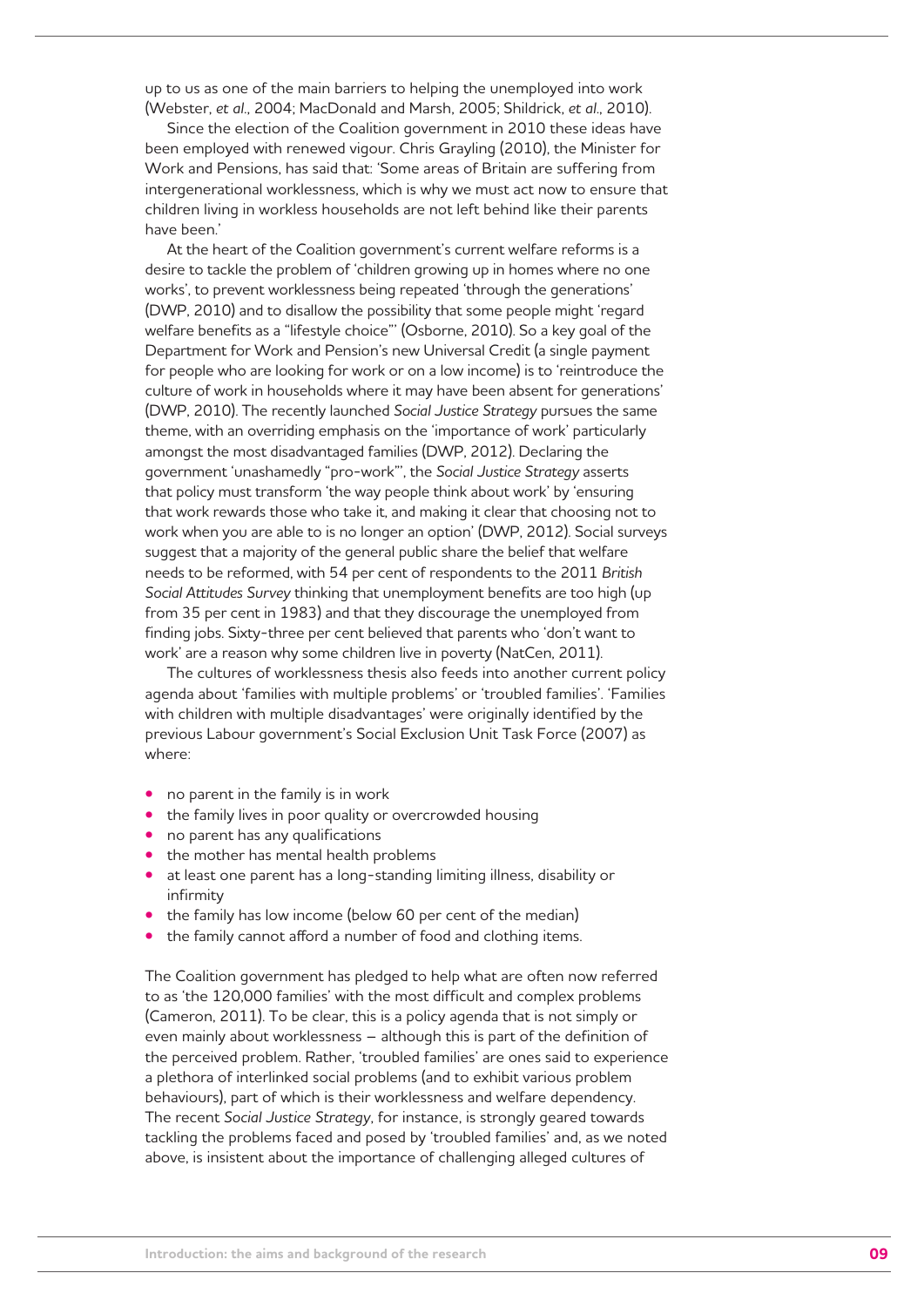worklessness as part of this agenda (DWP, 2012). In Chapter 4 we return to the issue of 'troubled families' when we seek to explain the experiences of the people we interviewed.

To summarise, the idea that worklessness might, in large part, be explained by people's cultures (their values, outlooks and behaviours), and that such cultures of worklessness are passed down between the generations, has been influential in the way that the current and previous UK governments have sought to tackle unemployment. These ideas also now feed into wider government strategies for social justice and to help 'troubled families'.

## **Research evidence**

In common with much of Europe, since the recession of 2008 unemployment in the UK has been running at historically high levels. Particular concerns have been expressed about the situation facing young people and their difficulties in accessing the labour market, with over one million 16 to 24 year olds currently not in education, employment or training (NEET) (ONS, 2012).

One impetus underpinning current government welfare policy agendas (discussed above) has been the problem of 'workless households'. These are defined as households having one or more working age adults, none of whom is currently in paid employment. In the second quarter of September 2011, around one in five (19 per cent) households in the UK were workless, that is, 3.8 million households (ONS, 2011). Conversely, the percentage of households where all adults were in work was 53.5 per cent. Figure 1 shows these rates and trends between 1996 and 2011. It also identifies households that have 'never worked', that is, those where none of the working age adults have ever had paid employment. In 2011, this group was estimated to number 370,000 (approximately 2 per cent) of households (McInnes, 2012). Figure 2 shows more clearly how households that have never worked are a small fraction of all workless households.



**Figure 1: Working and workless households in the UK**

The idea that worklessness might be explained by people's values, outlooks and behaviours, and that such cultures of worklessness are passed down between the generations, has been influential in the way that the current and previous UK governments have sought to tackle unemployment.

Notes: yearly figures are for the months April to June. Households where no members have ever worked excludes student households

Source: Labour Force Survey Household datasets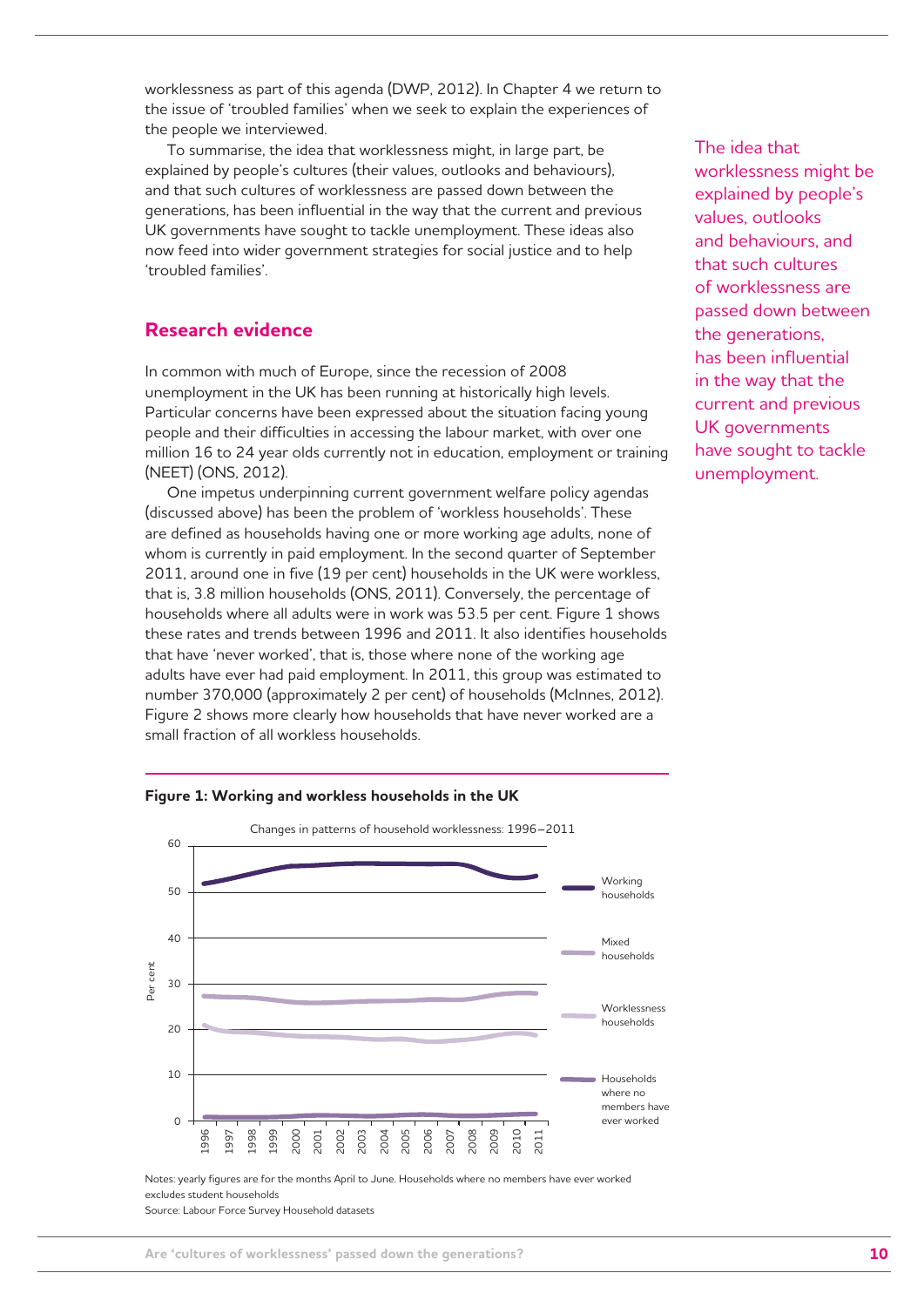

**Figure 2: Workless and never worked households in the UK, 1996–2011** 

Source: Office for National Statistics/New Policy Institute, 2012

These statistics and trends in respect of worklessness in the UK provide some context for our study. Our focus, however, is on a sub-set of those households identified in Figure 1 and Figure 2 as having 'never worked'. Specifically, we investigated the phenomenon of two or three generations of the same family where no-one has ever worked (and, more generally, the idea of intergenerational cultures of worklessness).

Recent analysis of available social surveys has cast light on these questions. Notwithstanding the difficulties inherent in the available datasets, Gaffney (2010) has attempted to estimate the size of the problem of twogeneration workless households in the UK. He identifies three necessary conditions in the Labour Force Survey (LFS, 2009/10) by which a household is deemed to have intergenerational workless:

- **1** The household must include more than one generation of the same family.
- **2** There should be at least one parent and at least one non-dependent child over 18 (or, if not in full time education, aged 16–18).
- **3** No-one in the household should ever have had a job.

Gaffney identifies 20,230 such UK households (of which 18,070 – 89 per cent – were headed by lone parents). Even on the basis of the necessary, let alone sufficient, conditions – and targeting the logically larger group of tworather than three-generation workless households – Gaffney concludes that a minuscule proportion of workless households in the UK (approximately 0.5 per cent) can be described as having members across generations who have never worked.

Macmillan (2011) also analysed the LFS (for June 2010) to investigate this phenomenon, operating with a similar definition to Gaffney (above): seeing a two-generation 'never worked' household as one where all members aged 16 or over are currently not in employment (she excluded non-employed students), and who state that they have never had paid work, aside from casual or holiday work. Macmillan arrives at an even lower figure than Gaffney, finding that 'only 15,300 households in the UK have two or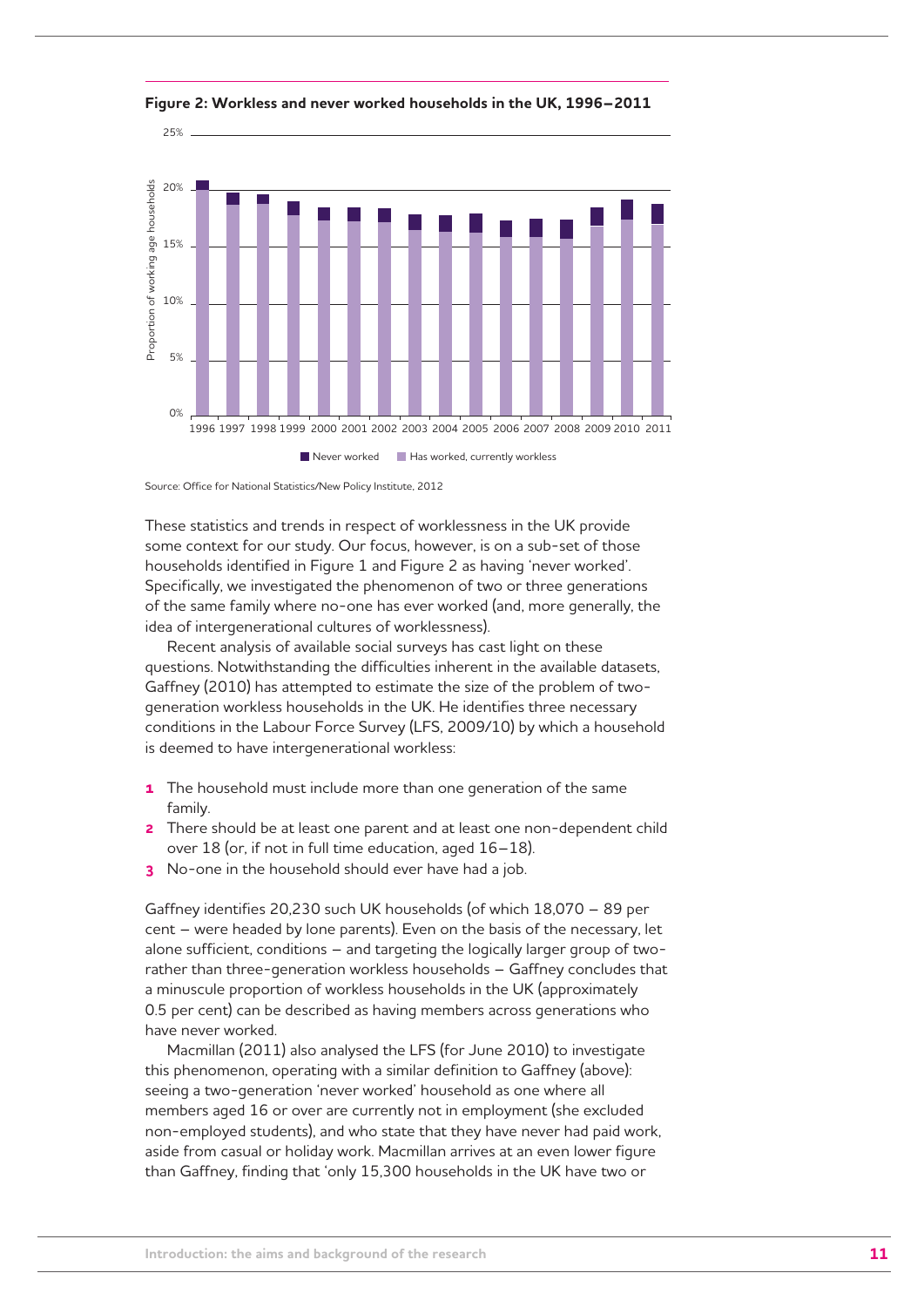more generations who report to have "never worked", and of these, many of the younger generation have only been out of education for less than a year' (2011).

Therefore, statistical evidence of this sort is strongly against the idea of generations of families who have never worked as being a significant problem. Using large-scale datasets covering different generations in the UK, Macmillan (2010) and the Centre for Analysis of Youth Transitions, (CAYT) (2012) have also recently considered a different question: whether young people who grow up in workless households face a greater risk of unemployment themselves (for earlier studies see also Johnson and Reed, 1996; O'Neill and Sweetman, 1998). Macmillan (2011) finds that there is a 'moderate significant correlation in spells out of work across generations' and that 'a son with a workless father is likely to experience between 8–11 per cent more time out of work themselves between 16 and 23'. Over the ages 16 to 29 years, Macmillan found that a son was 20–25 per cent more likely to spend a year or more out of work if he had a workless father. Interestingly, she found that this intergenerational effect 'is strong in weaker labour markets with high unemployment, with no relationship in tight local labour markets with low unemployment'.

A recent CAYT study (2012) also suggests that there is 'some evidence of an intergenerational transmission of worklessness'. Drawing upon different cohort survey evidence to Macmillan, CAYT investigated the effect of growing up in a workless household on the outcomes of children and young people. Controlling for other potentially explanatory variables, parental worklessness was found to be 'significantly associated' with poorer educational attainment and 'with being not in education, employment and training (NEET) and with being NEET longer in late adolescence'. Whilst they found that parental worklessness was an 'independent risk factor' associated with the young person being NEET, the magnitude of this effect was 'relatively modest: young people whose parents were workless experienced between one and two months more being NEET than young people whose parents were not workless'. The CAYT study also stresses that a range of other, negative outcomes for children and young people (e.g. teenage parenthood and criminal behaviour) were not significantly related to parental worklessness once other risk factors were taken into account. The authors argue, therefore, that 'it was not parental worklessness per se that caused poorer outcomes in childhood and adolescence but rather the complex needs and numerous socio-economic risks faced by workless families'. In other words, factors beyond parental worklessness – such as low household income and poverty, family type and family instability, living in a deprived area, low qualifications of parents and so on – helped explain a range of poor outcomes for children.

Neither the CAYT nor Macmillan study was able to explain why this correlation between parent and child worklessness exists. The CAYT researchers are clear that they 'have not necessarily proved a causal intergenerational relationship' and Macmillan suggests that further studies 'are needed to examine the drivers of this intergenerational correlation and to attempt to identify causality in this relationship for policy prescription'. As Macmillan puts it, her research cannot answer the question of whether this is a 'welfare dependency story' (in which cultures of worklessness have developed in areas of high unemployment and been passed down in families, from father to son) or a 'deprivation story' (in which concentrated social and economic disadvantages impact on families over generations, limiting their chances of employment). The conclusion of our study is one which would strongly support the suggestion that this is a 'deprivation' rather than a 'welfare dependency story' (see Chapter 5).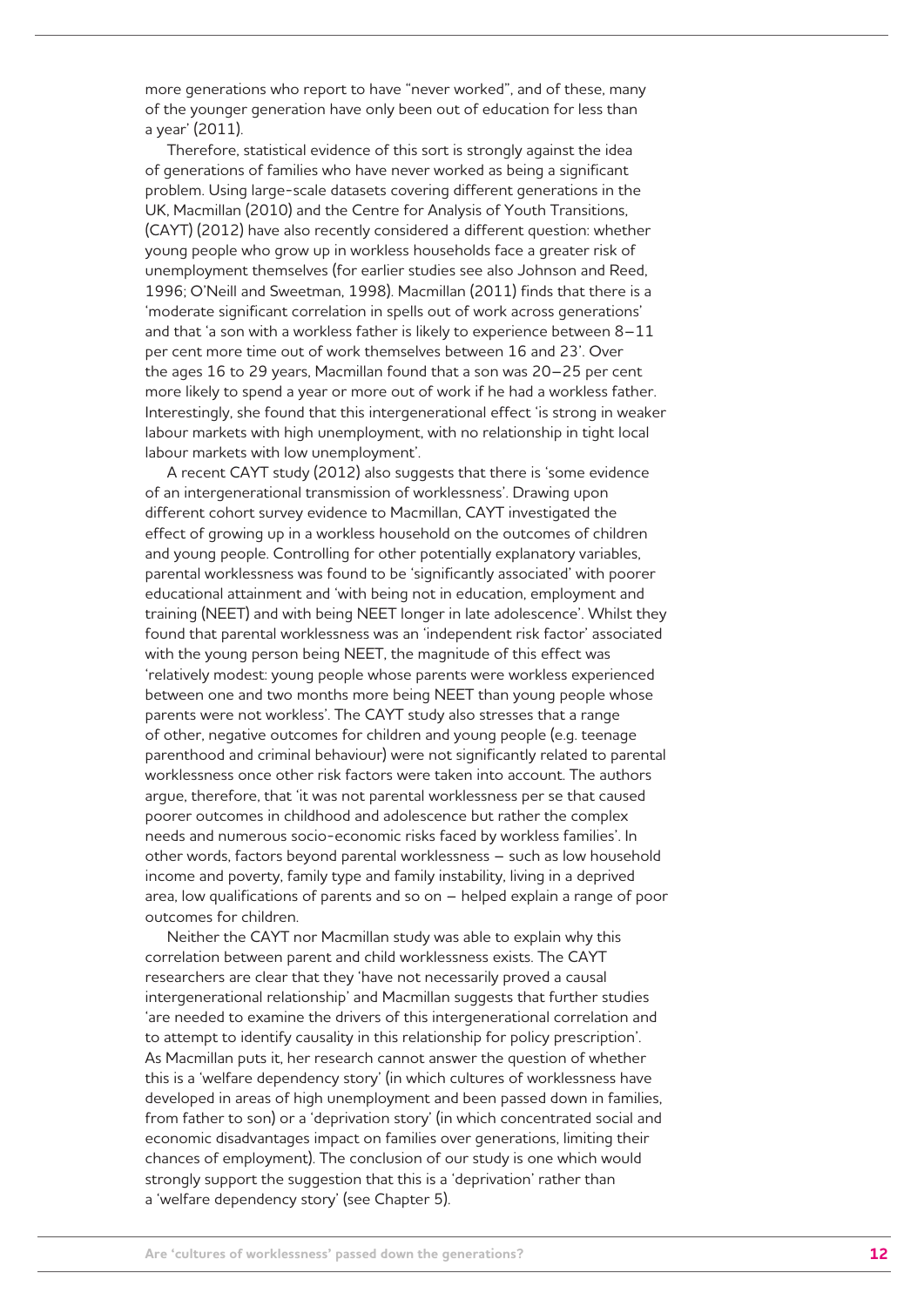Other studies, typically using different methods (such as interviews or cross-sectional surveys rather than analysis of cohort surveys), have investigated whether unemployment can be explained by cultures of worklessness (i.e. Macmillan's 'welfare dependency story'). Evidence of this would also introduce the possibility of intergenerational cultures of worklessness, with welfare dependency and anti-employment values and practices being passed down in families.

Research completed for the Department of Work and Pensions (DWP, 2003) in Salford supports the idea of a culture of worklessness. It argued that the pull of the informal economy, a culture of benefit dependence (wherein people feared leaving the security of welfare benefits) and a 'poverty of aspiration' were all 'community factors' that helped explain local worklessness. HM Treasury and DWP research (2003) also suggested that 'in some areas a culture of worklessness and poverty of aspirations have developed locking people into cycles of worklessness'.

It is often the influence on young people of growing up in families where parents are unemployed that has been a concern for researchers. Page (2000) studied three deprived council estates in England and, on the basis of focus groups and interviews, described 'inward looking communities' and an 'estate effect'. These were characterised by ambivalent attitudes towards education and work, and acceptance of social problems such as antisocial behaviour, and general feelings of apathy. Unemployed young men, particularly those from 'work poor' families, were said to have low morale, aspirations and motivations. Young men with working parents tended to have more positive attitudes to work because, Page argues, they had 'a framework of norms and values much closer to those of mainstream society'. Also with a focus on young people, Green and White (2007) found that family and social networks in deprived neighbourhoods restricted young people's employment opportunities and horizons. The Social Exclusion Task Force (2008) suggests that for young people 'the intergenerational experience of worklessness' could be an influential social framework leading to low aspirations, pursuit of 'the mothering option' for some young women (Craine, 1997) and a lack of longer-term plans for legitimate employment.

There is insufficient space here to provide critical assessment of these various studies but some general observations can be made. First, the majority did not have as their main research goal the investigation of cultures of worklessness. Several are government-sponsored reports that were geared, primarily, towards evaluating or informing regeneration or employment programmes and did not attempt to research cultures of worklessness in a concerted or methodologically robust manner. For instance, not all engaged in direct, first-hand qualitative research with workless individuals or families (some relied more on testimonies from welfare-to-work practitioners). Second, and related to this, none undertook research that directly examined how cultures, values and practices in respect of work and welfare were shared (or not) in families – or, if they were, how durable or widespread these cultures might be. Third, it should be noted that the studies we present as supporting a cultures of worklessness thesis often tend to do so in ways that were far from conclusive. For instance, an evaluation of the government's *Working Neighbourhood Pilot* (Dewson, *et al*., 2007) found that a lack of suitable jobs that paid sufficient to live on, and a perceived lack of skills and qualifications, were the biggest obstacles to work for unemployed people in their research neighbourhoods. They also, however, came to the following conclusion (emphases added):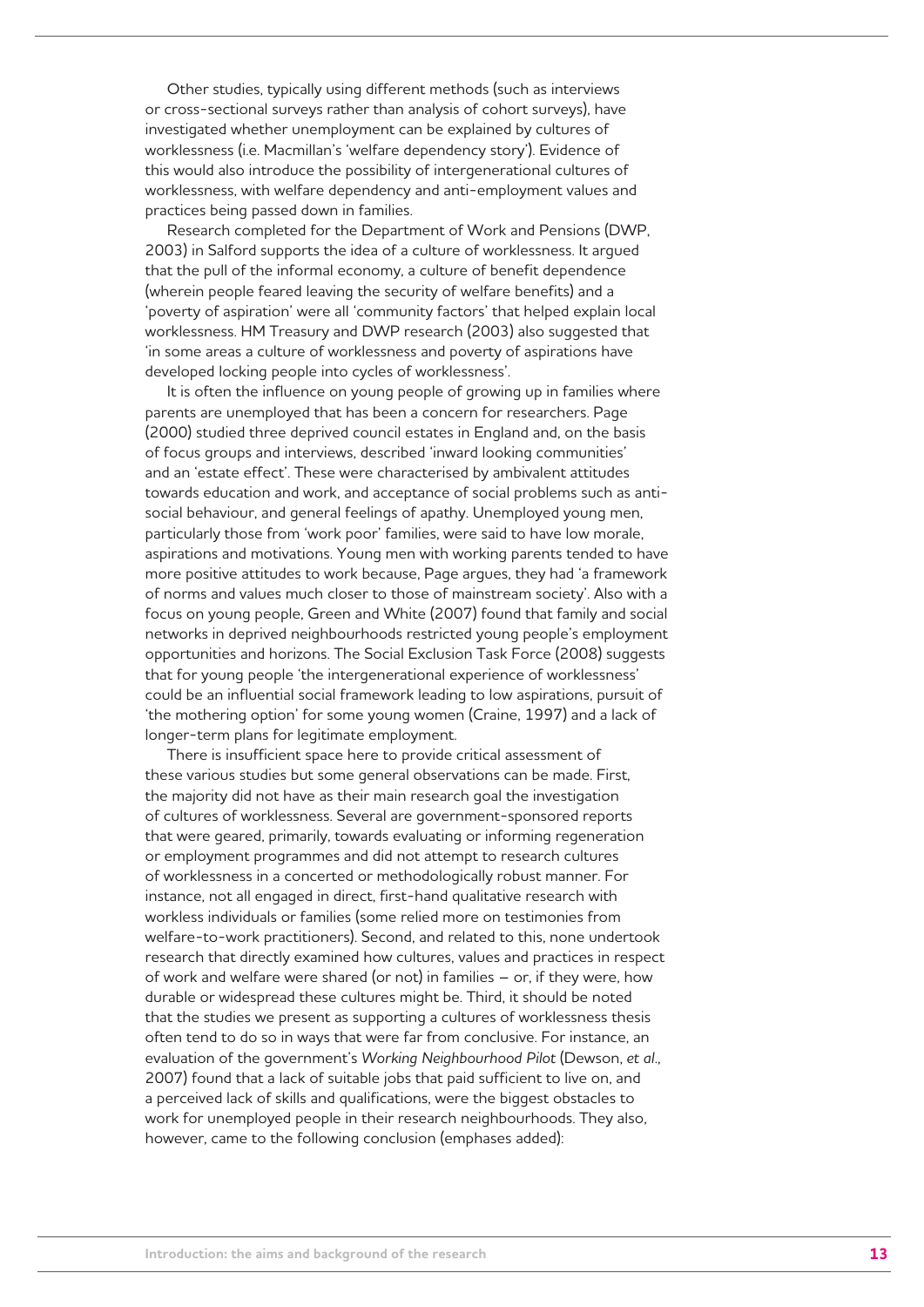*The persistence of unemployment and economic inactivity across several generations in many families* may *have created a situation in which worklessness is seen as the 'normal' and perfectly acceptable way of living. As a consequence, there are few positive role models for younger people*  resulting in, at best, little understanding of what it means to be working *and at worst, in a* possible *widespread perception that it is those who work who are aberrant. There* may *also be relatively good experience of, and access to, advice about how to make the most of the benefits system; and how to avoid or minimise penalties under the welfare-to-work system.*

– Dewson, *et al*., 2007

In other words, Dewson and colleagues emphasise problems with insufficient and low-paying jobs and with skills and qualifications as the main obstacles to employment but then provide a much more speculative statement about a culture of worklessness (note their use of 'may' and 'possible'). Very usefully for our purposes, Ritchie and colleagues (2005) undertook a thorough review of evidence on the causes of worklessness in the UK at individual and community levels. They acknowledge the conflicting and partial evidence and, therefore, are necessarily circumspect and tentative in their summary (emphases added):

*where cultures of worklessness* are said to exist*, they are characterised by: lowered incentives to work where peers are also unemployed and the informal economy has a strong pull factor, and a view of joblessness as unproblematic within a context of lowered aspirations, and short-term horizons … it can be said that cultures of worklessness* may exist *in some*  areas*, within which worklessness, in some cases, is intergenerational.* – Ritchie, *et al*., 2005

There are, however, several studies that dispute the existence of cultures of worklessness (and therefore, obviously, of intergenerational cultures of worklessness). In contrast to those mentioned above, other governmentsponsored reports have come down against the idea. For instance, in the early 2000s, the Social Exclusion Unit (SEU, 2004) researched what more could be done to tackle 'the concentrations of worklessness' that existed at the time, despite the overall low levels of unemployment. The report concluded that these were largely 'structural' in their causation, resulting from changes in the job market, 'residential sorting' of disadvantaged people and other area effects. They found that there was 'no consistent evidence of a culture of worklessness in these neighbourhoods, in the sense that people have completely different values and do not want to work at all' (SEU, 2004). Studies that have adopted a more expansive and in-depth qualitative approach with residents of high unemployment neighbourhoods have tended to dismiss cultural explanations of worklessness. For instance, Fletcher, *et al*. (2008a) in a study of residents of social housing came to exactly the same conclusion as the SEU (2004); there was 'no consistent evidence for the existence of cultures of worklessness'. A key finding was that a main problem for residents was not finding work but keeping it. They became caught up in a cycle of low paid, insecure work and worklessness. Interviewees did not view themselves as separated from the rest of society and saw working as necessary for a positive personal identity. Although without paid work, they could not be described as workshy: they worked hard caring for children or other family members, engaged in education or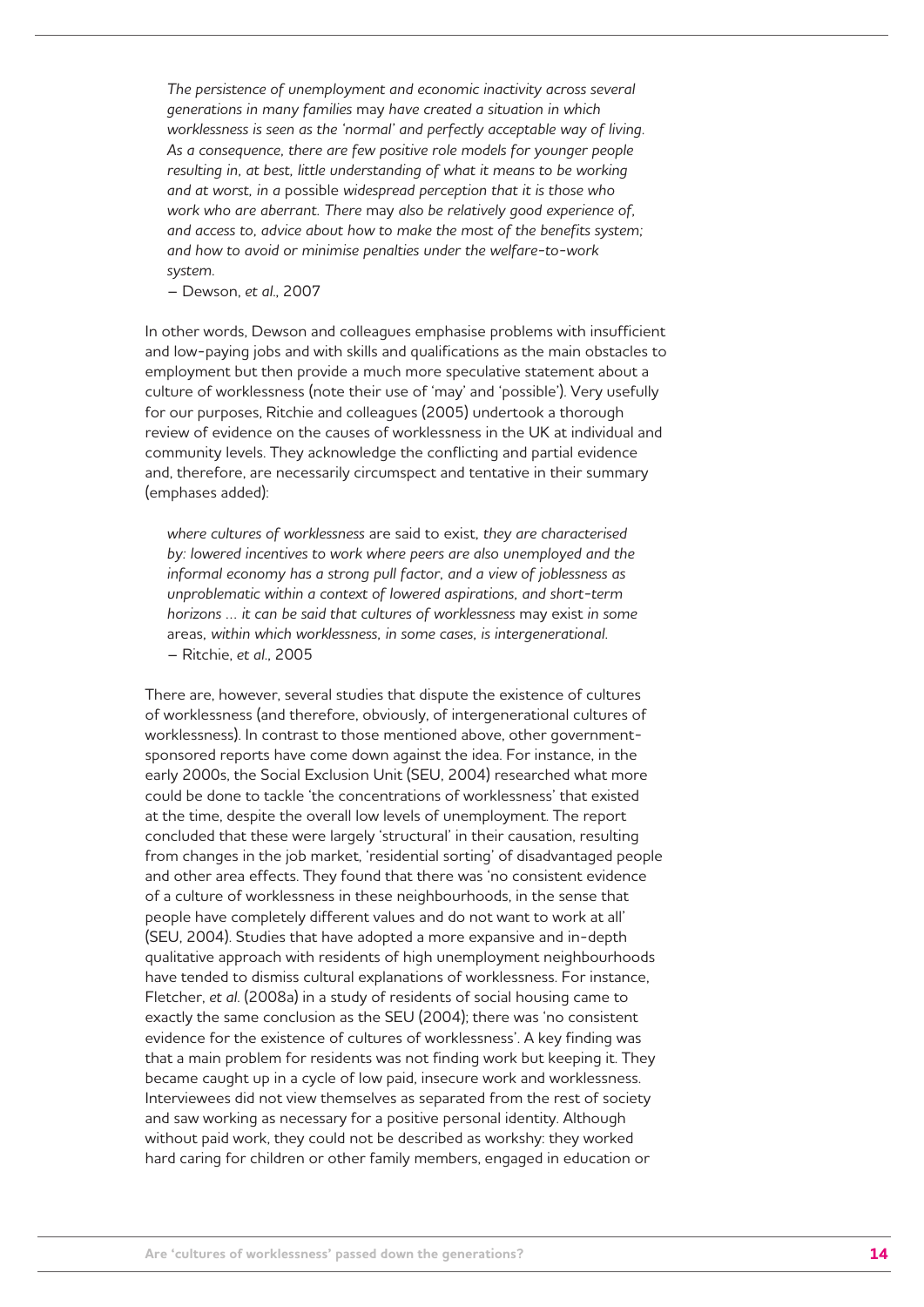training and did voluntary work (for very similar findings, see Shildrick, *et al*., forthcoming 2013, and Chapter 3 of this report).

MacDonald and Marsh (2005) investigated directly whether a culture of worklessness, as posited in underclass theory (Murray, 1990), could explain the experiences of 'socially excluded' young adults in deprived neighbourhoods. Counter to those studies of young people, cited above, that emphasised their disconnection from the values of work, MacDonald and Marsh found overwhelming commitment to the 'social and moral value of working for a living' amongst economically marginal young adults (2005). Similarly, and despite the title of their report (*Destined for the dole?*), the Prince's Trust (2010) revealed a strong work ethic among unemployed young people with over three-quarters agreeing that finding a job was their main priority. A study by Crisp, *et al*. (2009) contrasted policy assumptions about work and worklessness with the experiences of residents living in deprived neighbourhoods. Intriguingly, interviewees agreed with a theory of cultures of worklessness but only in respect of others in their community, not themselves (see MacDonald and Marsh, 2005 for a fuller discussion). Many were trapped in the sort of low-pay, no-pay cycle described by Shildrick, *et al*. (2010) and by Fletcher, *et al*. (2008b) and, like interviewees in those studies, expressed their strong and conventional motivation to work and frustration at not being able to secure better quality or lasting jobs. An overall conclusion of the study by Crisp, *et al*. (2009) was that 'the Government needs to switch emphasis from the supply-side focus on individual employability to consider measures that stimulate employment' (see also Goulden, 2010).

### **Summary and organisation of the report**

On the one hand, we have a powerful and pervasive idea that worklessness can be explained with reference to cultures of worklessness. Several studies have been cited that lend some support to this and, by implication, to the argument that such cultures can be passed down through generations of families. The current influence of the 'intergenerational cultures of worklessness thesis' is found in the ubiquity of taken-for-granted statements, from politicians, social commentators and, sometimes, those who work with unemployed people, about 'two or three generations of families where no-one has ever worked'.

On the other hand, we are not aware of any previous study that has investigated whether three generations of families where no-one has ever worked actually exist. Recent statistical analyses show, actually, that even 'two generation' workless households are extremely few in number in the UK. Furthermore, several studies that have had a concerted and qualitative approach to investigating the idea have found no evidence of a culture of worklessness.

It is this backdrop of inconsistency, contradiction and uncertainty in research findings – together with the contemporary power of the idea in politics, policy and practice – which motivated our study. It had one overall aim:

**•**  to investigate the value of the concept of intergenerational cultures of worklessness and, if shown to be wanting, to seek better ways to understand familial and intergenerational experiences, and processes of worklessness.

Recent statistical analyses show that even 'two generation' workless households are extremely few in number in the UK.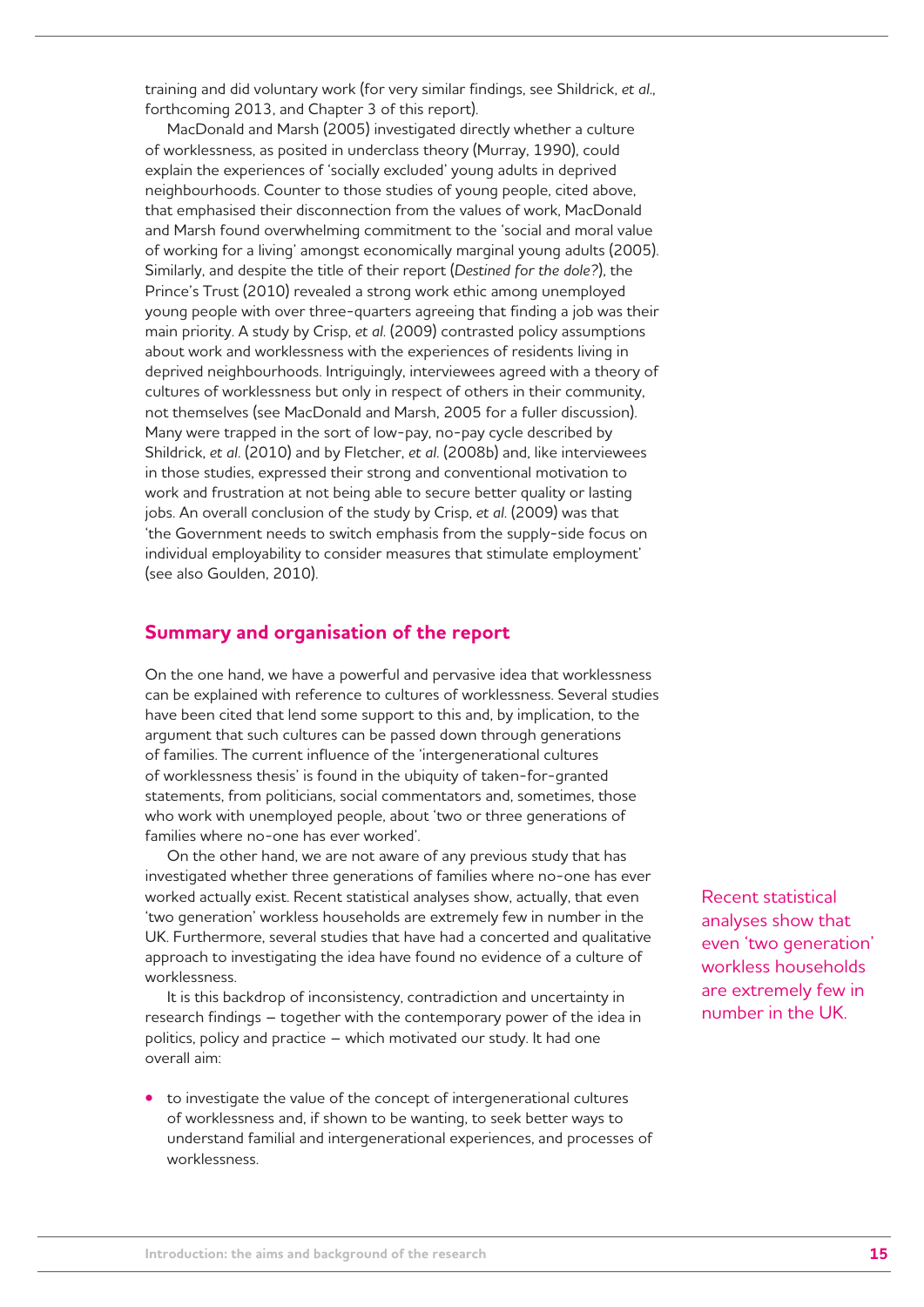Chapter 2 briefly describes our research methods and reports results in respect of worklessness across the generations in the families we studied. Chapter 3 examines whether these families exhibited a culture of worklessness. Chapter 4 describes the range of interlinked problems that individuals and families in the study reported and how these combined together to distance people from the labour market. Finally, Chapter 5 summarises our main research findings and presents our key conclusions.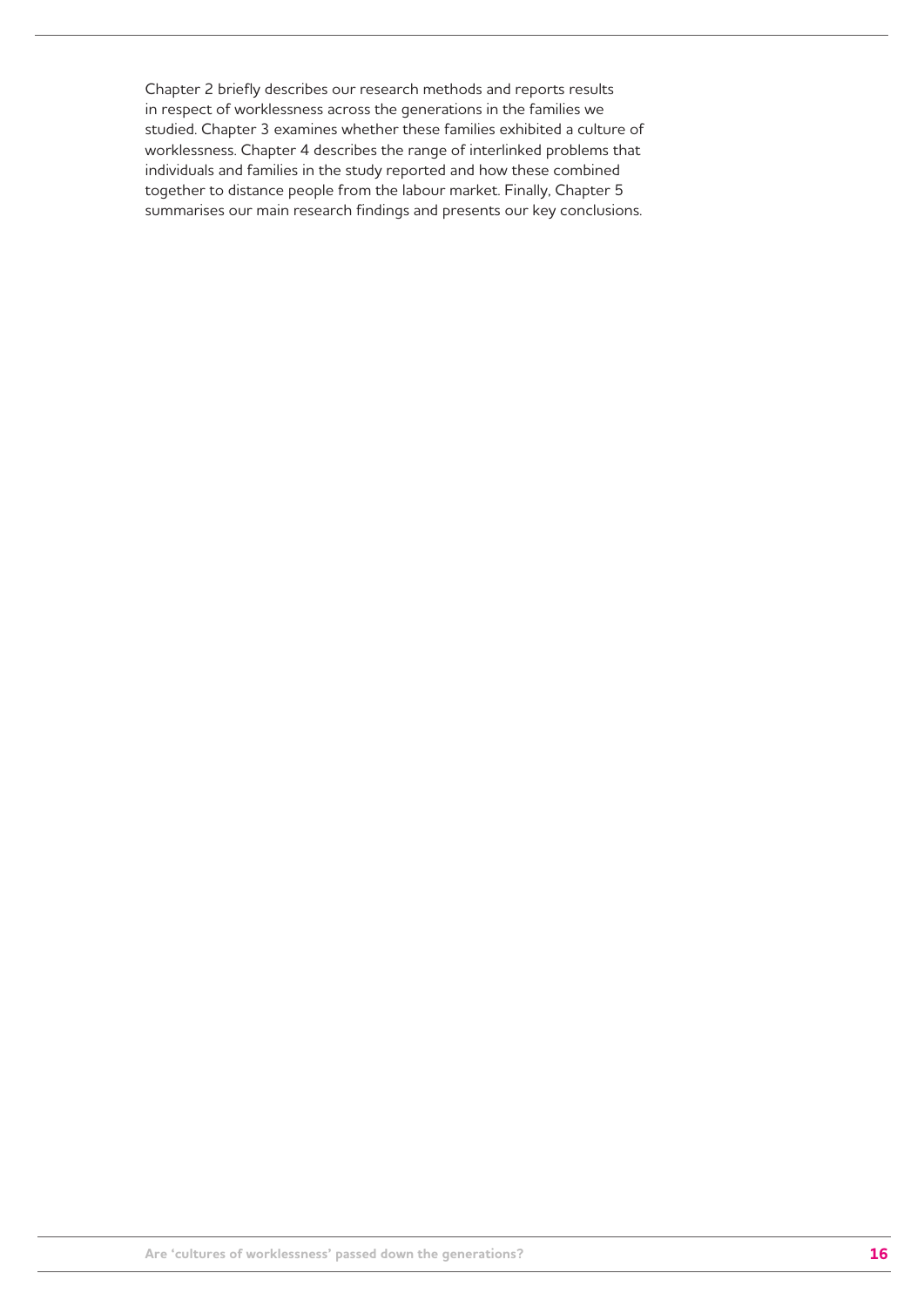## **2 'THREE GENERATIONS WHO HAVE NEVER WORKED'?**

To put the concept of intergenerational cultures of worklessness to the critical test we researched in the places, and with people, most likely to reveal them.

### **Research methods and sample**

As an introduction to our findings it is important to clarify exactly how we went about our research (see Appendix 1 for a fuller discussion of the research sites and methods). We identified neighbourhoods with high rates of worklessness and multiple deprivation in two conurbations that have experienced long-term economic decline: Glasgow, in Scotland, and Middlesbrough, in North East England. Both are predominantly white, working-class neighbourhoods with relatively stable populations.

The primary challenge was to recruit 20 families (ten in each locality) where at least one family member in each generation had never been in employment. We hoped to be able to interview at least one member of each of three generations within each family and to include reasonably balanced proportions of men and women.

The practicalities of recruiting a sample demanded relatively broad categorisations of generations.

- The 'older generation' were people typically in their 60s or older; people who had commenced their working lives in the 1950s and 1960s.
- **•** The 'middle generation' were aged in their late 30s to mid-50s and had made their first transitions to the labour market between the mid-1970s and early 1990s.
- The 'younger generation' the grandchildren of the 'older generation' – were aged between 16 and their mid-20s (although two were in their 30s).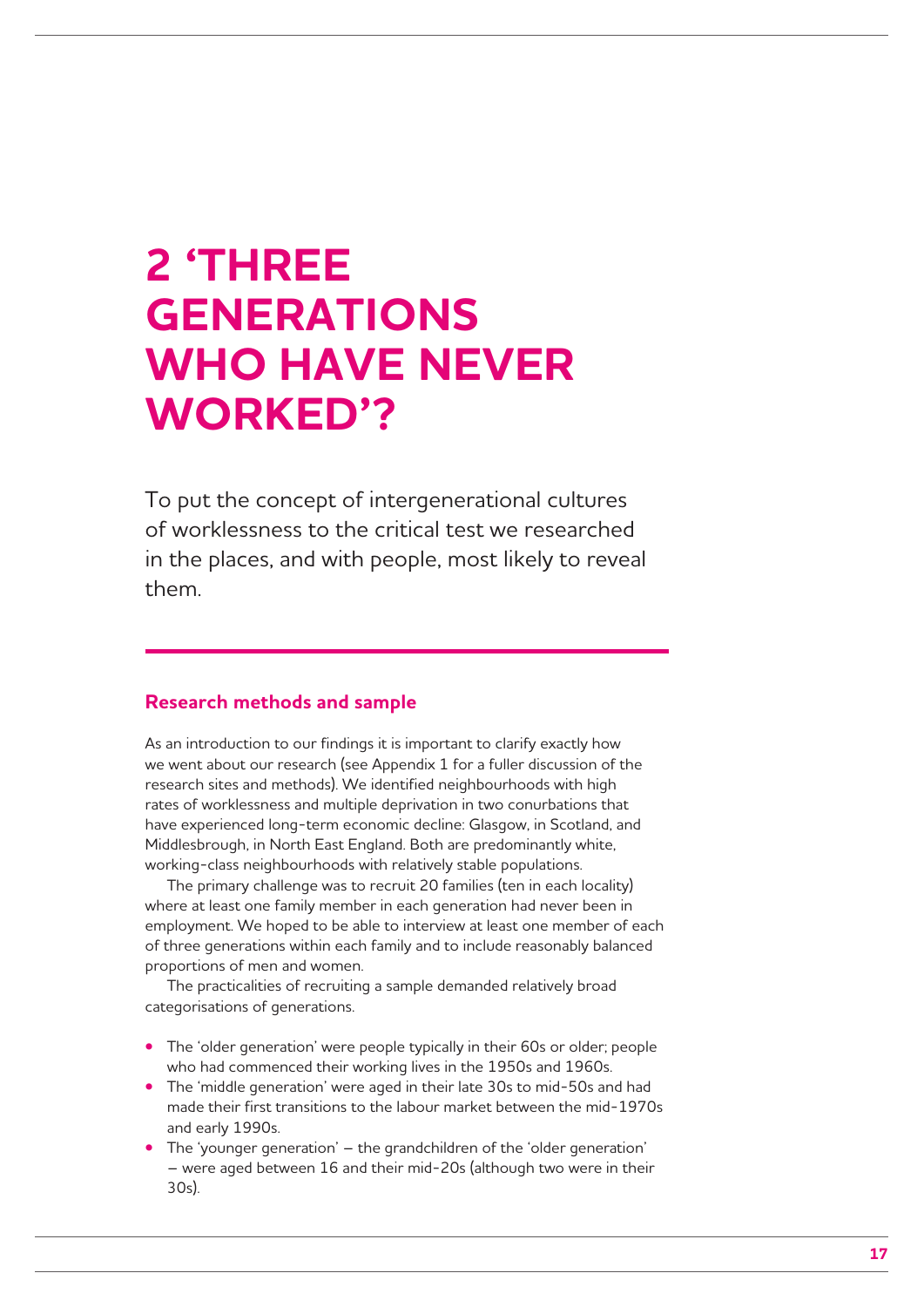During eight months of ethnographic, community-based fieldwork, many strategies were used to recruit an appropriate sample (see Appendix 1). This included a set of meetings with local practitioners to help us locate families for interview. The idea of intergenerational cultures of worklessness was well-known to them. It was one that they often drew on in trying to understand the situations of the families with which they worked. For instance, a regeneration manager in Glasgow stated that he had heard, anecdotally, of families where three generations had never worked but stated that his organisation did not record such information. Similarly, a Job Centre Plus manager told us she did not know of any directly but she had also 'certainly heard' of families where three generations had never worked. It became apparent that most of these practitioner interviewees operated with a loose definition of the term 'never worked'. They often meant families who experienced longer-term unemployment in different generations or families that were known to them because of their 'multiple problems', which might include periods out of the labour market. We met with more than 30 practitioners but none was able to direct us to potential recruits for the study (confidentiality of client records only accounted for this to a small extent). We believe this to be an interesting finding in itself; when pushed to identify families where 'three generations had never worked' these practitioners were unable to do so, despite their apparent belief in the existence of such families and their close engagement with local communities.

#### Recruitment

Despite the range of our strategies, finding appropriate families to interview who were suitable to an investigation of intergenerational cultures of worklessness proved very difficult. We had to relax our recruitment criteria from three to two generations of the same family where an individual had never worked. When this also proved unlikely to generate a sample of 20 families, we relaxed the criteria further to search for families with 'extensive worklessness' across two generations.

For those in the middle generation we stipulated extensive worklessness to mean a current period of worklessness lasting at least 10 years. For the younger generation, the criterion was that they should have never been employed. They were not required to be living in the same household as their parents (several were now living independently).

In practice, to be able to speak to 20 families about intergenerational worklessness, we had to relax these criteria even further in a few cases (e.g. some in the middle generation had periods of current worklessness of 'at least 5' rather than 'at least 10 years', and a few of the younger interviewees had previously held a job). We applied the criteria flexibly and used our judgement about suitability for the study (for instance, we decided to include one woman in the middle generation, aged 38 years, who was currently a student, but who had rarely been employed). The hardest recruitment challenge was to find people in the middle generation who had known extensive worklessness, and whose working age children had never been in a job.

In summary, we recruited 20 families to take part in the study, all of whom had at least one parent in the middle generation who was workless and had been so for a long time (a minimum of 5 years) and who had at least one working age child who was currently unemployed and, usually, who had never been in a job.

Eleven families (27 people) from Glasgow and nine families (20 people) from Middlesbrough participated in the research. Of the 47 interviewees,

When pushed to identify families where 'three generations had never worked' these practitioners were unable to do so, despite their apparent belief in the existence of such families.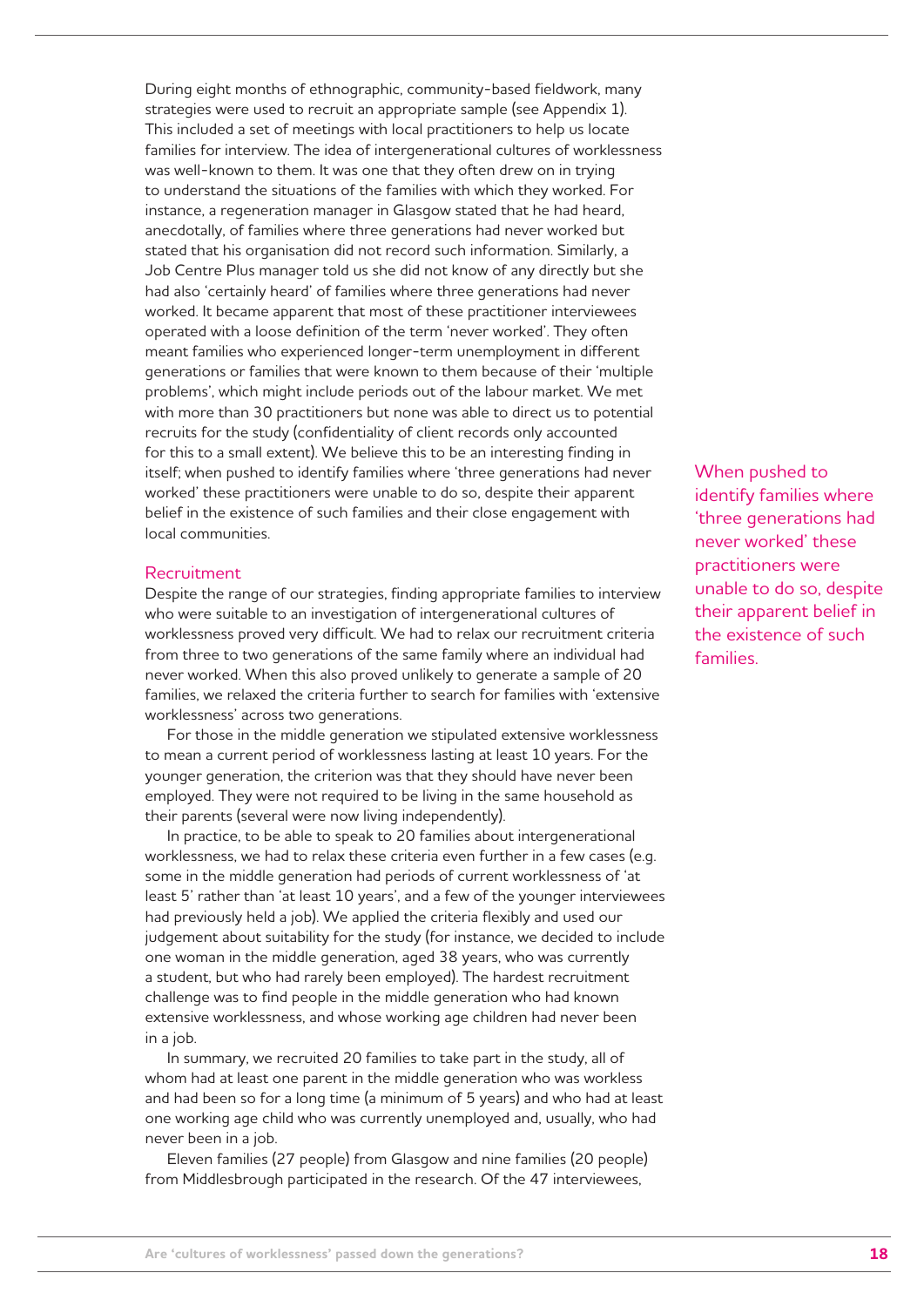28 were women and 19 were men. Although our recruitment criteria specified that only one parent in the middle generation needed to be workless, it transpired that all middle-generation members of these households were out of work. It only proved possible to interview one family (in Glasgow) where three generations participated because in the other cases these older family members were deceased or too ill to take part. We asked people what was the main 'out of work benefit' they received. The responses were:

- **•**  Job Seeker's Allowance (JSA): eleven
- **•**  Disability Living Allowance (DLA): eight
- **•** Income Support (IS): five
- **•**  Employment Support Allowance (ESA): five
- **•**  Carer's Allowance (CA): two
- **•** Incapacity Benefit (IB): two.

In addition, four interviewees in the older generation were retired and in receipt of state pensions, one middle-generation interviewee was a student (and receiving a student loan) and nine interviewees, all but one in the younger generation, reported receiving no income, from benefits or otherwise (see Appendix 2 for a summary of the sample).

### **Worklessness across the generations**

Despite determined fieldwork in localities with high rates of worklessness for decades, and a research strategy that doggedly sought them out, we were unable to locate any families in which there were three generations each containing someone who had never worked. In this section we report what we found to be the dominant stories in respect of work and worklessness across each of the three generations of the families in the study.

#### The older generation

As highlighted earlier, usually we were unable to interview members of the older generation, typically those aged 60 and over. In these cases, we relied on testimonies gathered from those in the mid-generation for accounts of their parents' lives. Middle-generation interviewees tended to be able to describe the general pattern and nature of their parents' working lives if not all the details. The picture gathered was typically of working-class life histories, commenced in the 1950s and 1960s, when opportunities for employment were more abundant. Some of the men had worked in skilled trades and others had owned small businesses. More common was the unskilled or semi-skilled work associated with the heavy industrial past of Middlesbrough and Glasgow. Women, as well as men, in this older generation were described as having had extensive working lives. Not all were stable and secure in employment – and a small number of men left the labour market later in their lives for reasons of ill health – but the stories we gathered described a culture of work, not of worklessness.

#### The middle generation

We targeted the middle generation of families first for recruitment. regarding them as being key to potentially uncovering intergenerational cultures of worklessness (and being most likely to enable access to other family members for interview). The typical story for the majority in this middle generation was of leaving school (some before the official school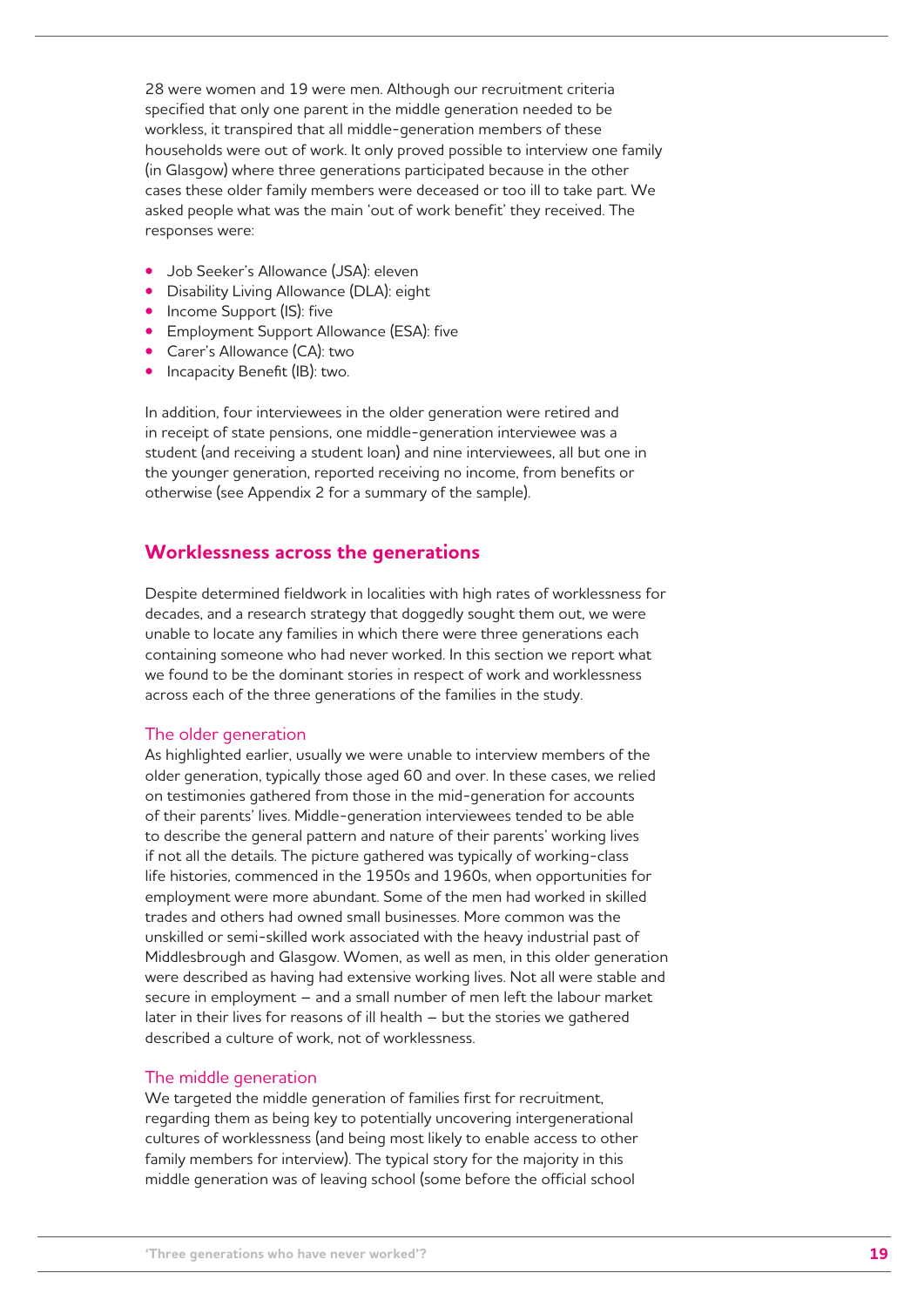leaving age) and quickly entering jobs. Despite this early labour market engagement, by the point of interview these mid-aged interviewees all had long histories of worklessness (but only two people had never had a job).

Rarely were there simple or singular explanations for why individuals in the middle generation had such extensive records of worklessness (these are discussed in more detail in Chapter 4). Typically, a range of problems and social disadvantages associated with social exclusion and poverty combined together to effectively distance people from the labour market. These problems included but were not limited to: poor schooling and educational underachievement; problematic drug and alcohol use; the attraction of opportunities in illicit economies (such as drug dealing) when legitimate opportunities were scarce; criminal victimisation, offending and imprisonment; domestic violence, and family and housing instability; and, particularly, physical and mental ill health. For instance, at the time of interview, over half of those in the middle generation were receiving some sort of benefit related to ill health (including ESA, IB, DLA and CA).

#### The younger generation

Working-age children of those with extensive worklessness in the middle generation comprised the younger generation of the sample. All were currently unemployed and the majority had never had a job. Of the 21 people interviewed in this generation, 16 were aged twenty-one or under. They were attempting to make transitions into the labour market in a period of national economic downturn and of high national and very high rates of local unemployment. These younger interviewees were raised in 'work poor' households that also faced wider, multiple troubles. Younger family members were, to an extent, disadvantaged by this family background (see Chapter 4) but had not yet faced the extended periods of worklessness of their parents. Nevertheless, their employment prospects appeared to be bleak.

## **Conclusion**

We conclude that confident assertions that there are three generations where no-one has ever worked – and even that this applies across four generations (Grayling, 2011) – are likely to be only that, assertions. When subjected to rigorous investigation the 'three generations who have never worked' idea starts to crumble as a serious explanation of worklessness in the UK. Of course, it is not impossible that such families might exist somewhere, but we were unable to locate them even in the most likely places and using the most likely research strategies to find them. The older generation in our study was typified by a culture of work, not worklessness, and more buoyant labour markets in the immediate post-war decades make this idea implausible. The available statistical evidence (discussed in Chapter 1) for two-generation worklessness shows such families constitute only a tiny fraction of workless households. Logically, three generations 'where no-one has ever worked' would be rarer still.

The sheer difficulty we faced in fieldwork in locating a sample of families that had experienced extensive worklessness over two generations, and the relaxing of our measures of what we meant be 'extensive worklessness', would seem to corroborate the available statistical evidence (see Chapter 1). With hard searching we were able to locate families with extensive worklessness across two generations. This finding should be tempered with a reminder that the younger generation are relative newcomers to the labour market, who have been trying to make transitions When subjected to rigorous investigation the 'three generations who have never worked' idea starts to crumble as a serious explanation of worklessness in the UK.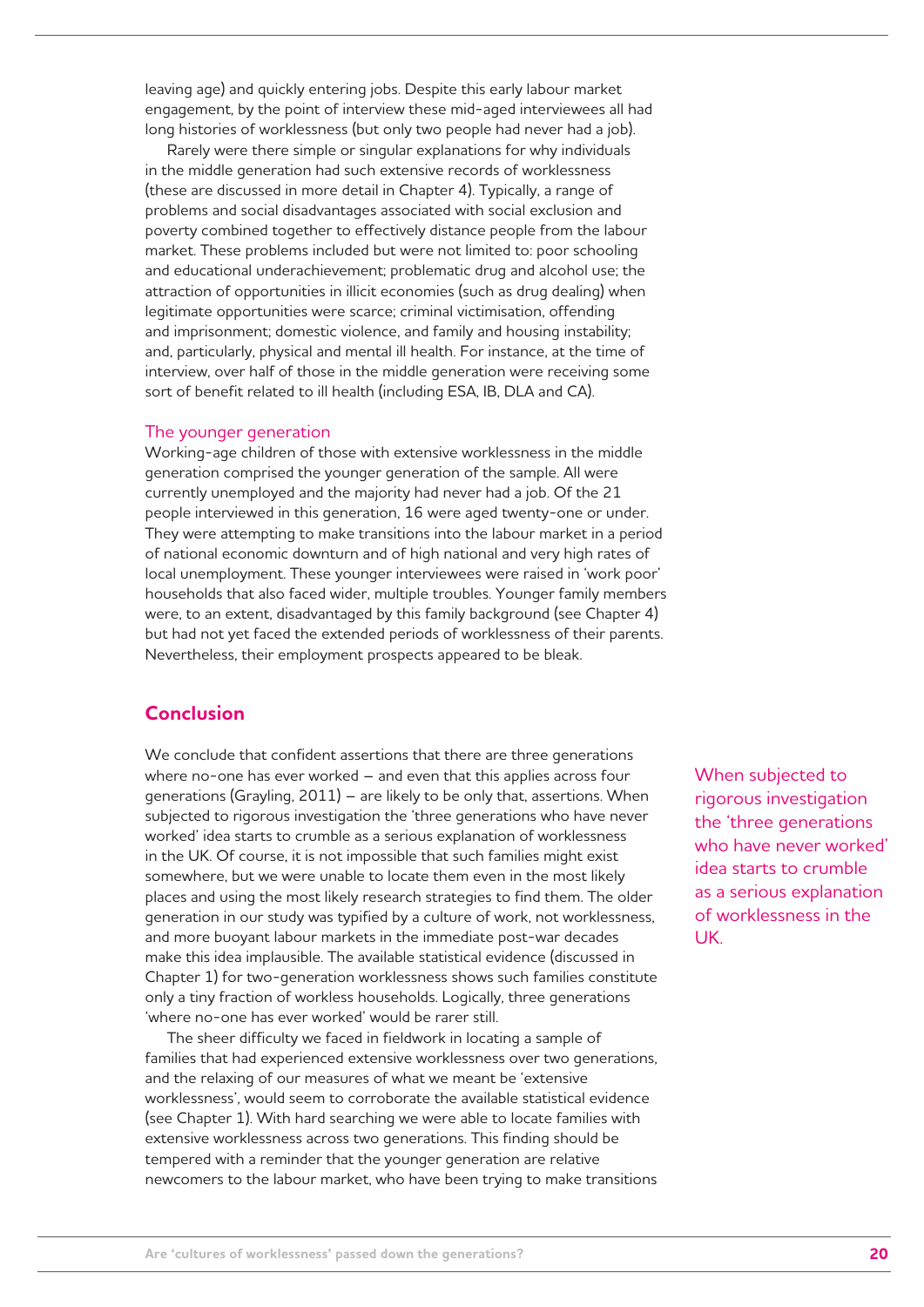to employment in very difficult economic conditions. Long-term worklessness in the middle generation was typically the outcome of the combination over time of a range of social problems associated with poverty and social exclusion, which impacted negatively on well-being and distanced people from already difficult local labour markets. We return to a discussion of these processes in Chapter 4. Next, we examine the evidence we gathered about interviewees' values, outlooks and practices in respect of work, welfare and worklessness.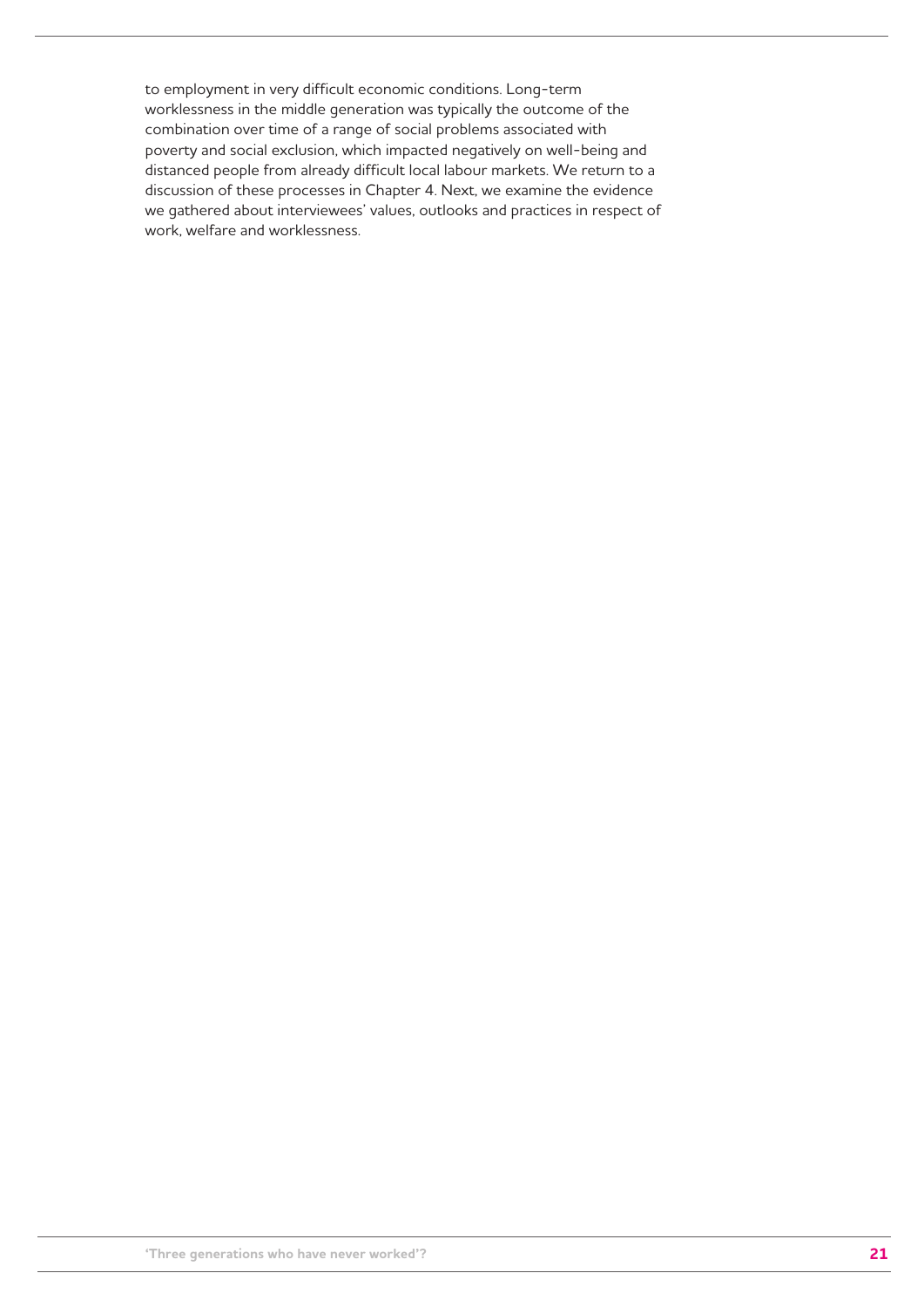## **3 CULTURES OF WORKLESSNESS?**

We were unable to find evidence to support claims about 'three generations of families that have never worked'. Nevertheless, it might still be the case that families with extensive worklessness across two generations inhabit cultures of worklessness.

Cultures of worklessness are said to involve the transmission of values and practices between parents and their children, helping to explain their unemployment. It is this idea that we interrogate in detail in this chapter. Steered by the research literature, it assesses what we found from interviews regarding key aspects of what is claimed to characterise cultures of worklessness. The chapter is organised around the following themes:

- **•**  attitudes to and values about work
- **•**  attitudes to and the experience of living on welfare
- **•** searching for jobs
- **•** worklessness in wider family and social networks
- **•**  work outside of formal employment
- aspirations and horizons.

### **Attitudes to, and values about, work**

The main tenet of the intergenerational cultures of worklessness thesis is that young people are socialised into the welfare dependency of their parents. Investigation of this idea formed a key part of our interviews.

Overwhelmingly, interviewees told us that they were strongly in favour of the value of work over a life on welfare. This included individuals claiming JSA (and who, apparently, were capable of entering paid work) and those who were claiming DLA or IB (and were clearly less able to enter employment). This viewpoint also held across generations. Of course, it might be expected that interviewees would make statements that avoided the stigma of being seen as work-shy or welfare dependent. However, the consistency and force of answers given to questions like this (within and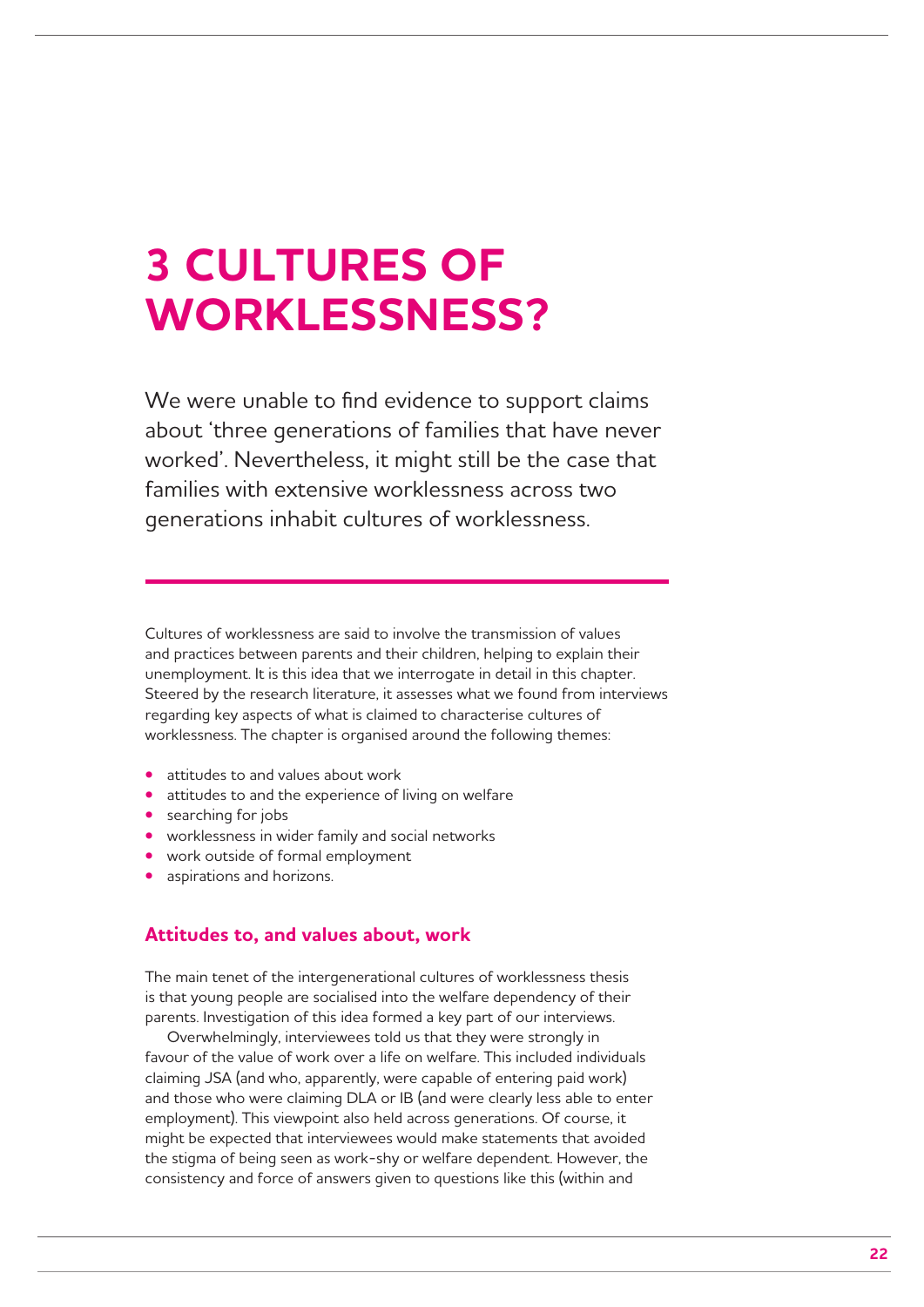across interviews), the openness with which interviewees discussed other sensitive issues and experiences that would not cast them in a good light, and our ability to probe and challenge what people said, are all factors that convinced us to accept these statements as accurate. Interviewees identified the positive social psychological benefits of working that have been widely reported in other research (e.g. Jahoda, 1982; MacDonald and Marsh, 2005), even though their engagement with employment had been fleeting at best. Work provided structure to days, goals in life and a sense of purpose. It allowed social connectivity and enforced activity. It relieved boredom and was a source of self-esteem and pride:

*It gives your whole day some sort of order. It's like a regimental thing … whereas if you are just sat around it can be frustrating and awful, really.* – Patrick Richards, 49, Middlesbrough

*It gives you an interest, it broadens your mind and gives you a sense of self-satisfaction, I suppose.* – Carrie Smith, 52, Middlesbrough

*Yeah, it's very important for your self-esteem; for everything – just for the way you are.* – Vera Lamb, 54, Middlesbrough

Very importantly for theories about intergenerational cultures of worklessness, we found that parents in the middle generation were unanimous in not wanting their children to suffer the extensive worklessness that they had. Linda White (51, Glasgow) said simply that she wanted her children's life to 'be a lot better than mine'. Kenny Jamieson (48, Glasgow) said of his children who were in jobs: 'I think they seen what I've been through and chose not to go that way. And I'm proud of them. I'm proud of my wee girl. I'm proud of my wee boy'. Roy Cunningham (50, Middlesbrough), had been out of employment for 25 years due to a long-term disabling condition ('it's soul destroying, it's just killed me'). He said:

What I want is for my family to have jobs, you know? They're not asking *for anything big, that's the thing, they are not, like, being greedy.* 

Workless parents made great efforts to ensure that their children did things differently – that they should avoid what they often regarded as having been the mistakes of their own lives. Archie Wilson (42, Glasgow) was determined that one of his sons, who was employed, should stick with his job:

*It doesn't matter if he doesn't like it. He's keeping it and he's still got a job and he knows what he'd be getting on the broo [welfare] and what he's getting now, know what I mean? It's a big difference. So he knows; he's not going to give his job up or anything.*

Our younger interviewees shared in the same attitudes towards work as their parents, sometimes directly stating that they did not want to end up in the same situation as them. Unusually, we interviewed three members of one family together (the Martin family, of Glasgow). Here Leanne (17) describes her ambition to work as being influenced by what she has observed of the depressing reality of the long-term worklessness of her mother, Claire, and her uncle Douglas:

Interviewees told us that they were strongly in favour of the value of work over a life on welfare.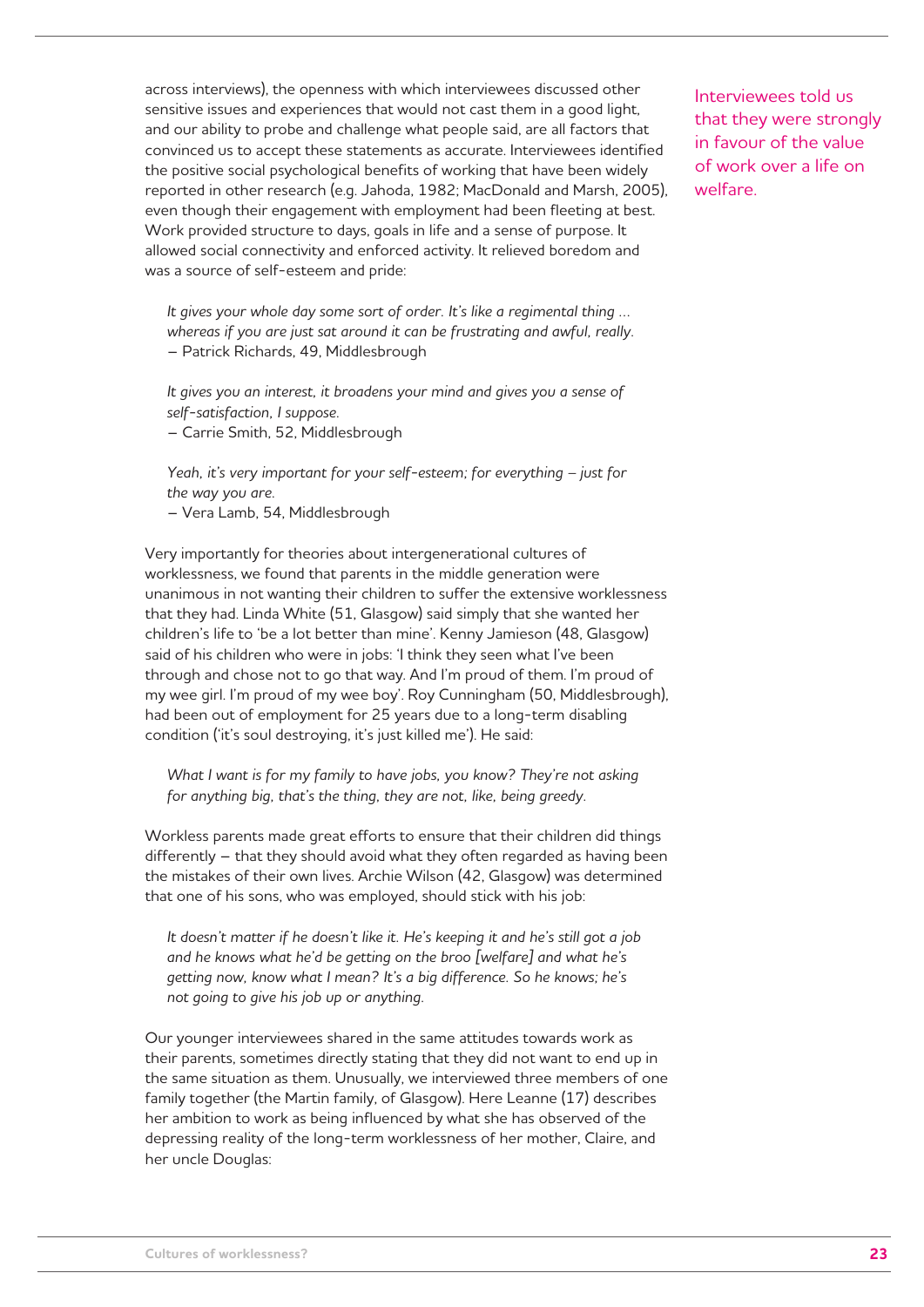Interviewer: *So can I ask you Leanne, do you think it's important to work?*  Leanne: *Aye, cause I don't want to just … and I don't mean this bad Mum, against my Dad or you Uncle Douglas, but I don't want to just sit, just sit …* Claire: *End up like us.*  Douglas: *Vegetating.* Leanne: *Aye.*

Younger interviewees talked of the social, psychological and financial motivations to work, combined with an understanding of the realities of unemployment:

*Of course it would be important to me [to have a job], especially when I'm only on £95 a fortnight. God, to have a wage that would be £95 a week; I would feel like a millionaire! I would love to be able to have money to go out and buy things and know that I've earned it for myself. You know, that's why you live. I don't want things given to me. I'd be able to look to the future, put some away knowing that I've worked for it and earned it myself.* 

– Verity Lamb, 16, Middlesbrough

*I'd take anything. Who would want to be on the Job Seeker's Allowance? It's not even a lot to live on. I would love to go out and work every day … instead of just sitting about.*

– Jade McGinn, 18, Glasgow

*I've always wanted to be able to say to somebody, 'I work here', 'I'm going to my work'.*

– Pamela Fraser, 21, Glasgow

This motivation towards working was sometimes particularly strong for people who felt that either they or their families were stigmatised in the community. Individuals sometimes wanted to prove that they could hold down a job and that they were different from the rest of their family. Kerry White (31, Glasgow) had grown up in very difficult circumstances (her mother was a heroin user and she had lived in care for periods of her childhood). She described how she felt when she worked as a volunteer in a nursing home when she was 18:

*I remember having my tunic on and going down Parkhill and the older ones, that seen my mum as a junkie, seen me as a wee hairy [a derogatory term for a young, working-class woman], seen us all as kind of riff-raff, they used to go 'Oh, are you working?' They would look at me, shocked, because I had a work uniform on. And it made me all the more determined. I thought 'everybody's thinking I'm just going to be the next wee drug addict growing up', and it's kind of made me stronger, the more people react like that to me.*

For young people, having a job was about more than having money or staving off boredom. Unemployment represented a life on hold. Without a job, there was no future because the markers of adulthood – independence from the family, finding one's own accommodation and starting a family – all were difficult, if not impossible, without a job. Only one young man expressed a more ambivalent attitude to employment. Stephen Reid (20,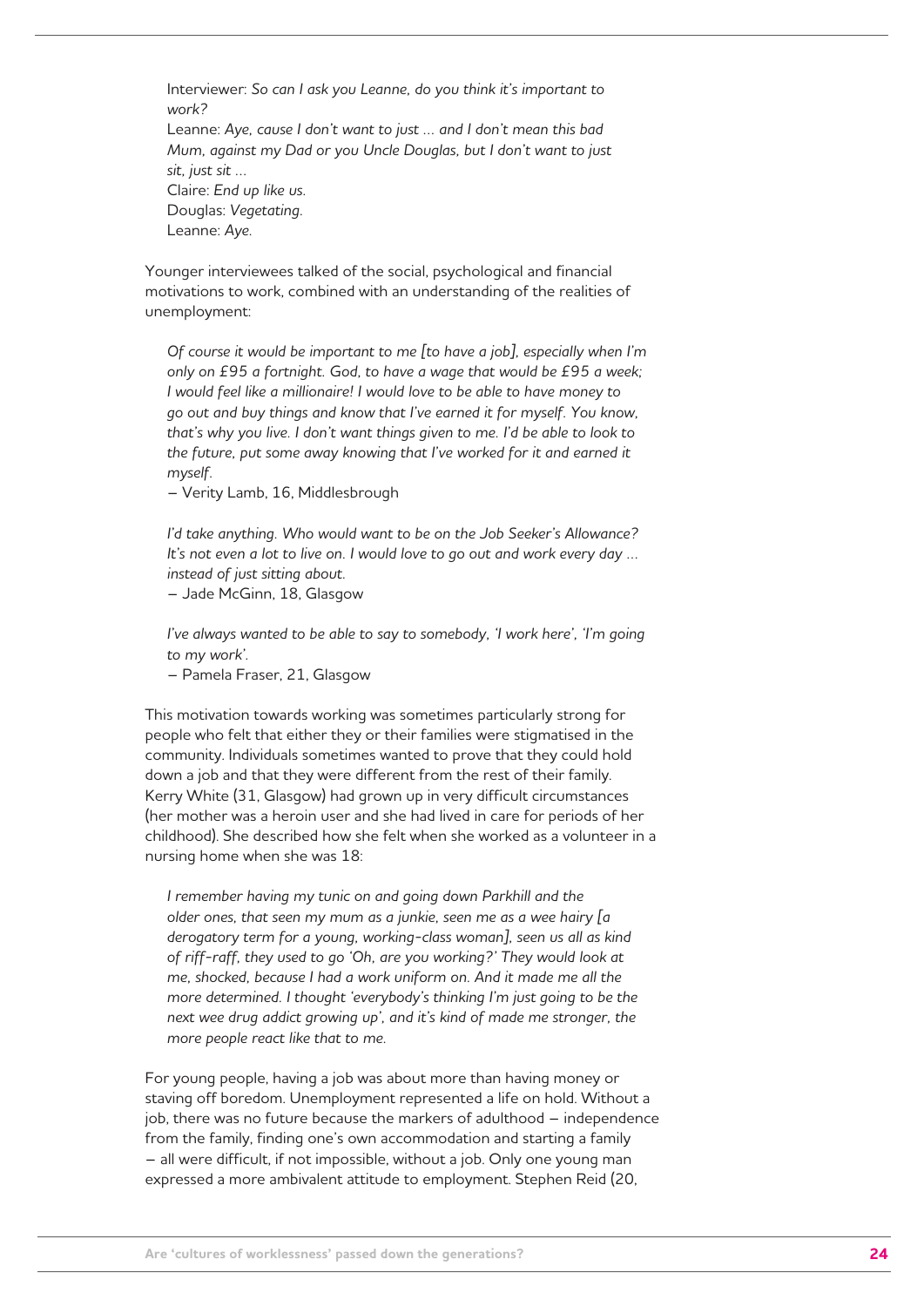Glasgow) described how he wanted to find 'something decent' and was not prepared to take any 'shitty job' in order to leave the unemployment register.

### **Attitudes to, and the experience of, 'living on welfare'**

Extensive worklessness in families is associated with long-term, family poverty. This is hardly a sensational finding but one that perhaps needs repeating given contemporary statements about 'unemployment as a lifestyle choice' (Osborne, 2010). It is also critical to understanding informants' expressed commitment to employment as preferable to a life on welfare. All of our respondents told us that life on welfare was a struggle and the hardship of sometimes deep poverty was graphically expressed:

*You're fighting for your life here. Do you know what I mean? It's this area. Poverty from day one. You're not brought up, you're brought up to be survivors. We've had enough now and it takes its toll and you end up mega depressed with it.*

– Kenny Jamieson, 48, Glasgow

Vera Lamb (54, Teesside) also described being 'very poor' when she was growing up:

 *… it was an existence. You can imagine what it was like. There was no fire on, no luxuries, no nowt, nothing. The house was full of mice and bugs. Proper Oliver Twist in those days … Here you're living hand to mouth, you know what I mean?* 

Poverty was not history, nor just a memory of older interviewees. Younger interviewees also told us of their current struggles with living on welfare and in poverty. Charlotte Harris (21, Glasgow) lived on IS with her young daughter:

*It's hard to … see when I get my money? I have to budget everything, have to write it all down, how much it is going to cost, for all the messages [shopping] and sometimes she [her daughter] cannot get clothes. Or I walk about like a tramp most of the time because you've not got the money … I find it a real struggle, you have to budget absolutely everything. You cannot go 'oh I'm going out with my pals'. I have to go 'right well, maybe in three months I will be able to go out'.* 

Socialising was severely restricted and, as we have found previously (Shildrick, *et al*., 2010), the absence of holidays, even day trips, was emblematic of lives lived in poverty. Neither Janet Nash (40, Middlesbrough) nor her son Connor (16) could recall ever having been on holiday. Trudy Lamb (25, Middlesbrough) responded to our question here by saying:

*What do you mean, like a day out [of Middlesbrough]? [pause] … I don't believe this! I can't remember! I can't, I really can't – when was the last time I had a day out, Mam?*

Cultures of worklessness are sometimes said to be typified by attempts to maximise welfare benefits in illegitimate ways (see Ritchie, *et al*., 2005). We found no evidence of this. Indeed, because of their age, several of the younger interviewees were unable to claim benefits at all, and some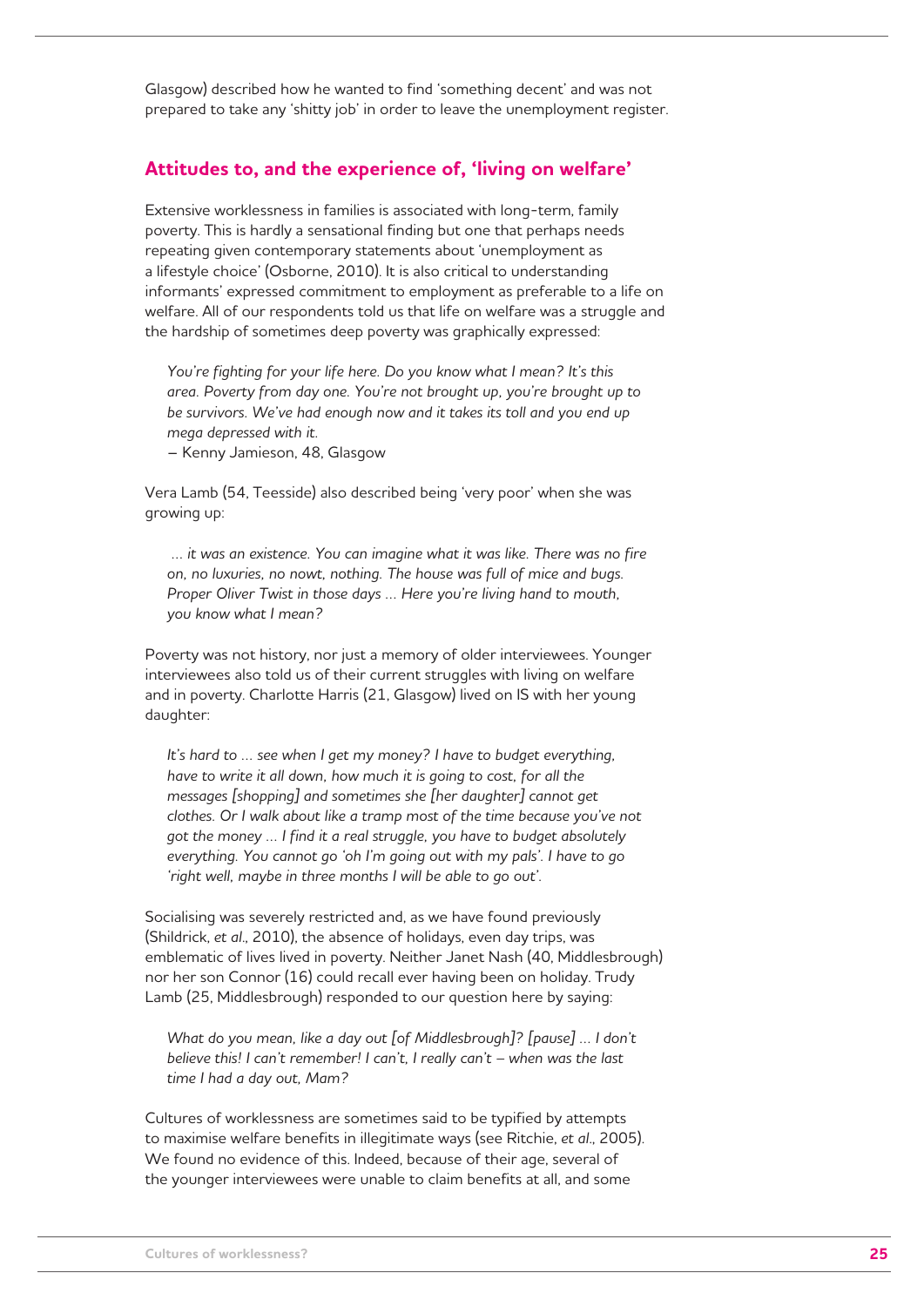interviewees appeared to have little understanding of those benefits to which they might be entitled. Similarly, a preference for the security of life on benefits is said to be a feature of cultures of worklessness. Only two interviewees commented that other people might reject low-paid employment in favour of the security of welfare benefits. One person, Michelle Gordon (45, Glasgow), referred to the potential security provided by Housing Benefit payments:

*I* mean OK, the only advantage to being unemployed is if you're living in *council accommodation, you're getting your rent paid. That is the only advantage I see. At least you don't have to worry about being put onto the streets. But that's it. It does not go any further than that. That's the only thing I have, security in knowing I've got my house.* 

More regularly, informants described being prepared to take minimum waged work and they found nothing to recommend in the experience of being on benefits. In short, for most life on benefits was a constant struggle and it was this recognition of the deep and lasting poverty associated with long-term worklessness that led respondents to positively value work. As Ryan Blenkinsopp (54, Middlesbrough) put it: 'I've got no life being on the dole … it's a miserable existence. I wouldn't wish it on anyone.'

Significant changes to the welfare system were being enacted by the UK Coalition government at the time of the fieldwork. These were having direct impact on the families we interviewed. In addition, we talked to many people outside Job Centre Plus offices (see Appendix 1) who had recently been moved off sickness benefits and were being forced to make new claims for other benefits. Most said that the process of transition between benefits had not been straightforward and some reported that their benefits had stopped abruptly without warning and that they had been left with no income at all to support themselves or their families. Interviewees reported the loss or curtailment of benefits often with a sense of dismay and incomprehension. For instance, the husband of Alice Hopkins (53, Middlesbrough) had been declared 'fit for work' despite his long-standing and terminal illness. The family appealed against the decision: '… it went through in February and it was denied and he was dead. It was denied and he was already dead!' Some people reported a direct, negative impact on their mental health when they were moved from sickness related benefits to JSA. Often it was the uncertainty brought about by this process that caused most stress, exacerbating existing difficulties sometimes with a dramatic impact. For instance, Pamela Fraser (21, Glasgow) had become ill with depression whilst working as a hotel housekeeper. She signed on for ESA but this was recently challenged. She attempted suicide, attributing this partly to the stress of the work capability assessment that deemed her fit for work (she recently won her appeal for ESA but was still struggling to access mental health services at the time of the interview):

*See that decision, that changed my life, because, see, the social security they were on my back and then I was getting scared … So all this was getting to me. I drank a lot … and the social security were mucking about. I wasn't getting paid [ESA]. That meant my rent wasn't getting paid, so I* was in rent arrears and everything. It really scared me actually 'cause I *thought I'm going to lose everything, 'cause of the depression. A couple of months ago I took an overdose and took two cardiac arrests.*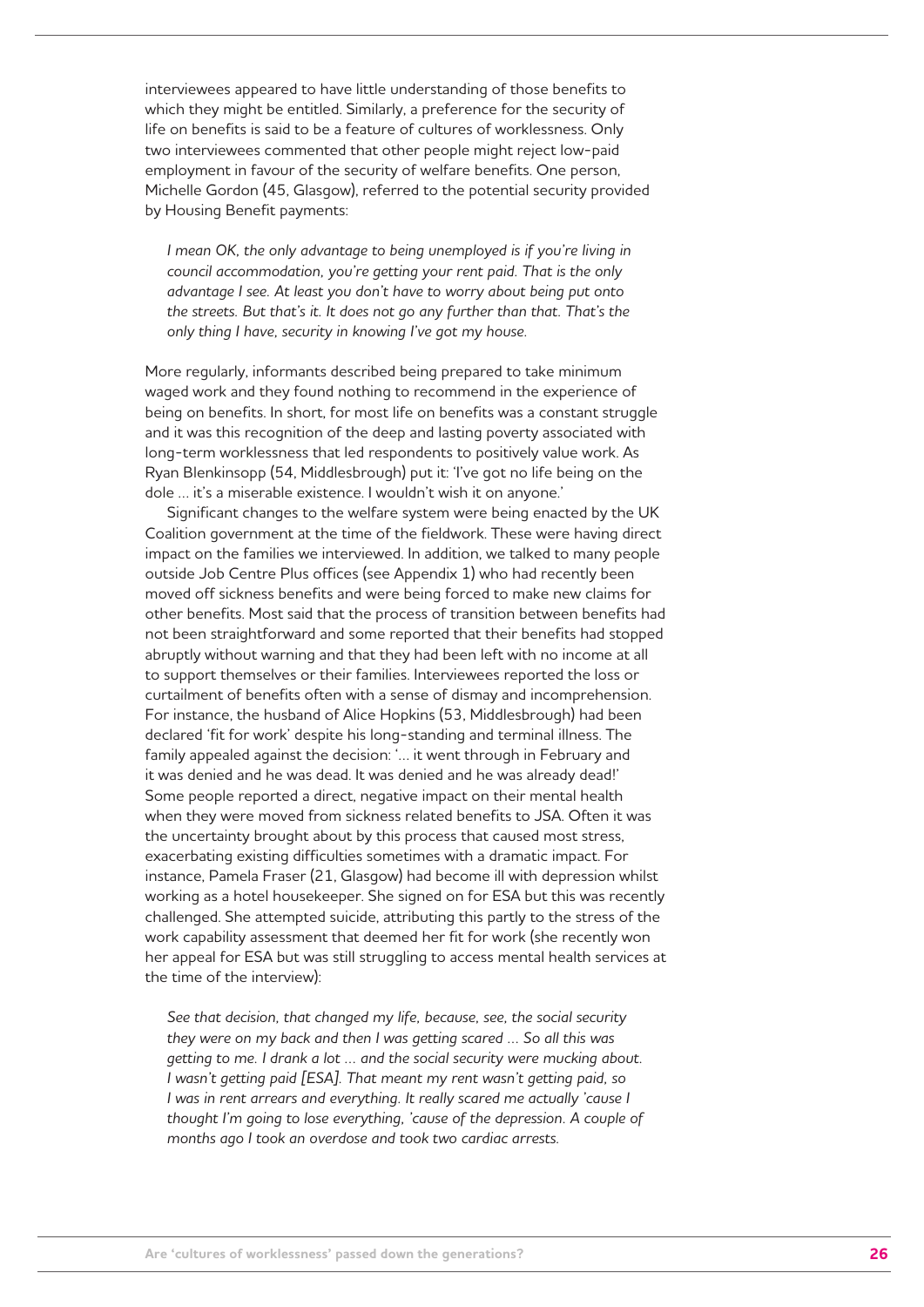## **Searching for jobs**

We were not only interested in exploring people's attitudes to work and to welfare. We were also keen to investigate their practices (for instance, in respect of job search activity). Given the stigma associated with longterm unemployment and living on benefits (tabloid attacks on 'welfare scroungers' were rife at the time of fieldwork), an important challenge for the research was to try to get behind what might have been understood by informants as 'acceptable answers' to our questions. Through challenging, probing, approaching topics in different ways and by questioning other family members we did our best to gain insight into people's behaviours and to map these against what they told us about their attitudes towards work and welfare.

Evidence about job searching was mixed. In the younger generation many did appear to be very active in searching for jobs. Connor Nash (16, Middlesbrough) had only recently left school but said, 'I have applied for 120 jobs and haven't got one.' Fred Smith (17, Middlesbrough) was in the same situation:

*I'm just trying to find a job. Get the interview. It's easy enough to send them off [applications]. At home I've got a big file of CVs – it's got my welding CV in it, it's got a CV for all the jobs I've applied for, with a covering letter. I've got about 50 CVs in there.*

Some of the middle-generation interviewees were also actively searching. Archie Wilson (42, Glasgow) had only ever been employed for three years since leaving school (because of prolonged engagement in crime and drug use and subsequent imprisonment). Yet, life on the dole drove his commitment to work. He was an active job seeker, getting up 'early every morning' to call into factories and garages, on the off-chance they had jobs going, and to visit different Job Centres: 'I'll see what jobs they have got … even if they have not got a vacancy I'll get an application form and sent it in because you never know your luck.' He went on:

*I* just hope *I get a job. That's it, I just want a job. Once I get a job I'll get myself … everything sorted out. I just want a job so I can just live my life, know what I mean? Because I cannot live off that [benefits], do you know? You're always skint and I hate that, you know what I mean? I would rather be out grafting and getting money and whatever. It's killing me being unemployed; it's killing me so it is. So I'm dying to get a job, I prefer to work.* 

Overall, however, most people in the middle generation seemed relatively inactive and resigned to their unemployment. They strongly held the view that working was better than not working but at the same time were aware that their chances of finding work were very slim. The extensive literature on long-term unemployment and 'the discouraged worker effect' shows that pessimism and fatalism are typical responses to a protracted period of worklessness (Jahoda, 1982; Ashton, 1986). Sometimes people said that they were looking for work, but the efforts they described appeared limited and unlikely to lead to jobs. Some of our younger interviewees in particular seemed to lack knowledge about how best to look for work. For instance, Maisie and Verity Lamb (17 and 16, respectively, Middlesbrough) were adrift from the labour market and, it appeared, from practical support to help people into jobs. They both expressed a desire to work but this did not seem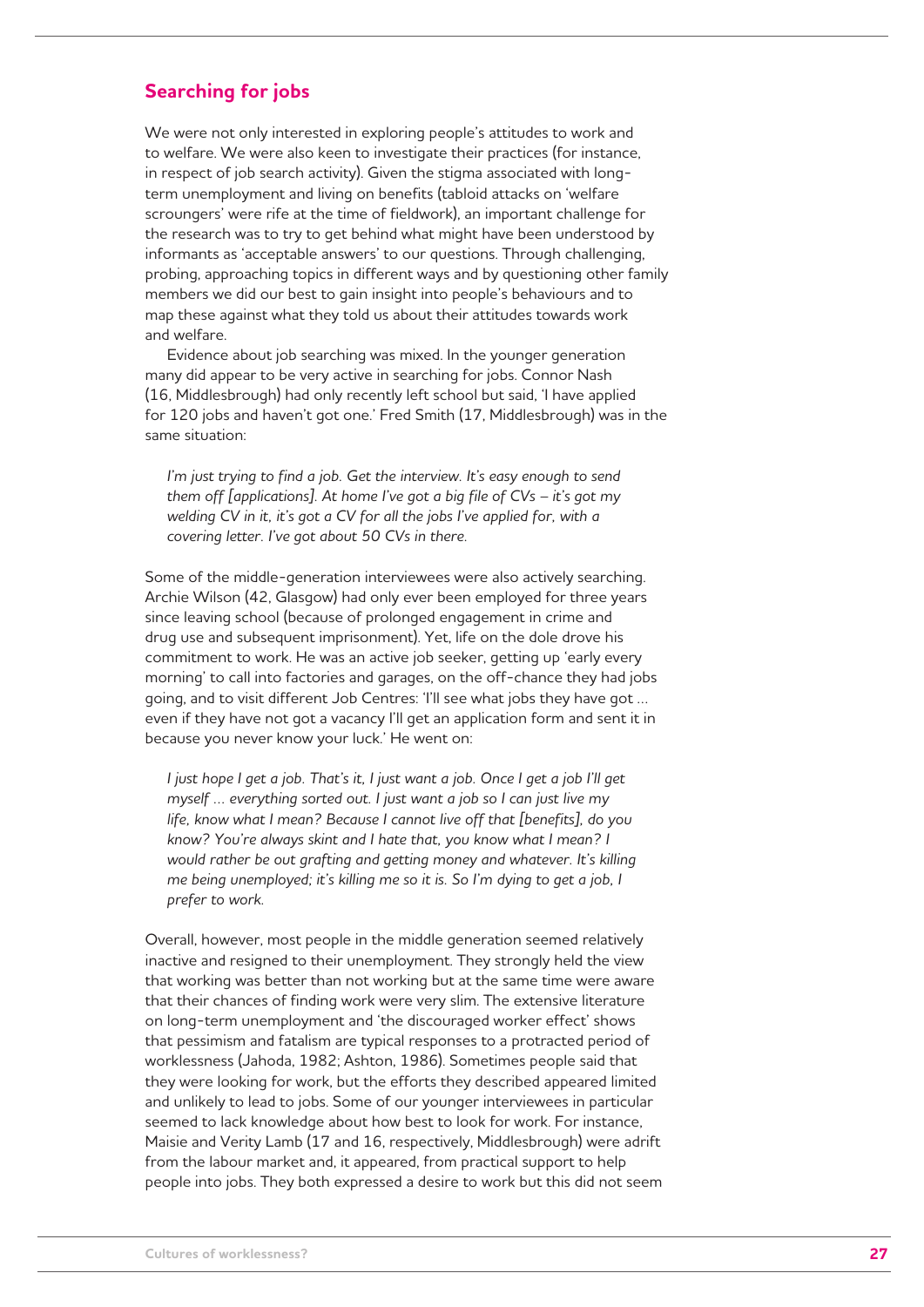to feed into active, organised or successful job search practices. Maisie said: 'Me and my sister, she was helping me to look for some [jobs] yesterday. It didn't really work out. We were looking in newsagents' windows and things and, well, it didn't succeed.'

An important finding, which contradicts the idea of intergenerational cultures of worklessness, concerned the efforts to which parents went to help their children into jobs. There were many instances of this in interviews. Susan Morrison (39, Glasgow), for example, did a newspaper delivery round with her younger children (aged 12 and 10) to teach them work-related values and discipline: 'to give them a wee start, to learn how to earn money'. Some admitted that they may come across as hypocritical – emphasising the importance of work when their own labour market involvement had been so limited – but the determination that their children have better lives ran deeply across the interviews with parents. Peter McGinn (55, Glasgow) talked about his ambitions for his children: 'I know I've wasted most of my life so I don't want obviously for them to do the same.' His daughter Jade (18) is currently out of work, but Peter encouraged her to apply for jobs:

*My dad's always on my back. Because he says that I've just given up and … he's saying that I shouldn't give it up. My dad's always been, like, pushing me to get a job all the time. He always pushes us.*

Peter would accompany Jade to job interviews to provide moral support, waiting outside on the pavement until the interview was over. He had also used illegal profits from drug dealing to help establish his older children in legitimate employment. He helped one son by paying for driving lessons and by helping him obtain a 'lock-up' garage from which he now sells car parts. Peter said:

*Got his driving licence, got him a bit of money behind him and he's bought the car part, the lock up, so that was him sorted. My [other] daughter, when she was 16, she was going into caring, but: driving licence, lessons, lessons, car, and that's her away. She was sorted. My older boy, he's been in and out of work. But I help him out whenever he wants.*

## **Worklessness in wider family and social networks**

Ideas about cultures of worklessness imply that individuals are cut off from people who work. Living in family and social networks typified by widespread unemployment is said to lead to a sense of normality about life lived on benefits, lowering the incentive to get a job.

Unsurprisingly – because the locations were selected as those where worklessness was widespread – interviewees knew and mixed with many people in similar positions to themselves. Worklessness was common within their immediate and wider families, and amongst their friends and acquaintances. Did this lower incentives to work? We found no obvious evidence of this. Indeed, an important finding is that the individuals we spoke to came from families and social networks where both unemployment and employment were common. Friends, neighbours and other family members had jobs (even if these were often reported to be insecure): they were not isolated in complete cultures of worklessness. Davie Harris (55, Glasgow) said his parents: 'had never seen the inside of a broo [unemployment office] in their life'. Talking of his siblings, he went on: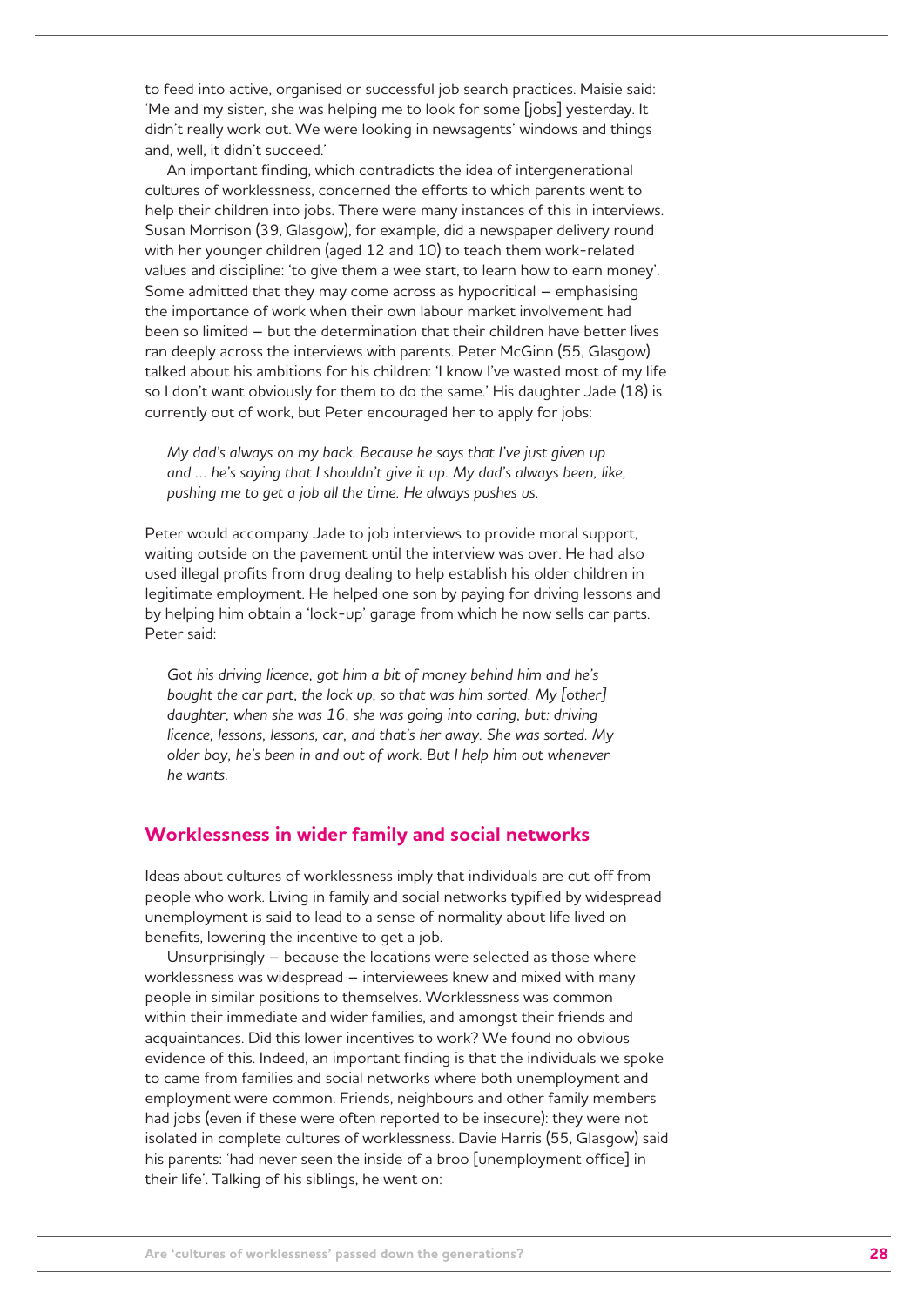*… they all had jobs and all – but nothing that you could call a career. Just dead-end jobs. Labouring, things like that, you know? My sister she's a machinist and that was her first job when she left school.*

His daughter, Charlotte (21), argued that young people do not necessarily end up in the same situations as their parents (both of hers were long-term workless), citing examples in her wider family:

*Everybody's different. My older cousin [Natalie], her mum – my auntie – is a drug addict as well. And see, from when Natalie was young, she's worked. As soon as she could she had a paper round, and then she worked in a wee shop across the road from her. Her and her boyfriend both work now. Her sister, my other cousin, she's also working now.* 

This variability in family work histories is well demonstrated by the White family from Glasgow. Linda White (51, Glasgow) has six children, including Kerry (31), who had known long periods out of the labour market, like her mother. Of the other five siblings, one had never worked and been in and out of prison. One sister was not in a job but bringing up her young daughter. Another sister worked in a betting office and another was currently unemployed but previously worked in nursing homes and in a pizza factory. Finally, one brother was a head chef in a Glasgow restaurant. This variation in employment activity amongst siblings brought up in the same household was not unusual in our sample. It is a finding that runs counter to the idea both that cultures of worklessness are transmitted from parents to children and that workless individuals are disconnected from those in jobs. A significant effect of knowing people in employment was that younger interviewees drew on examples – role models – of employed people from their family and social networks as proof that they too might be able to escape worklessness and get a better life; that they did not have to emulate the extensive worklessness typically experienced by their parents.

## **Work outside of formal employment**

A further feature of cultures of worklessness, it is said, is engagement in the informal economy (see Ritchie, *et al*., 2005): formal, legitimate employment is resisted because it can be more lucrative to claim benefits at the same time as fraudulently engaging in cash in hand jobs 'on the side'.

Very few of our interviewees had been engaged in working undeclared, 'on the side' whilst in receipt of benefits. Rarely had they been offered it and the barriers in the way to them working legitimately in employment (see Chapter 4) were also ones that stood in the way of them doing such work. Previous studies have shown that people with stronger connections to the formal labour market and a fuller history of employment are likely to have greater opportunities for illegitimate work 'on the side' than the long-term unemployed (Harding and Jenkins, 1989; MacDonald, 1994).

If we consider the concept more broadly, however, there were three types of 'work' that interviewees engaged with outside of formal employment: caring work, particularly mothering but also looking after family members who were in ill health; voluntary work for local community organisations; and particular forms of criminal work.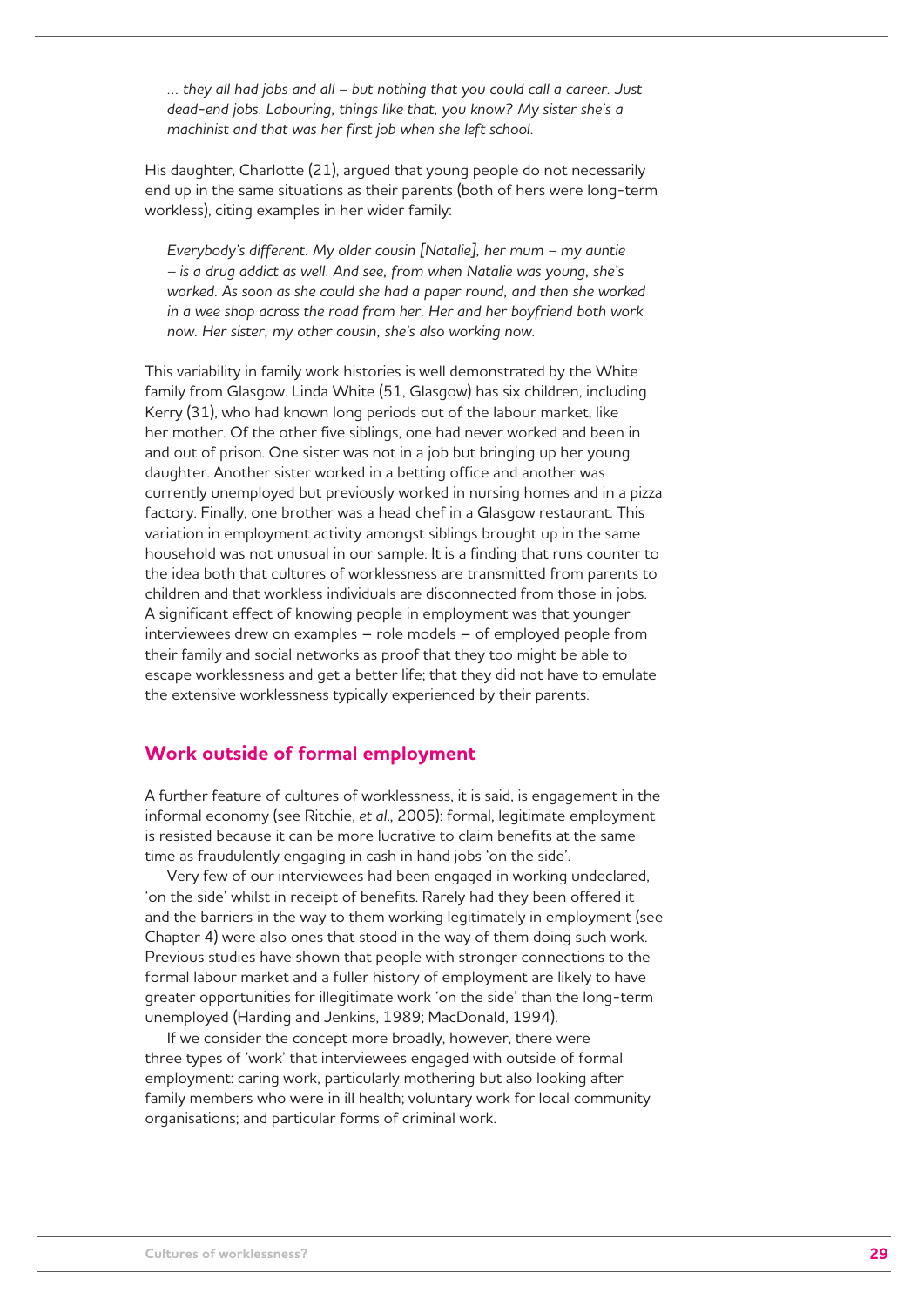#### **Childcare**

A significant barrier to engagement with the labour market for some of the women in the study was, or had been, their commitment to caring for their children and the difficulties and costs of finding appropriate childcare for them. This is a well-established finding (e.g. Warren, *et al*., 2009; Shildrick, *et al*., 2010). Being a mother *was* work. For instance, Carol Cunningham (26) insisted that mothering was an important and difficult 'job': 'You have kids and you see how hard it is. That's like a full-time job in itself. That's not scrounging off benefits, that's you bringing up your kids and it's hard work.' Carol strongly valued her role as mother and purposefully did not look for jobs when her two children were of pre-school age (and since then has been heavily involved in voluntary work, as we describe below): 'If I went out and worked I don't think you'd have a bond, when you're working all the time, with your kids.' She described how her own mother had 'always gone without' and how she herself would prefer to be 'in rags before I'd let my kids look scruffy … anyone can do anything to me but if they call me a bad mum then that's it, I won't take that from no-one'.

The pressures and multiple hardships on mothers in this study made caring for children and bringing them up well especially difficult. Mothers strove to care for their children in adverse circumstances, a commitment that demanded great energy and time, and which militated against getting a job or engagement in further education courses that might improve their qualifications. For instance, Amanda Duncan (50, Middlesbrough) had started a college course but found that she was unable to finish it due to the demands of being a single mother in a new neighbourhood (which meant she had to travel some distance to the college for the course):

*I literally dropped to pieces physically and mentally. I could not do five days a week, three kids, everything, doing my homework. It just proves I could have done with a bit of help. If I had got the support I would have sailed through it. You're back to thinking you're useless, you've failed.* 

Another example is Kerry White (31, Glasgow). She said she hated where she lived, a neighbourhood known locally as 'the Ghetto', where she feared for her children's safety and what she regarded as the negative effect of other local young people:

*I hate bringing my weans [children] up here. It's a pure nightmare. When I left my partner I ended up homeless and they put me here … They said to me 'it is your one and only offer [of council accommodation]'. It was a pure party den with menchies [graffiti] all over the walls. It had been peed in and everything. Windows all smashed. And I had to take my three weans in there and try and clean it up … I take them [the children] to the clubs every day after school and try to keep them involved in the clubs, but it is so difficult …* 

More generally, beyond the strains of parenting in adverse circumstances, caring for family members who were ill also limited engagement with the labour market. Alice Hopkins (53, Middlesbrough) had long-term mental health problems, which had become worse since the recent death of her husband. She rarely felt able to leave the house and Martin (34), her son, who lived with Alice, had become her full-time carer. He said: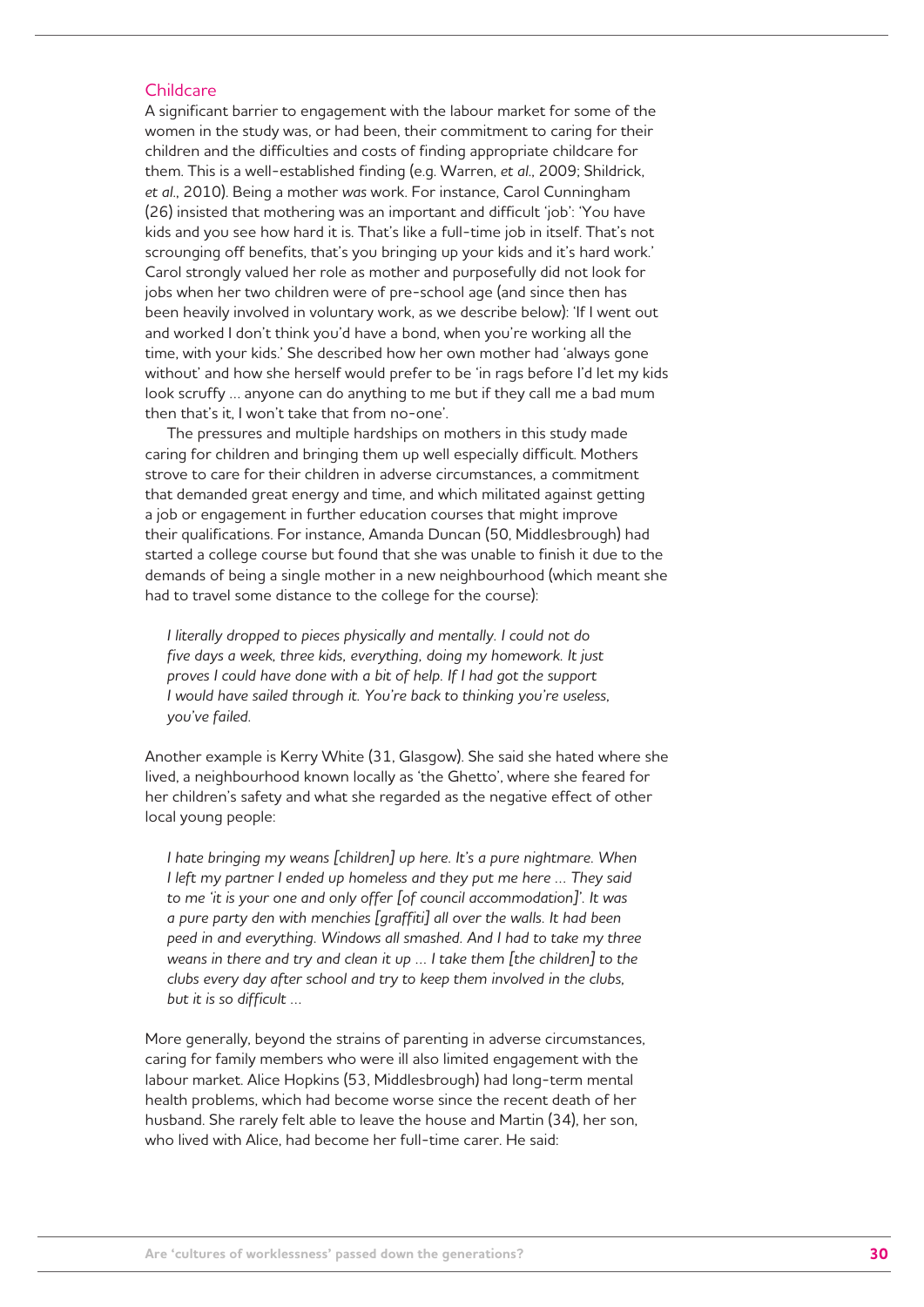*Now I am on Carer's Allowance because I look after my mother after my father passed away. That's all I do now. I go to the shops for our mam if she needs anything. If our mam goes out I am with her 'cause she can't go on her own. So if I'm not doing things for our mam, I'm either sat in my room playing on my computer or reading, so not really much.* 

#### Voluntary work

Many of our interviewees were or had been involved in voluntary work. For instance, Roy Cunningham (50, Middlesbrough) and his wife had been 'doing the voluntary work for 30 year. We've done so much and I've really enjoyed it'. Roy received IB for a long-standing physical disability, a condition precluding him from getting and holding down a job since he was in his early 20s. Roy explained the appeal of volunteering:

*You can do your own days. If you don't feel very well you can always say*  'well look I'll just not go' but not with a lot of jobs ... I would not like to *go into a job like that where people relied on us, because I've never liked letting people down. I have my good days but I have me bad days … I mean I'm not making my illness an excuse, but if I say 'I'm sorry I have to go I don't feel very well'. The boss is going to think well, 'hang on, you're getting paid here'. I want to do something but with the condition I've got, how can you?* 

Carol (26), Roy's daughter, was on IS and had never had a job. She stressed, however, that she was not 'sat back on benefits … the same week my son started full time [at school], I went straight to voluntary work'. Not only did she prioritise mothering as an important social role (see above), she felt that voluntary work was too. Talking of her welfare benefits, she said 'I think that money – well I've earned it. Because I don't sit back and do nothing.' Carol volunteered as a childcare worker with local organisations:

I'm doing something every day of the week. The only day off I've got is *Friday. They asked me to do something on a Friday but I said it's the only day I get off work to help out my brother [who was disabled].*

She explained why she did so much voluntary work: 'I want my kids to be proud of me, because even now I don't say "I'm going to voluntary work", I just say "I'm going to work", you know?. All in all, interviewees described volunteering as a way of giving something back to society, a way of compensating for not working formally. We described earlier some of the social and psychological benefits of employment, as understood by informants. In the absence of employment, some found some of these same benefits in voluntary work. MacDonald (1996) found the same in his investigation of the role of voluntary work for people in a depressed local economy.

#### Work in the criminal economy

Finally, some of the middle-generation interviewees had become engaged in work in the criminal economy. Typically, this was in the form of acquisitive crime, such as shoplifting, or in drug dealing, both of which were often motivated by a need to raise funds to support dependent drug use (e.g. of heroin or crack cocaine). Several people reported dealing or having dealt drugs (usually at the lower rungs of the local drug economy). As we describe in Chapter 4, the research neighbourhoods we studied had thriving drug markets. These individuals, leaving school unqualified and poorly educated,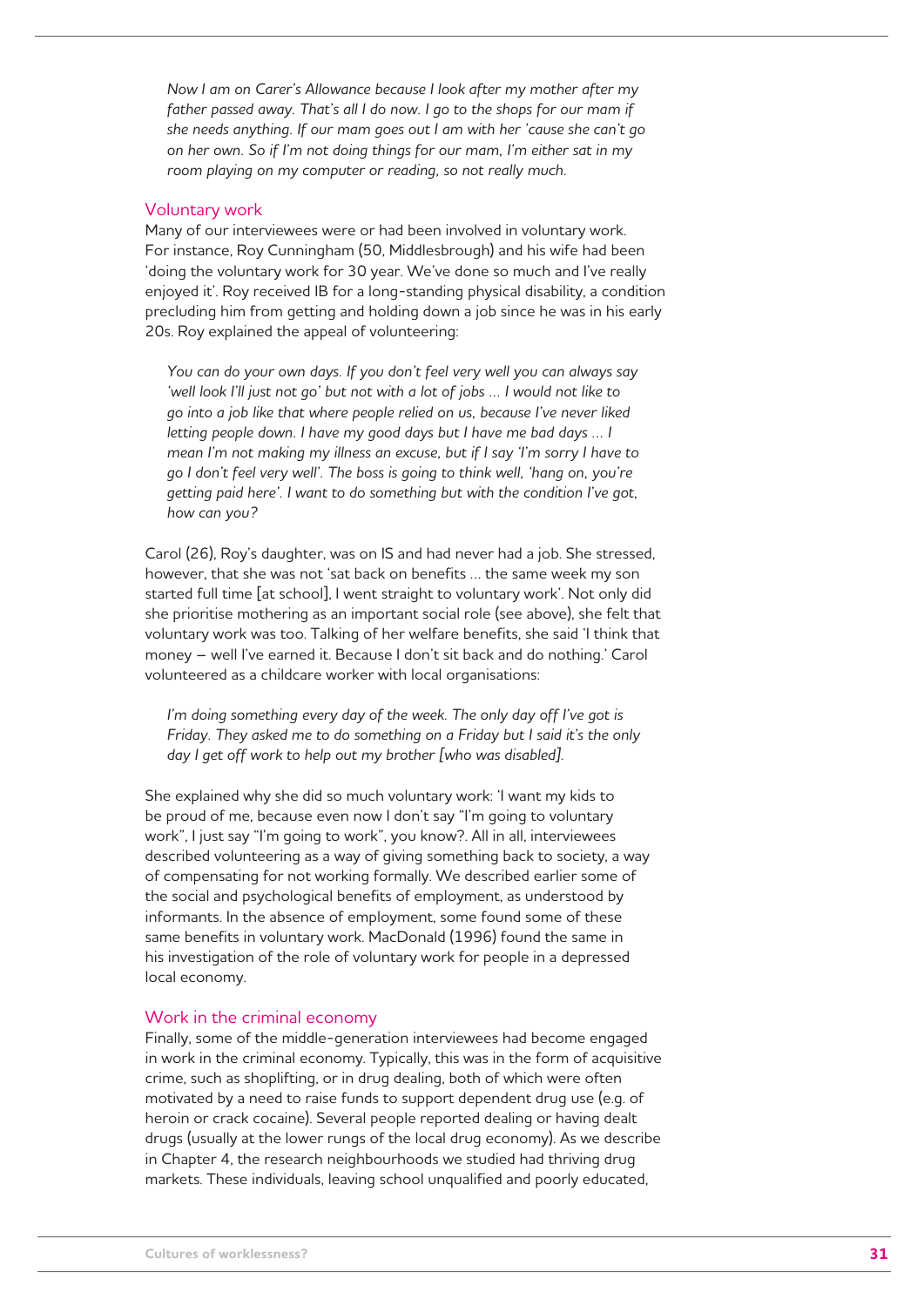had found opportunities to work illegally in the drug trade to be more abundant and attractive than those in the formal economy. Some were engaged in drug dealing (and dependent drug use) before they even really contemplated searching for legal jobs. Douglas Martin (47, Glasgow) had had a disrupted childhood and formal education. After the separation of his parents he lived with his grandparents, who he regarded as too elderly to supervise him closely. He truanted persistently from school. By 16 he was dealing, as well as using heroin:

*Did I look for a job? The truth? No, I sold drugs … just to keep my [drug] habit going. And I never bothered looking for work. And I never have done. And now, I couldn't work if I wanted [because of his drug-related disabilities]. 'Would I have worked if I had the choice?' Aye, if I had the chance, the choice … maybe, I don't know. Because I was taking drugs [heroin] from 13 so, and when I was 16 I'd been on it 3 year.*

Peter McGinn (55, Glasgow) also began dealing heroin in his teens (but, unusually for those who dealt heroin, he had never been dependent on the drug himself). He had persisted for many years in the same illegal trade, despite repeated convictions and imprisonment:

*I was just not interested [in thinking about jobs]. Just went, as I say prison, prison, prison, prison. Time, time, time, time. I just, I think it happened, more when I was, I just got into this habit when I was young. And I just could never break out of it.*

So, many of our informants were not, in practice, 'workless', even if their time out of employment was very extensive. In the absence of jobs, work in the form: of mothering in very adverse circumstances; of volunteering; and of criminal activity, occupied many in the sample.

## **Aspirations and horizons**

Some people might be tempted to regard some of the views of our participants as reflecting 'low aspirations'. Indeed, this discourse of 'low aspirations' as explanatory of the social and economic positions of people living in poverty, especially young people, has been very influential in government policy (Cummings, *et al*., 2012) and is said to typify cultures of worklessness (Ritchie, *et al*., 2005). We would argue, however, that we need to understand how an individual's aspirations are closely tied to his or her opportunities and past experiences. For instance, Patrick Richards (49, Middlesbrough) discussed his post-school years:

*It was just the accepted thing. You went out to work … My ambitions sort of faded because I was working in a factory when I was 16, through to 24 or something. I didn't have much time for ambitions. I was working too hard.*

Some of those in the middle generation in particular gave descriptions of their current situations and future ambitions, which reflected the weight of past and current troubles in their lives. Davie Harris (55, Glasgow and currently receiving ESA) had a history of crime and imprisonment associated with drug and alcohol problems which had kept him out of the labour market for most of his adult years. He asked: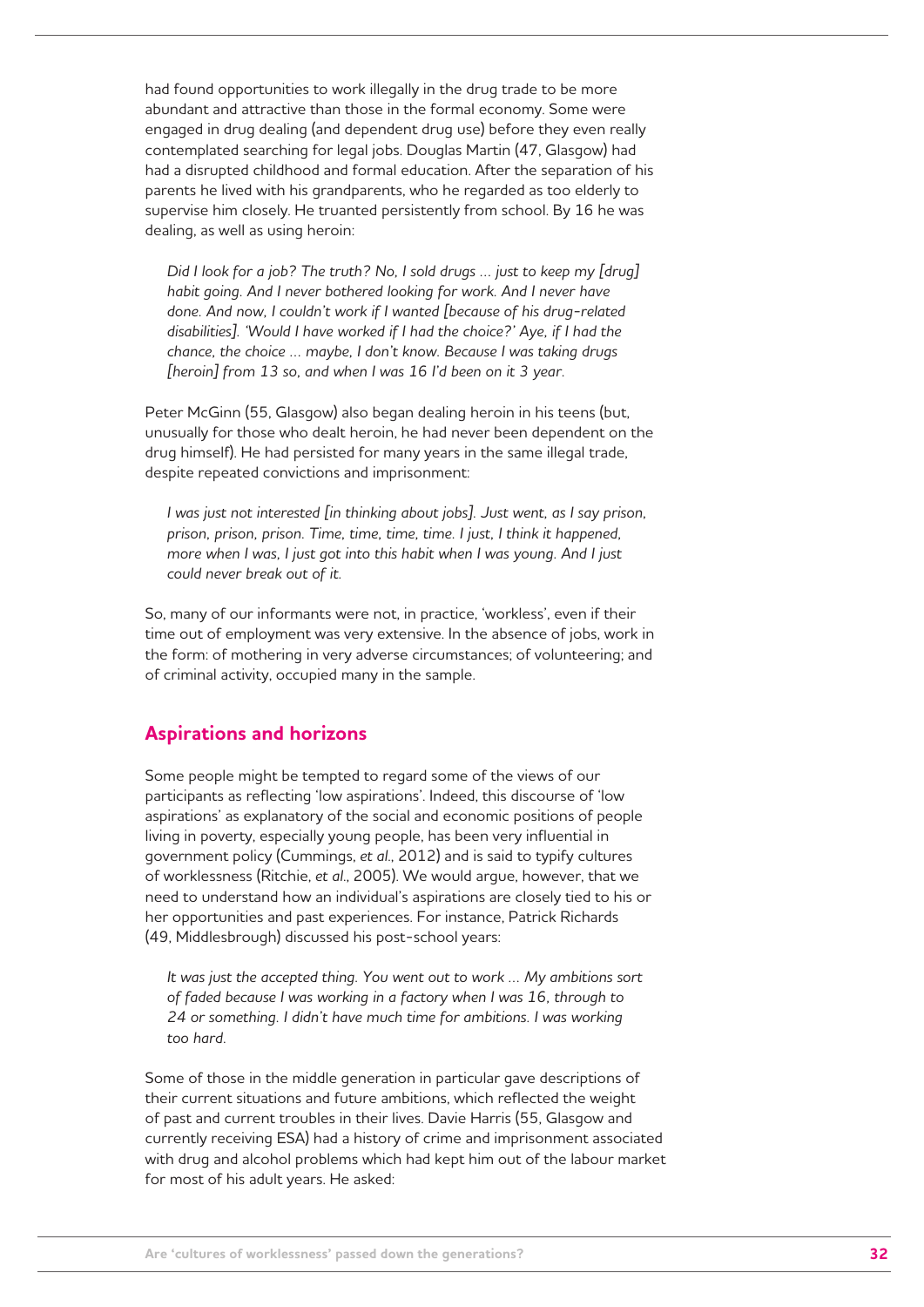*… who is going to employ somebody like me, that's uneducated and got psychotic problems? As far as I'm concerned I think my life's more or less, not finished [but] I've got nothing else to do, nothing else to look forward*  to, really. Just a bit of peace in my life, really. That's what I hope for; to *stay out of jail, have a relationship with my wee granddaughter.*

Terry Jamieson (44, Glasgow) had particularly depressed aspirations. Like Davie, he had a long record of problematic drug use and imprisonment (and was now in receipt of DLA). He said that being sexually abused as a boy 'took his life away'. Asked about his hopes for the future he said: 'I don't know. I honestly don't know. Because this is a bad life. For me anyway, know what I mean? I don't bother with anyone. I keep myself to myself. I just want left alone.' Alice Hopkins (53, Middlesbrough) lived a very financially and socially constrained life. She said: 'No, I don't really think of the future. It's day to day. I just get up each day, really. It's hard because some days I don't really want to get up.'

But even for the middle generation, lives could sometimes be turned around. Jill Hardy (38, Middlesbrough) had had a very difficult life, which included parental abuse, educational failure, domestic violence, young single parenthood and homelessness. She was an exception for this study, however, in that she was a middle-generation interviewee in full-time education (as a university student); see Chapter 2. We decided to include her in the study because, despite her age, she had worked only very briefly (and she had a son, Kieran, who had also never been employed). The way she describes her 'sense of future possibilities' now, compared with the past, provides a good illustration of how an individual's sense of agency and aspirations for the future are 'temporally embedded and bounded' (Evans, *et al*., 2001):

*Now me and Jimmy [Jill's partner] will sit and make plans, like, 'in a year's time we're planning to do …' or in five years or ten years down the line. I know it to be realistic, not just that little girl's dream. I know it's something we can do; it's possible. Whereas before I didn't want to look*  any further than the end of the day because if I planned for something I was only going to get the hose on my face. It would go wrong, something *would happen and take it away and you just didn't. You didn't plan for stuff. Didn't do anything, just got through it the best you could. But now I sit and plan all sorts of stuff [laughs].* 

As we described earlier, most interviewees in the younger generation expressed conventional aspirations about wanting a job, even if their engagement with the labour market to date had been minimal or nonexistent. Charlotte – Davie Harris's step-daughter – was 21. She worked after leaving school until she had her daughter, at age 18. She did not see herself as a single parent on benefits 'for the rest of my life, definitely not'. She wanted to return to college to study for childcare or social work. Repeating exactly the language of young people growing up in disadvantaged circumstances elsewhere (MacDonald and Marsh, 2005), Charlotte clung on to normal working-class aspirations for her life:

*… [to live] somewhere quiet and be able to have a house and stuff for her [her daughter], to show, right, well if I work hard than I can have a house and a motor and bring my kids up and … be OK … I've set my heights [sic] a wee bit higher.*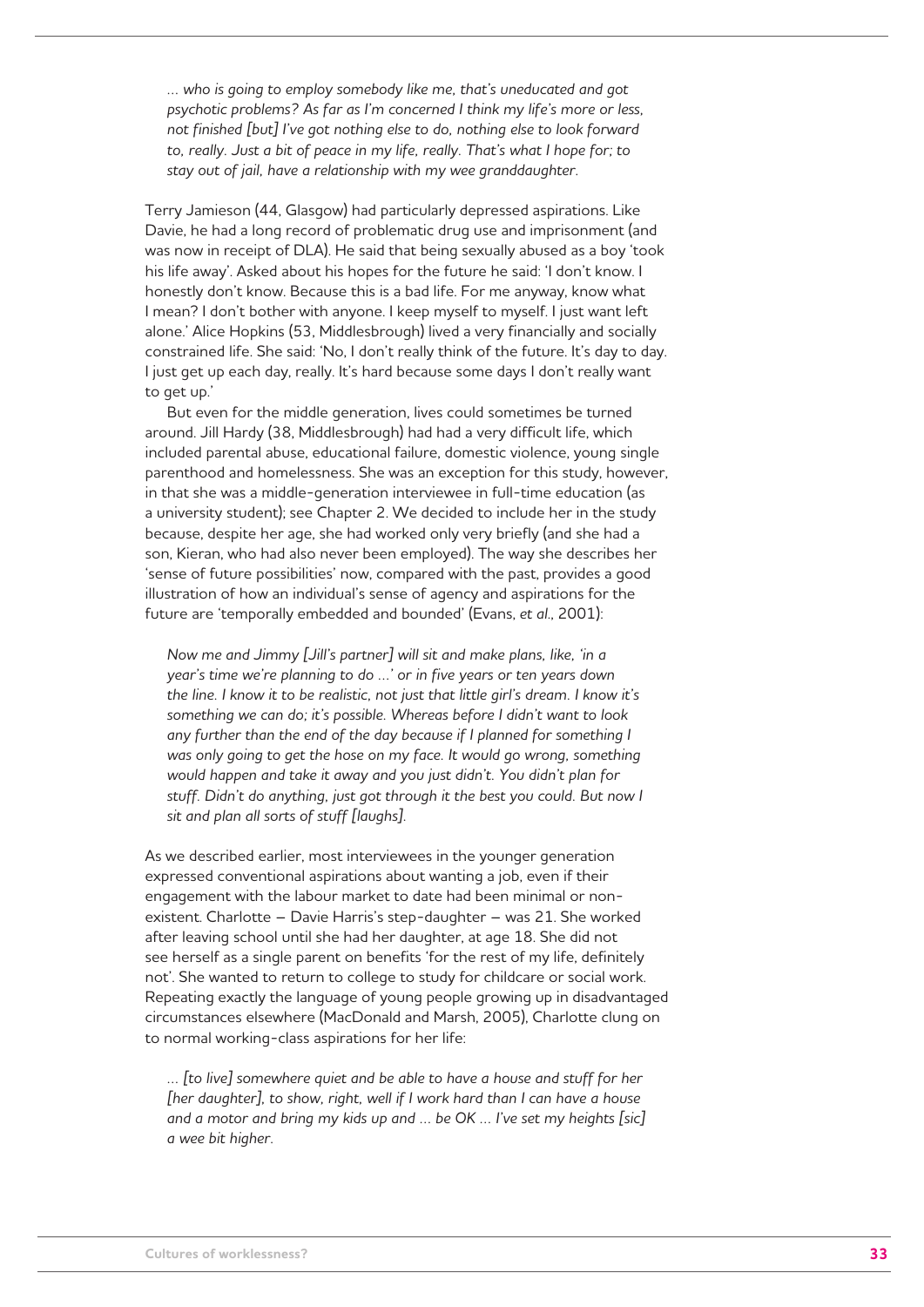For some of the younger generation, however, the failure to find employment was leading to a sense of fatalism. Asked about the likelihood of her finding work, Verity Lamb (16, Middlesbrough) said: 'I don't expect it, I hope it.' Nowhere was there a sense of young people being on the cusp between conventional aspirations for work (and an understanding of the importance of it for a normal transition to adulthood) and collapse into a fatalistic, perhaps realistic, acceptance of the possibility of long-term worklessness, than in the interview with Mark McGinn (18, Glasgow). Asked how he would like to see his life in five years' time, he replied:

*… steady job, steady income. A wee family and things. You cannot do that without a job, you cannot have a family or a steady life … you need a job to just grow up more or less. So a job isn't just a job, it's more than a job. It's the future of your life.* 

He went on to say, however:

*Aye, I've lost hope. I wouldn't expect, see if I applied, if I went for a job and they actually did reply to me I'd be shocked. I don't know, but I would be shocked anyway. Put it this way, if somebody said to me 'do you want to go and get a job and work with me?' I'd be like 'yes, there's my national insurance number, I'll do it now, when can I start?' But it's not as easy as that.*

## **Conclusions**

First – directly counter to theories about intergenerational cultures of worklessness – conventional, mainstream attitudes to and values about work were widespread in both middle and younger generations. Employment was understood to offer social, psychological and material benefits (compared with worklessness and a reliance on benefits). Extensive worklessness had brought long-term poverty to these families and all would have preferred to have been in jobs. We found no evidence for the transmission of cultures of welfare dependency. Despite their long-term worklessness, parents actively strove for better for their children (for instance, often assisting them in searching for jobs) and young people aspired to do better than their parents.

Second, it would be impossible to describe our interviewees as occupying social or family networks that were isolated from employment or from working cultures. Inevitably, given the localities we studied, all knew others in the same situation as they were. Yet, equally, members of their families and their friends worked or had worked. Even though these were neighbourhoods with high rates of worklessness, over 60 per cent of their working age residents remain in jobs (see Appendix 1). A telling finding (against this aspect of the cultures of worklessness thesis) was the variability of work histories within the families we studied, with interviewees describing the extensive employment of some other family members. Such individuals sometimes acted as role models or gave inspiration, especially to younger interviewees.

Third, theories about cultures of worklessness often suggest that people prefer to engage with the informal economy and work 'on the side' whilst in receipt of benefits. We found very little evidence of this. It would be wrong, however, to characterise the sample as completely workless. Working outside of employment was quite widespread. In particularly difficult circumstances, mothering and caring for others demanded much work,

Despite their long-term worklessness, parents actively strove for better for their children and young people aspired to do better than their parents.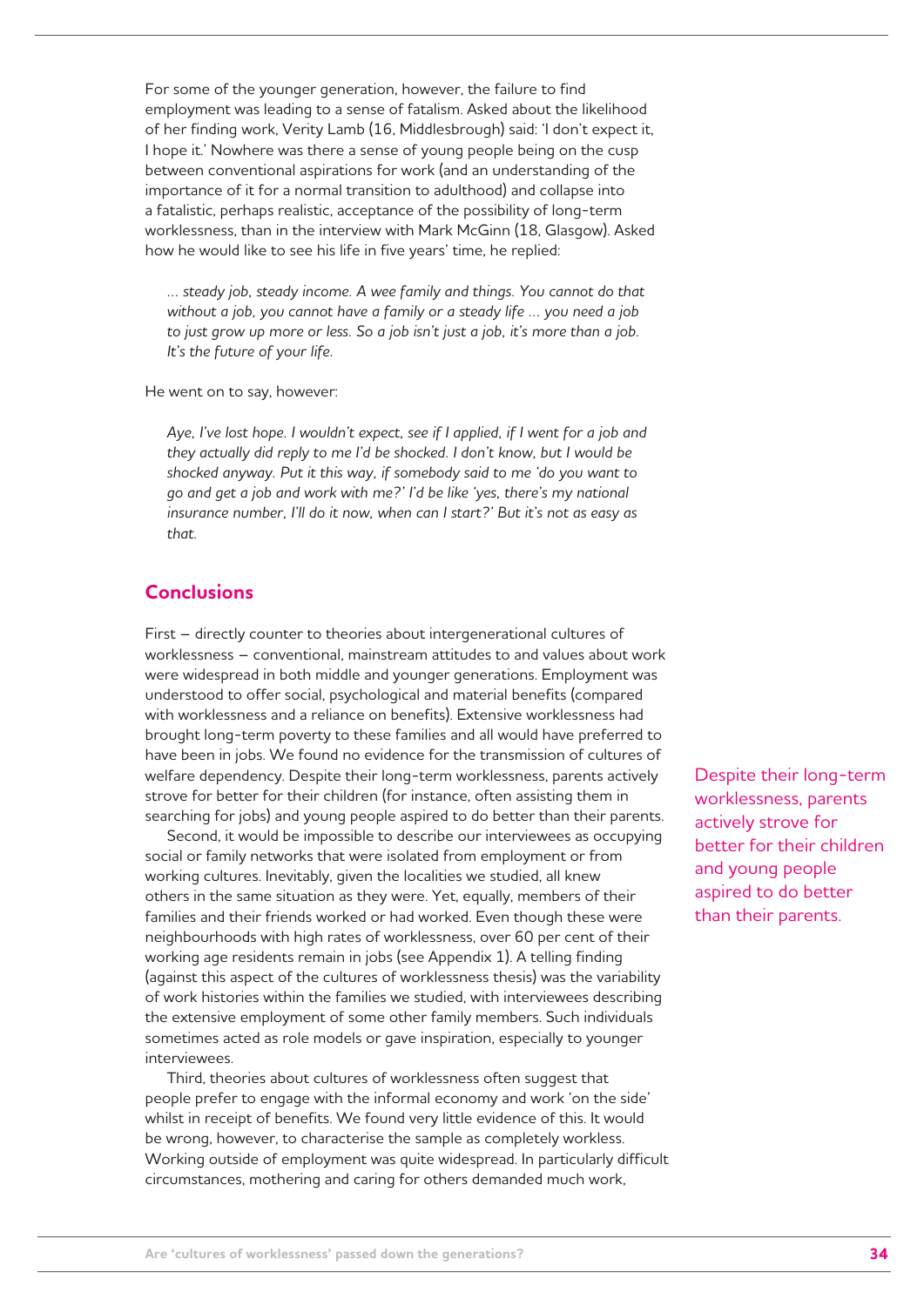commitment and energy. It was one reason why some were less able to engage with the labour market. In the absence of employment, regular and long-term voluntary work was a facet of the lives of several interviewees. Others had become heavily involved in criminal work, in shoplifting or drug dealing, typically driven by their own long-standing drug dependency.

Finally, we asked if our interviewees could be characterised as having low aspirations. Despite their valuing of employment and their negative experience of worklessness, many of the middle-generation interviewees were characterised by a sense of resignation and fatalism. All wanted, but most did not expect, to get jobs. Some had very depressed outlooks on life and had withdrawn into getting by day to day. We interpret these findings not as evidence of a culture of worklessness but as part of the normal social psychological response to long-term unemployment, and an outcome of the hardships and multiple problems people had endured in their lives. In the main, despite their lack of success in the labour market, the younger generation still clung to normal, conventional aspirations for jobs and hopes for their futures. For some young people, however, repeated rejections from jobs had made the prospect of employment more of a hope than an expectation.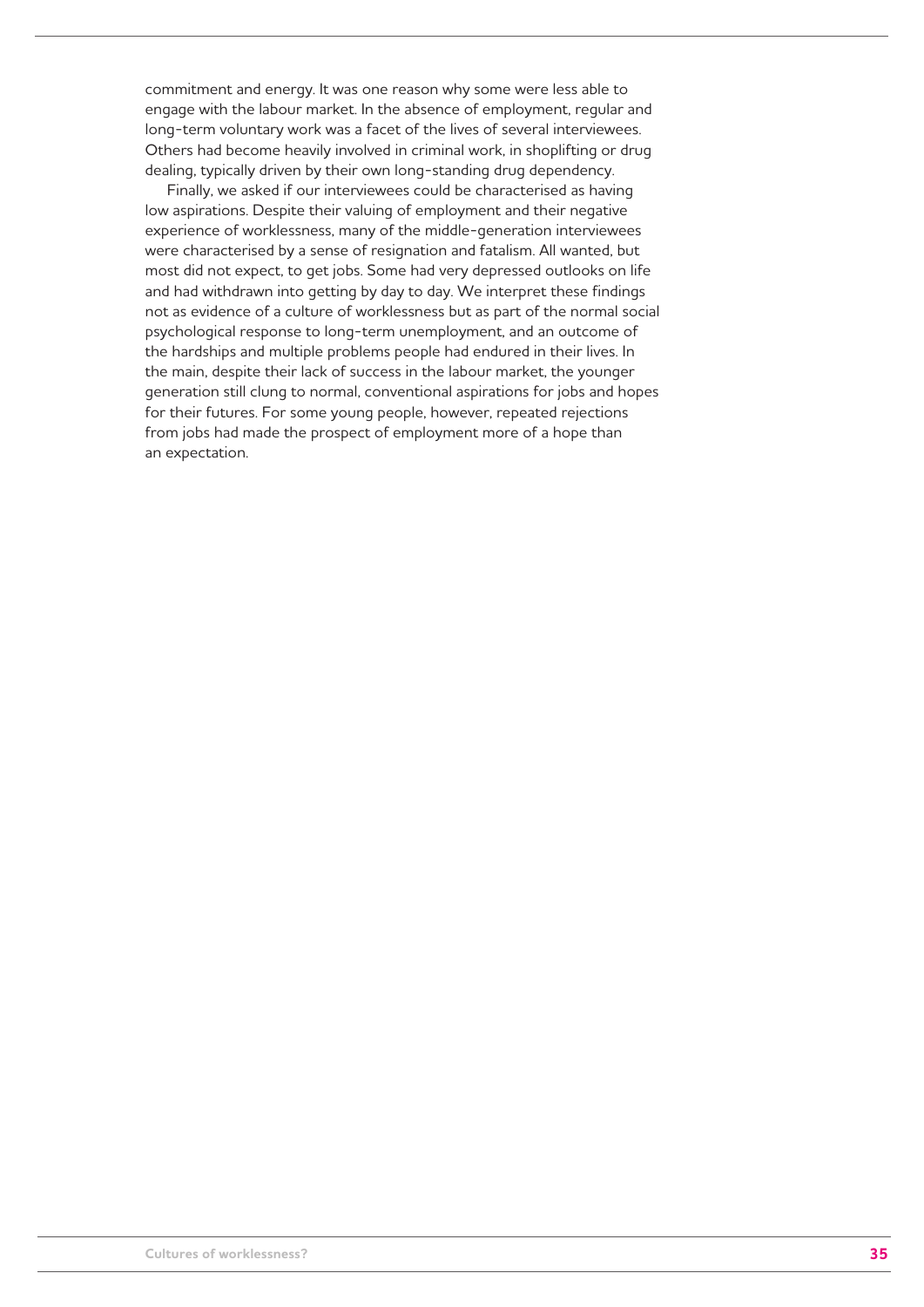## **4 EXPLAINING LONG-TERM WORKLESSNESS IN FAMILIES**

We were unable to find families who fitted the label of 'three generations who have never worked' and there was no evidence of a culture of worklessness amongst the families we did interview. So, in this chapter we seek to explain how and why these families experienced extensive worklessness.

## **Introduction**

We were interested in the idea that values, practices and attitudes promoting welfare dependency might be passed down the generations. Even though we were only able to interview a few members directly, in Chapter 2 we described how the collective experiences of the older generation were ones typified by work not worklessness. So, we start with the middle generation in our study to seek an explanation for their experiences of worklessness. In the first section of this chapter we also note similarities between the situations of those in the middle and younger generations. Next, we turn to the more specific experiences and prospects of those in the younger generation. Drawing on these descriptions, we attempt to understand the extensive worklessness experienced in these families.

### **Explaining extensive worklessness in the middle generation: the effects of multiple social problems**

The hardships and problems faced by people in the middle generation interconnected with a cumulative, negative impact on their possibilities for employment.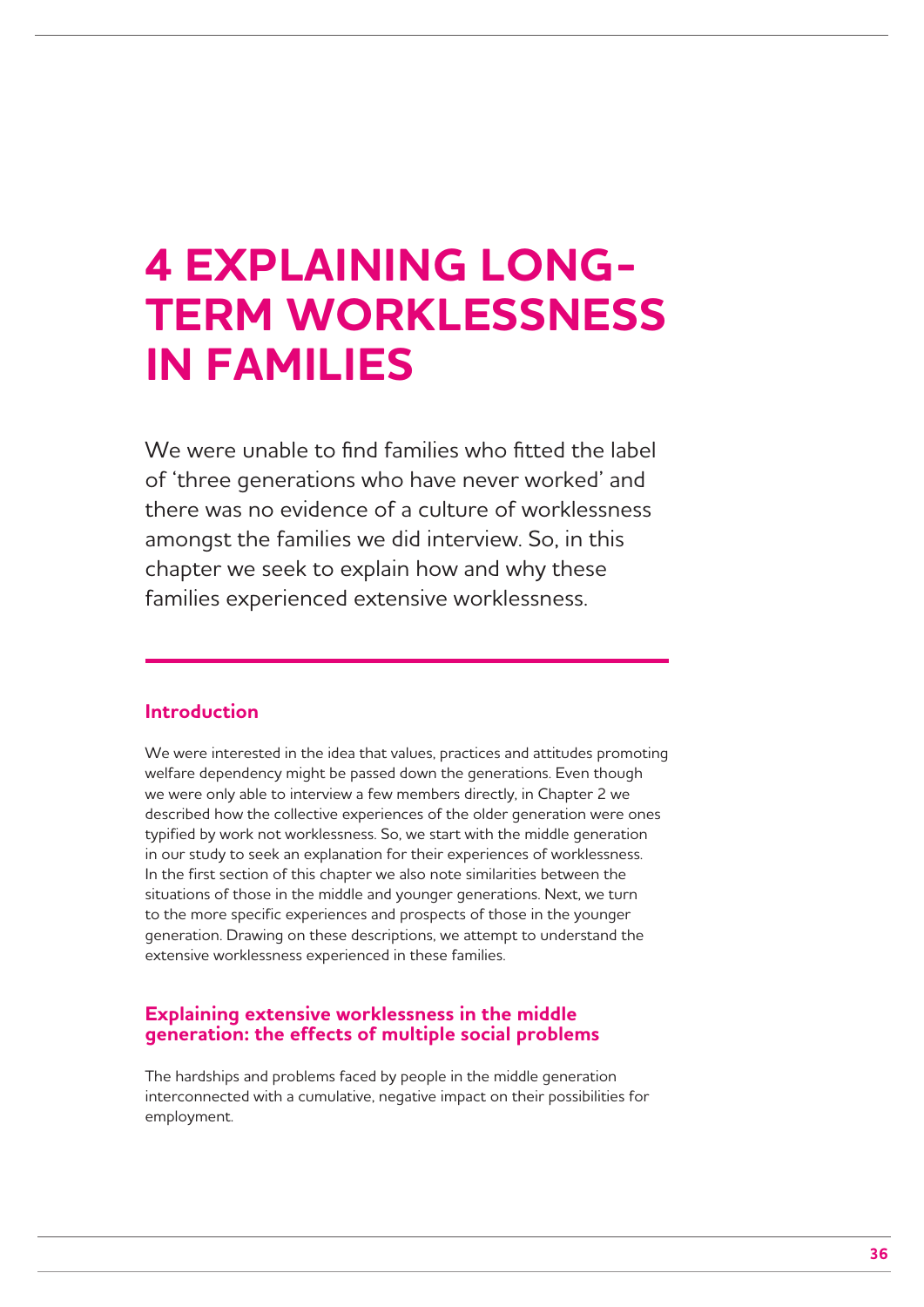#### Education and exclusion

Most people in our research – of whatever generation – had not done well at school. Over half of the sample had left with no qualifications. This highlights a disappointing, and often exclusionary, experience of an unequal education system, shared across generations, that 'fails' working-class people (e.g. Willis, 1977; Evans, 2008). Interestingly, typically positive and happy experiences of primary school were overtaken by negative and unhappy experiences of secondary school. A strong sense of failing in – or being failed by – schools ran through interviews. 'School just forgot about me,' said Maisie Lamb (17, Middlesbrough) and Kerry White (31, Glasgow) said she did not think she was 'badly behaved' at school but that 'everything I was going through as child' meant that she did not do well. She was absent frequently because for periods she acted as the carer for her siblings (her parents were heavily involved in heroin use). A particularly poignant 'critical moment' for Kerry had been when, aged 13, she had put a lot of effort in to writing a story for her English teacher, on the given subject of 'a heroine'. Not understanding that this meant, to use her words, 'a woman hero' she wrote a lengthy tale, that she was 'pure proud of', about how 'this great family had split up through heroin and the man ended up in prison and the kids got taken off them and blah, blah, blah … I thought I'd done really, really well'. After that 'they told me I wasn't to sit any more exams … I felt the education board let me down big time. Because they never addressed that … but it was the only heroin I knew'. Kerry eventually took the attitude 'well why bother because you [the teachers] aren't bothering with me?' and she 'ended up just leaving school'.

So, disengagement from school was common and often related to other crises in people's lives (e.g. an experience of abuse at home, having to act as a carer for a family member, a housing move to a new area). As with Kerry's case, apparently these crises often went unrecognised by school authorities or other services. For instance, Amanda Duncan (50, Middlesbrough) reported that she was expelled from school when she was 13 after an aggressive outburst against a teacher (and left formal education with no qualifications). She said she had been very depressed and angry at the time because of the emotional and physical abuse she suffered at home:

*This teacher had asked me to wash the pots after her in Domestic Science and I was so extremely angry and I said 'what do you think I am, your slave? I do this all the time [at home]. That's all anybody wants me for, a bloody slave!' … they must have known [something was wrong].* 

#### Substance use and crime

'Getting in with the wrong people' and spending time truanting with friends, 'on the streets', was the context for some to engage in crime and drug use (see MacDonald and Shildrick, 2007; McAra and McVie, 2010). With poor qualifications and limited employment opportunities as they made the transition from school, drug dealing was attractive for some individuals – especially if they needed money to fund their own drug use. For some men in the middle generation, problems at school (and truancy from it) meant that they were often sent to Approved Schools. This action seemed to confirm a pathway towards long-term criminality and subsequent imprisonment, rather than divert them from it. For this middle generation, problematic drug use usually started in the teenage years, encouraged acquisitive offending, and became associated with repeated imprisonment and long-term health problems. This pattern became a major explanation of extensive worklessness for several in the study. For instance, Douglas

The hardships and problems faced by people in the middle generation interconnected with a cumulative, negative impact on their possibilities for employment.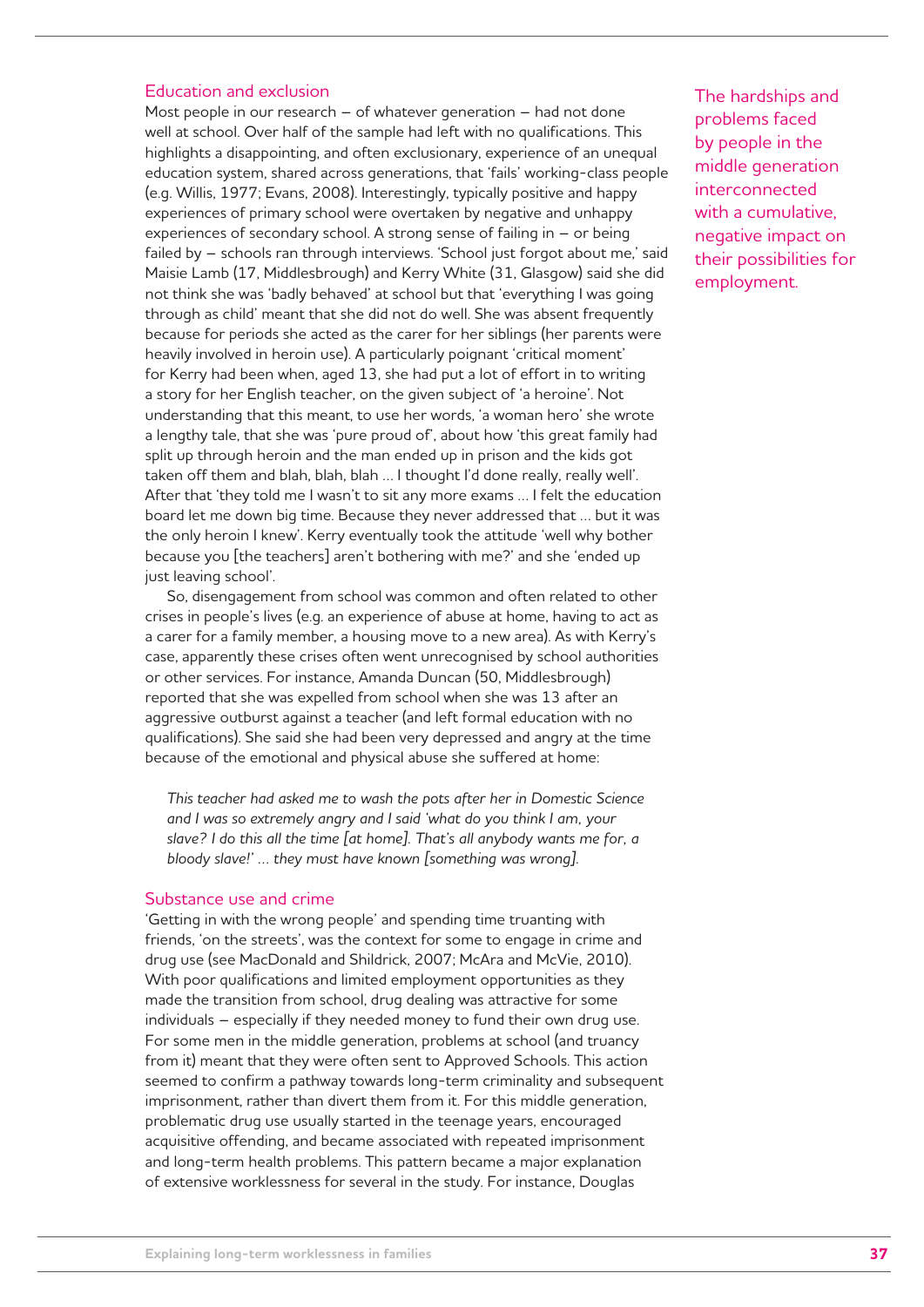Martin (47, Glasgow) had committed about 150 offences (mainly shop lifting), resulting in repeated custodial sentences. He suffered chronic health problems (drug-induced psychosis and a serious heart condition, and was now unable to walk) rooted in his long-term intravenous use of heroin. Douglas was one of two in the sample never to have had a job. He explained his life-long worklessness:

*… you get the money to feed your addiction … and then you've got a criminal record and then once you kind of get your head together, you've stopped taking drugs, you end up you can't get a job because you've messed your body up and messed your life up.*

Even if long-term heroin users had managed to avoid significant health problems, the pattern of repeated and regular offending and imprisonment accompanying it meant that employment was rarely achieved or achievable. This was the case with Archie Wilson (42, Glasgow) who had not been employed, and then only temporarily, until he was 37 years old. Archie said he had taken 'the wrong track in life' but now he wanted:

*… to work now. I don't do what I used to do so the only thing now for me is work … I'm looking for a chance to turn my life around. You hear 'Aye, we'll get back to you' – but nobody does.*

As with all of the other factors we consider in this part of the report, we would not wish to overplay educational underachievement – or persistent offending or long-term problematic drug use – as straightforward or singular causes of exclusion from the labour market. We know that in the past a 'failed' education was not necessarily a barrier to labour market participation, as many of the middle-generation interviewees, like Roy Cunningham (50, Middlesbrough), described. Roy had no qualifications but in the more buoyant labour market of the 1970s had moved through several jobs in his late teens and early 20s before being forced to give up employment because of a disabling health problem. We also know that many people with only limited qualifications – and with substantial criminal records – are still able to access jobs, even if these are low-paid ones (Shildrick, *et al*., 2010). Nevertheless, for the majority early educational failure (including problems with literacy and numeracy) impacted on confidence and set in place a resistance to further engagement with education.

#### Training schemes and further education

We stress 'for the majority' because this was certainly not the complete story. Several had engaged in post-school, vocational training schemes but, for this sample, these tended to be regarded as poor quality, and seemed to do little to help people into jobs (Furlong, 1992). This was another experience that was shared across generations. Davie Harris (55, Glasgow) described how in the 1970s he was treated as a 'skivvy' on his post-school painting and decorating 'apprenticeship' ('I never touched a paintbrush!'). Thirty years later his step-daughter Charlotte (21) quit her childcare training course for similar reasons: 'I felt it was taking a really long time to get trained up … I just felt that I wasn't getting brought on any.' More positively we mentioned, in Chapter 3, for instance, how Jill Hardy (38, Middlesbrough) had benefited from the 'widening access' opportunities of her local university, and had turned her life in a more optimistic direction (we have learned, since the completion of fieldwork, that Jill has now found a job working in a voluntary sector agency that helps young offenders). Others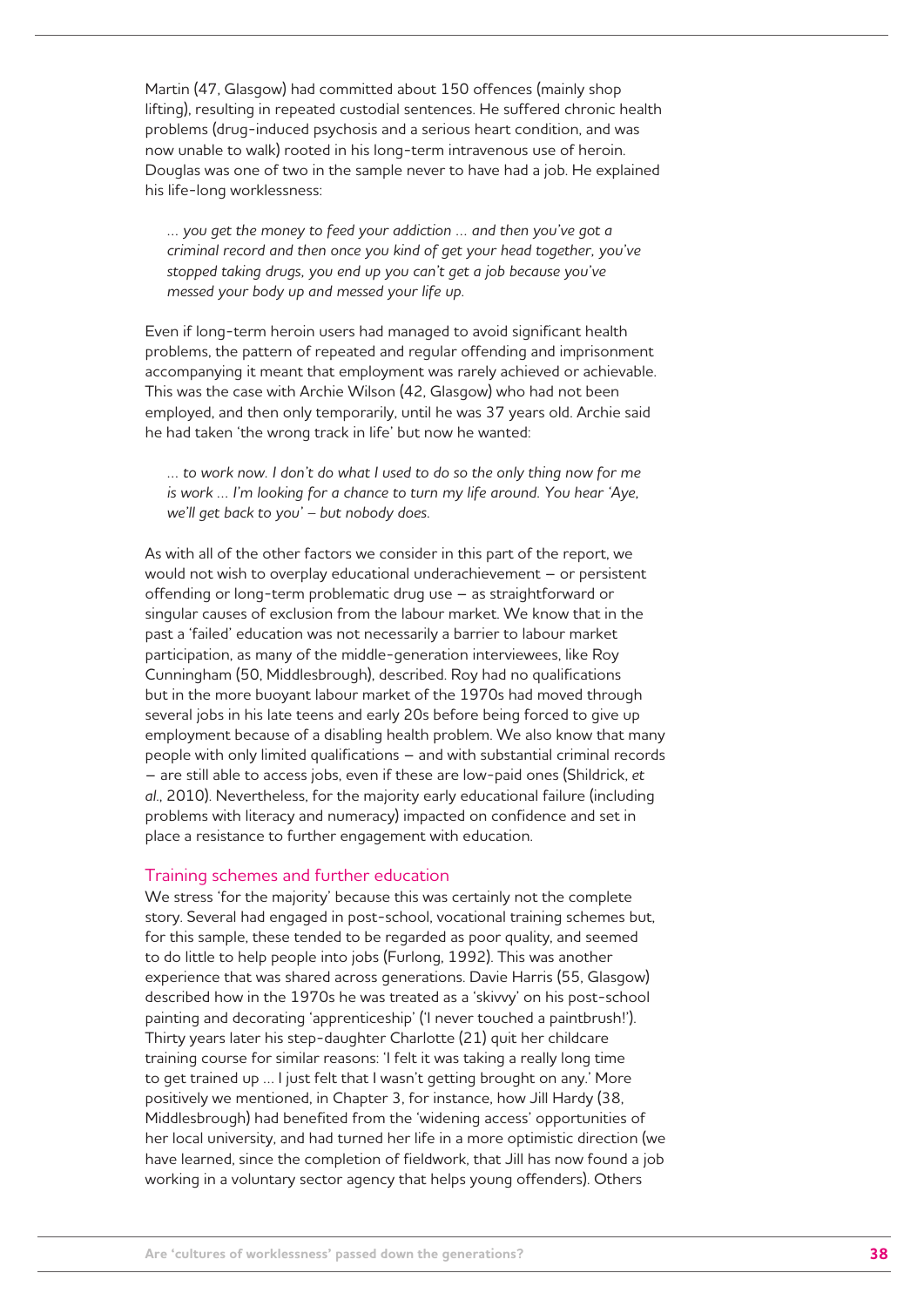in the middle generation were now engaged in courses run by colleges or welfare-to-work agencies to improve skills or boost confidence, as a step towards employment.

#### Violence and family instability

Research has pointed to how 'cultures of violence' can be a facet of deprived neighbourhoods, which can impact on well-being (Henderson, *et al*., 2007: 98). Even though several interviewees reported the violence they had perpetrated or witnessed, or of which they had been a victim, never did they suggest this was a sole or basic explanation for their worklessness. The consequences were indirect and more complicated. For instance, the Cunninghams in Middlesbrough had been subject to criminal victimisation, including violent attacks on their home because of the family's attempts to combat local crime and anti-social behaviour. This added to the stresses and difficulties they faced as a family and was implicated in the psychological problems suffered by some family members. For others, domestic violence led to family instability and housing mobility, as people sought to escape violent parents or partners (perpetrators of domestic violence were usually, but not always, men). In an extreme case, for instance, Amanda Duncan (50, Middlesbrough) told a gruelling story of how she had progressed through a series of relationships with abusive and violent men (several of whom became fathers to her children), a process she saw as psychologically rooted in her own experience of being abused as a child. The Duncans' chaotic, violent and complex family life was the source of long-term depression and problematic alcohol use for Amanda, further inhibiting the possibility for her to engage with employment. Susan Morrison (39, Glasgow), provides another example. She and her children had moved through 12 addresses in two years, to physically escape the children's violent father. Reflecting on these experiences, she asked: 'How can you work with a life like mine?'

Interviewees explained how the violence they had experienced – from partners or parents – was often related to the perpetrator's problematic use of alcohol or heroin. In addition, being brought up by parents embroiled in 'heavy-end' drug use is likely to impact on family stability (especially when offending and imprisonment are outcomes) and on the quality of parenting. Bancroft and colleagues (2004) investigated the impact of parental substance misuse on children, finding that it 'was at the centre of a web of problems that often included violence and neglect'. For instance, Claire Martin (36, Glasgow) remorsefully commented in a joint family interview, how it was 'her fault' that her daughter Leanne (17) had persistently truanted from secondary school. An earlier switch to crack cocaine use had 'brought on pure madness': '[but] if my head had been like where it is now I would have paid more attention to what was happening. [Speaking directly to Leanne] we could have done better by you. We should have.'

#### Physical and mental ill health

Long-term problematic drug use had taken a heavy toll on the physical and mental health of several of the middle-generation interviewees, especially in Glasgow. This difference between the research sites can be explained by the histories of drug markets. Heroin impacted on Glasgow, particularly its poorer neighbourhoods, more than a decade earlier than in Middlesbrough (in the 1980s compared with the mid-1990s). In our study, the most affected were the Glasgow middle generation (see Parker, *et al*., 1998). Now ex-heroin users, the effects of adulterated substances and long-term and risky injecting practices meant, nevertheless, that they had been left with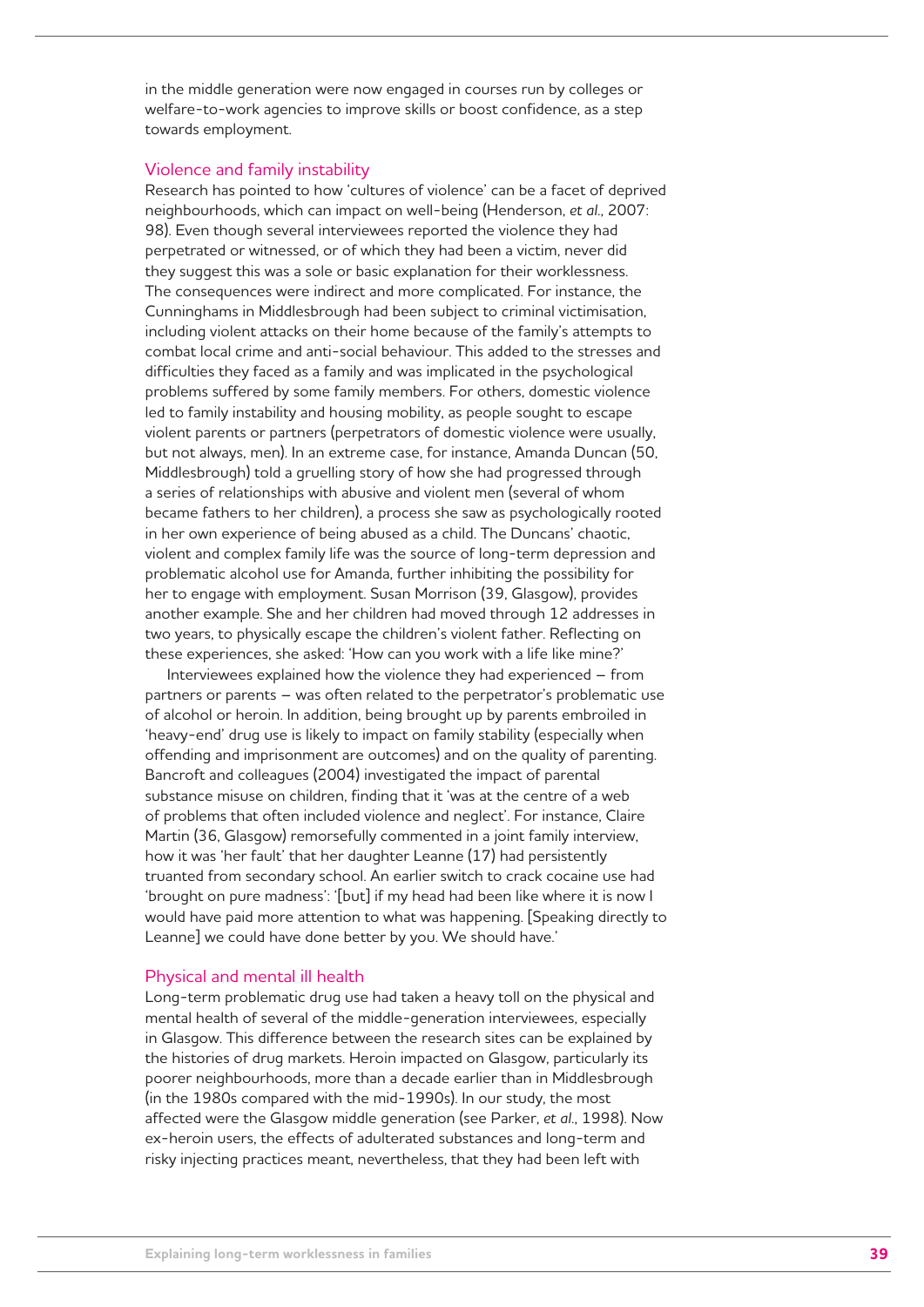serious, often multiple and debilitating health problems that made it very difficult for them to get jobs.

Overall, ill heath and disability was the most obvious explanation for the extensive worklessness of people in the middle generation. Thirteen from twenty-two were in receipt of some sort of ill health related benefit at the time of interview (i.e. DLA, ESA or IB, and a further person received CA). Most of these were suffering from multiple health problems that seriously limited their capacity to work. We know that socially structured health inequalities 'are ubiquitous: the less affluent have always had worse health, they have worse health wherever they live, and they suffer more from all forms of ill health' (Davey Smith, 2003). Unsurprisingly, the premature death of family members (i.e. before the age of 65) was widespread across the sample and several interviewees had experienced the loss of a child, sibling or other close relative. For people already trying to cope in difficult circumstances, bereavement can be closely linked to subsequent mental health problems (MacDonald and Shildrick, 2013, forthcoming). Ill health was the usual cause of these deaths but two murders and four suicides of family members were also reported. The links between ill health and poverty are magnified when applied to mental ill health. Mental ill health (e.g. anxiety, stress, depression, and psychosis) was sometimes related to problematic drug and alcohol use. Often, it was more an outcome of the general hardships and difficulties that individuals had faced over years, sometimes stemming back to problems in childhood (e.g. abuse, family disruption, failure at/by school). Davie Harris (55, Glasgow) thought his long-term mental health problems (psychosis and depression) were rooted in his childhood:

*I think it's always been there, from schooling days, know what I mean? Labelled because I was at 'the backward school'. I think it stems from there. Not feeling like a normal citizen – at a very young age and I think it's left its mental scars.*

The traumas and hardships of life combined together – 'it just keeps going like this, stack, stack, stack, stack', as Amanda Duncan (50, Middlesbrough) put it – negatively impacting on well-being and restricting people's ability to engage with jobs. Alice Hopkins (53, Teesside) suffered from severe depression and agoraphobia and had mobility problems. She received ESA (her son was her full-time carer). She said:

[...] and who would employ me, really? Because I would be bursting into *tears or I would be a jabbering idiot. Who would want to employ me? No-one!*

#### Agency interventions

To conclude this section it is necessary to make some comment on the interventions by agencies that individuals in the middle generation had experienced. We did not investigate these in detail and so what we can say is necessarily limited. We make four brief observations.

First, unsurprisingly, these families had been the subject of a plethora of interventions by a variety of health, social work, criminal justice, employment, training, and welfare benefits agencies and services. The current situations of the middle-generation interviewees in the study, and the sort of difficulties they faced as described in this chapter, indicate that these interventions had not met with complete success.

Second, the sheer range, immediacy, complexity and severity of problems that individuals sometimes faced seemed to be a challenge to professional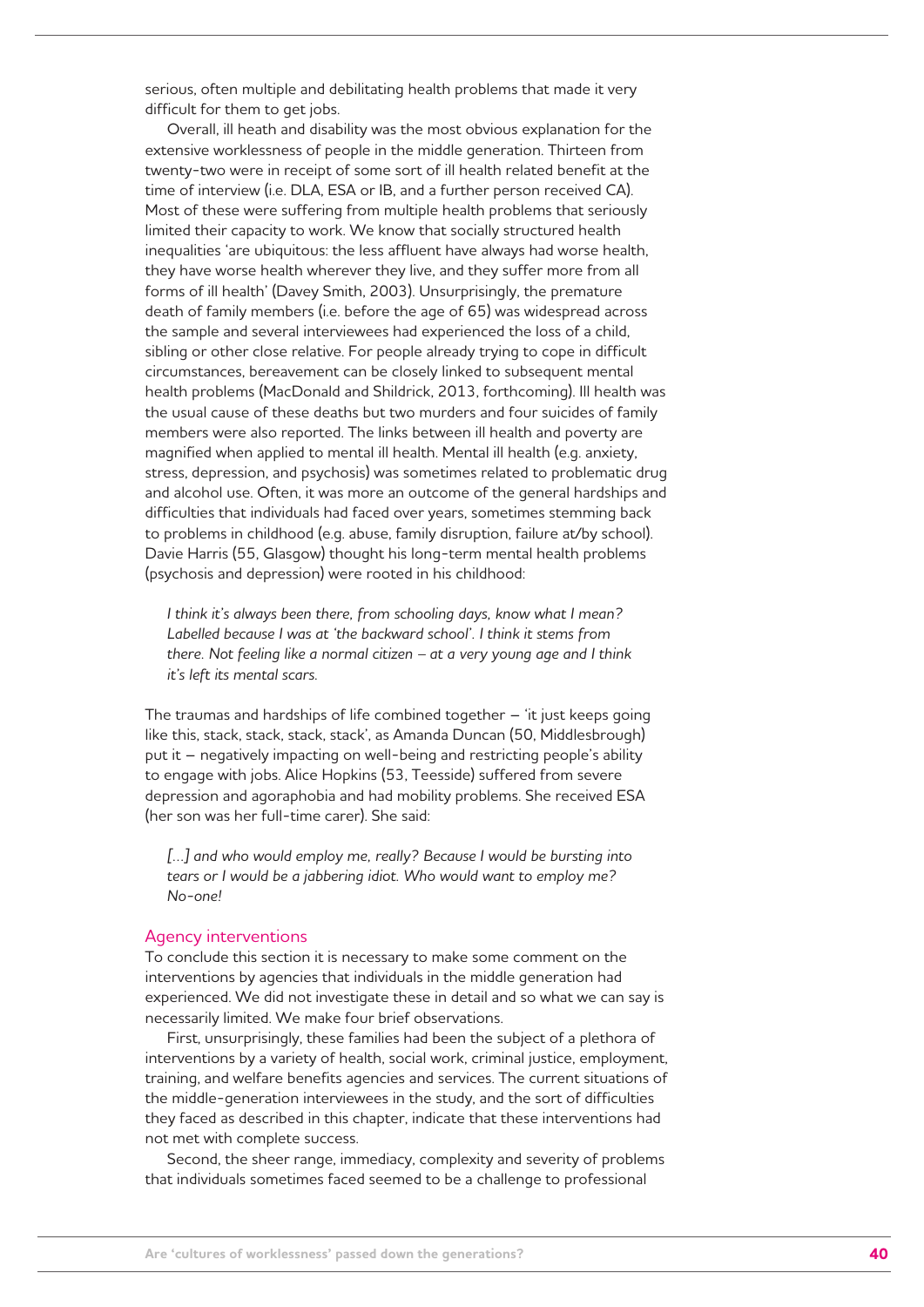intervention. Quite often, interviewees commented that agencies did not understand their lives or needs (and vice versa, to a degree, that interviewees did not understand agencies or what they were trying to do for them). Being passed from one agency to another or agencies apparently seeking to 'terminate engagement' (Communities and Local Government, 2011) with them because of the complexity of their cases, was described several times in interviews. Trudy Lamb (25, Middlesbrough), for instance, suffered from depression and anxiety problems and had claimed IB for several years. In line with current government welfare reforms, she had recently been moved from IB to JSA after officially being deemed 'fit for work'. Her claim for the latter benefit now seemed to be in jeopardy, however, because, after suffering a severe panic attack in the Job Centre Plus office, she was told she was 'not allowed to sign on there anymore' because she was 'not fit for work'. She was told 'never to come back'. At the time of interview, she was unable to say which benefit she thought she might receive in the future, if any. The nature and effects of complex, multiple, interconnecting biographical problems are unlikely to be visible to hard-pressed practitioners (who often have more immediate and narrow targets to meet and a limited range of support at their professional disposal). Amanda Duncan (50, Middlesbrough), in reflecting back on why numerous, separate agency interventions had never really helped her, said 'they didn't see the complexity behind what they screened'.

Third, some interviewees described how early problems had not been identified or responded to by services, and how these had critical and longerterm effects (a key example being how schools failed to find ways to identify and respond appropriately to the wider pressures in young people's lives, with the consequence that crises in family life sparked disengagement or expulsion from school).

Finally, interviewees spoke most positively of the voluntary sector, community-based agencies with which they had come into contact (e.g. in Glasgow, initiatives to help ex-offenders and drug users were particularly welcomed). As other research has suggested, the popularity of voluntary sector approaches such as these seems to rely on: the voluntary nature of participation (people were not compelled to take part, unlike some 'welfareto-work' schemes); that interviews felt affinity with the aims of the projects; that staff shared personal backgrounds not dissimilar to participants and had faced some of the same personal troubles; and that projects were not primarily working with rigid 'employability' targets, understanding that other problems needed to be tackled first before employment could become a possibility (MacDonald and Marsh, 2005; Shildrick and MacDonald, 2008). We know from interviews with local practitioners, as well as with families, however, that some of these voluntary (and statutory) sector interventions were being scaled back or closed down completely at the time of the fieldwork, under the pressure of public spending cuts (which will hit the most deprived local authorities the hardest; Hastings, *et al*., 2012).

### **Explaining worklessness in the younger generation: the inheritance of disadvantage and the resistance to worklessness**

Compared with the middle generation – their parents – the worklessness of the younger generation was much more limited in duration and more explicable in terms of the lack of demand for unqualified young workers in times of national economic recession and very high local unemployment.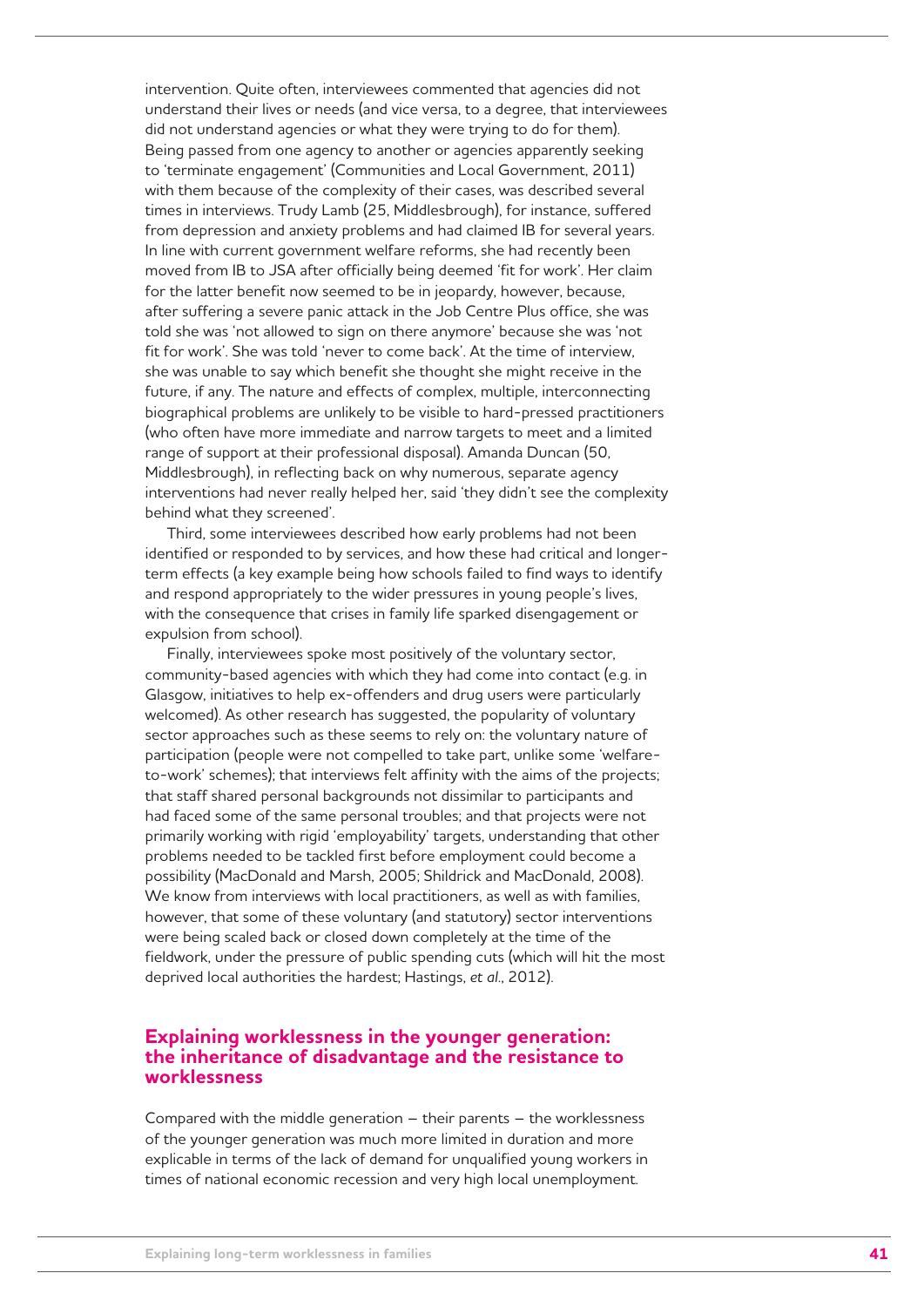This is not to suggest, however, that they were free of any disadvantage from their upbringing. We discuss some examples below.

We noted earlier how family and housing instability was common for these families. One consequence of this for the younger generation was that changes of schools disrupted their education sometimes, which further added to the processes that underlie educational underachievement. In some cases, most of which related to problematic drug use, parents had been deemed, or deemed themselves, unable to look after their children. Occasionally this had involved episodes of neglect or abuse of children. Young people brought up by parents who misuse alcohol and drugs sometimes have 'disrupted and difficult lives' (Bancroft, *et al*., 2004). So, several of the younger generation had spent periods being 'looked after' in local authority care. Research tells us that this is an experience strongly associated with later disadvantage, not only in respect of the labour market (Coles, 2000; Stein, 2005). Although there were examples of the younger generation becoming involved with problematic use of alcohol or drugs, more common was occasional, recreational use of cannabis or alcohol. Similarly, ill health was not a significant problem for younger generation interviewees (albeit that some reported psychological problems such as anxiety and depression). One disadvantage that these interviewees did face, however, was a relative lack of the sort of social and cultural capital that is beneficial in accessing the labour market. Lindsay (2010) argues that the long-term unemployed can become cut off from informal networks through which information about job opportunities is distributed and through which personal recommendations are made. Our previous research has showed these to be critical in helping people get jobs in deprived neighbourhoods; parents would often directly help their children into jobs, for instance by making representations to current or previous employers on their children's behalf or by giving close advice about how to undertake job-searching effectively (MacDonald and Marsh, 2005; Shildrick, *et al*., 2010). Clearly the middle-generation parents in this study were not rich in these forms of social and cultural capital.

These were some of the particular forms of disadvantage faced by the younger generation in the study as a consequence of their family situations. It is important to reiterate (see Chapter 3), however, that what was most striking about this younger generation, in respect of debates about an intergenerational culture of worklessness, were their efforts and the desire to resist or overcome the disadvantages they had inherited. Most specifically, interviewees were adamant that they did not wish to emulate the life histories of their parents not only in respect of the extensive worklessness they had experienced but in reference to the wider problems they had in their lives. To repeat Charlotte Harris's (21, Glasgow) phrase, she was seeking to 'set her heights [sic] a wee bit higher' than her parents' situation. Diane Duncan (23, Middlesbrough) sought to avoid repeating the pattern of abuse and time in local authority care that had marked her childhood:

*Just because I'd been in care doesn't mean that what had happened to me, the reason I was in care, doesn't mean I'm going to do the same thing. [Some people] know how it feels to be left out and abused by people – so they wouldn't do it.* 

She said: '*I proved everyone wrong; that, in fact, I am capable of looking after a child*', and emphasised the importance of providing a better life for her child:

*Hopefully when I get a job, I'll keep my job, and I'll show him [her son Callum]. He won't end up in care and he won't end up having a kid at*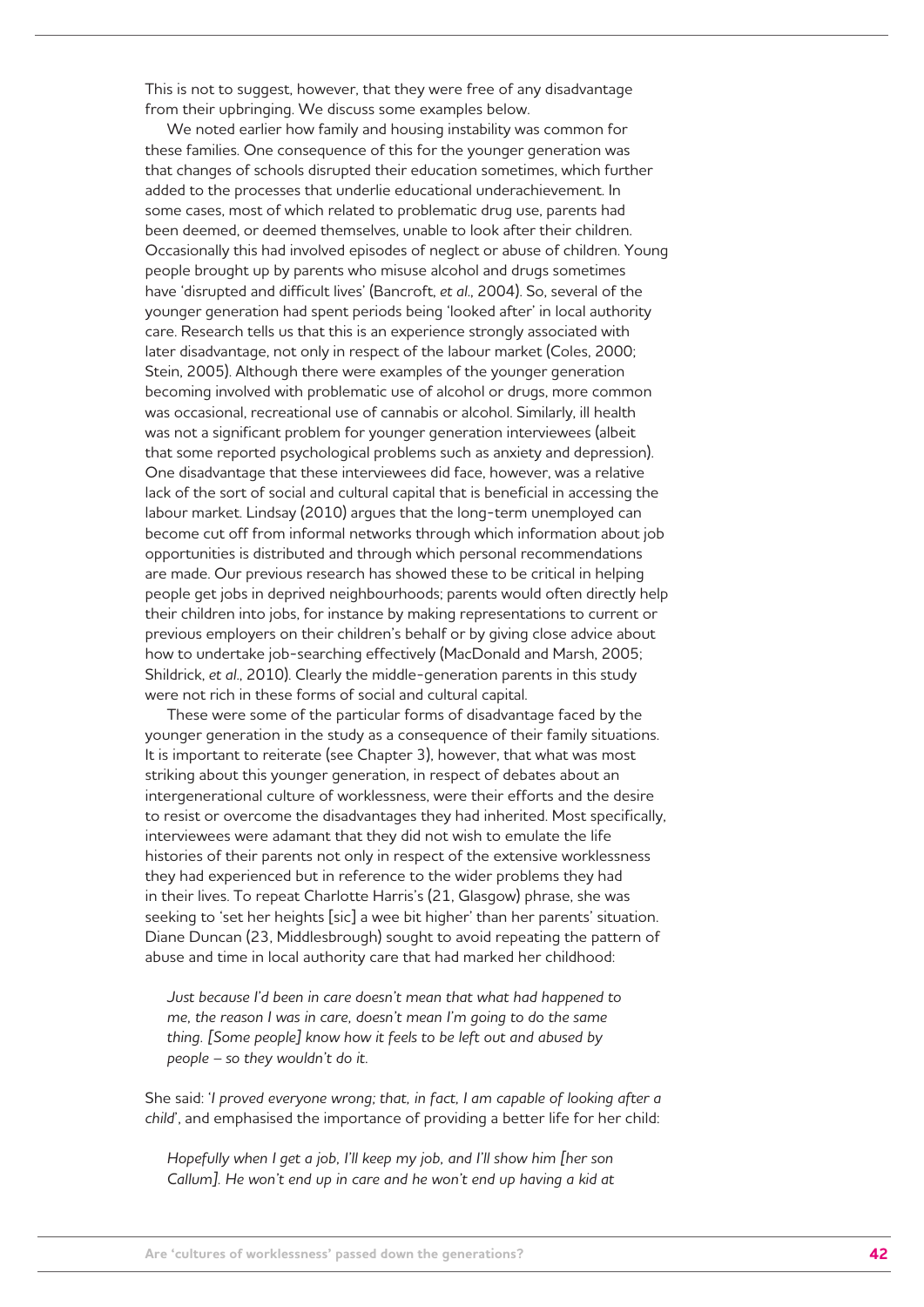16. He won't end up doing the things that I done ... I want it to change. I *wouldn't want to sit in a council house doing nowt [nothing] with my life. Do you know what I mean? I want to show Callum that you work; you get nice things from working. People have maybe got a bit more respect with you. You've got a job and they don't just see you as someone who's on the dole and doesn't want to do nowt with their life.*

Kieran Hardy (20, Middlesbrough) was currently unemployed and living with his pregnant fiancée. After his parents split up, he decided to live with his father but because his father frequently served prison sentences Kieran ended up living with various members of his extended family: 'It was really bringing myself up.' This family instability impacted on his engagement with education and he left school with no qualifications. Since then he has returned to college to re-sit his GCSEs. Although his father, and several members of his family, were often involved in offending Kieran never had been. He said 'considering my upbringing and my family background I've always kept myself clean'. He wanted to 'be the father that my father wasn't and to provide for my child properly'. His ambition for the future was 'just to do well, get a nice house, a nice job, and to provide a nice healthy living, a life for my fiancée and our child … doesn't matter what it is, I'd take any job at all, simple as that'.

We finish these examples of members of the younger generation resisting the potential to emulate their parents' life stories with the following excerpt from an interview with Leanne Martin (17, Glasgow) and her mother Claire (37) and her uncle Douglas (47). Leanne had engaged in a post-school training project and voluntary work placements. Although she planned to sign on for benefits soon, she was keen that this was only for a short period. She rejected completely the idea that she lived in a family that preferred worklessness and that she had inherited such a disposition. Indeed, despite their distance from the labour market, Douglas, Claire and Leanne were all keen to dispute the central question of our study:

Claire: *More or less what she [the interviewer] is asking is did I bring you up to think that it was good to be on benefits? [long pause] Did you grow up thinking, 'no, I'm going to go on benefits like my mum'?*  Leanne: *I think that's crap … I know I've not worked and whatever but … I know I'm not stupid or anything. I can learn easily enough so, I mean even if it was a sandwich shop or something, you know what I mean? It's easy enough to butter pieces [sandwiches] so … I'll do any job. And I want to work, aye.* 

Claire: *I would say that's a myth. I can't see anybody in their right mind bringing their children up saying it's good to be on benefits.*

Douglas: *I don't think that's right. All our family worked.* 

Leanne: *My granny worked and my great granny. I've seen my granny's family, my uncles, aunties and that all working. My pals' families, I know loads of people that work.* 

Claire: *It's just the way of the world. People go to work, that's how the world turns.* 

### **Understanding extensive worklessness in families**

Our argument, therefore, is that whilst the younger generation of these families were disadvantaged by their family background, their worklessness to date is best explained not by the inheritance of family problems but by the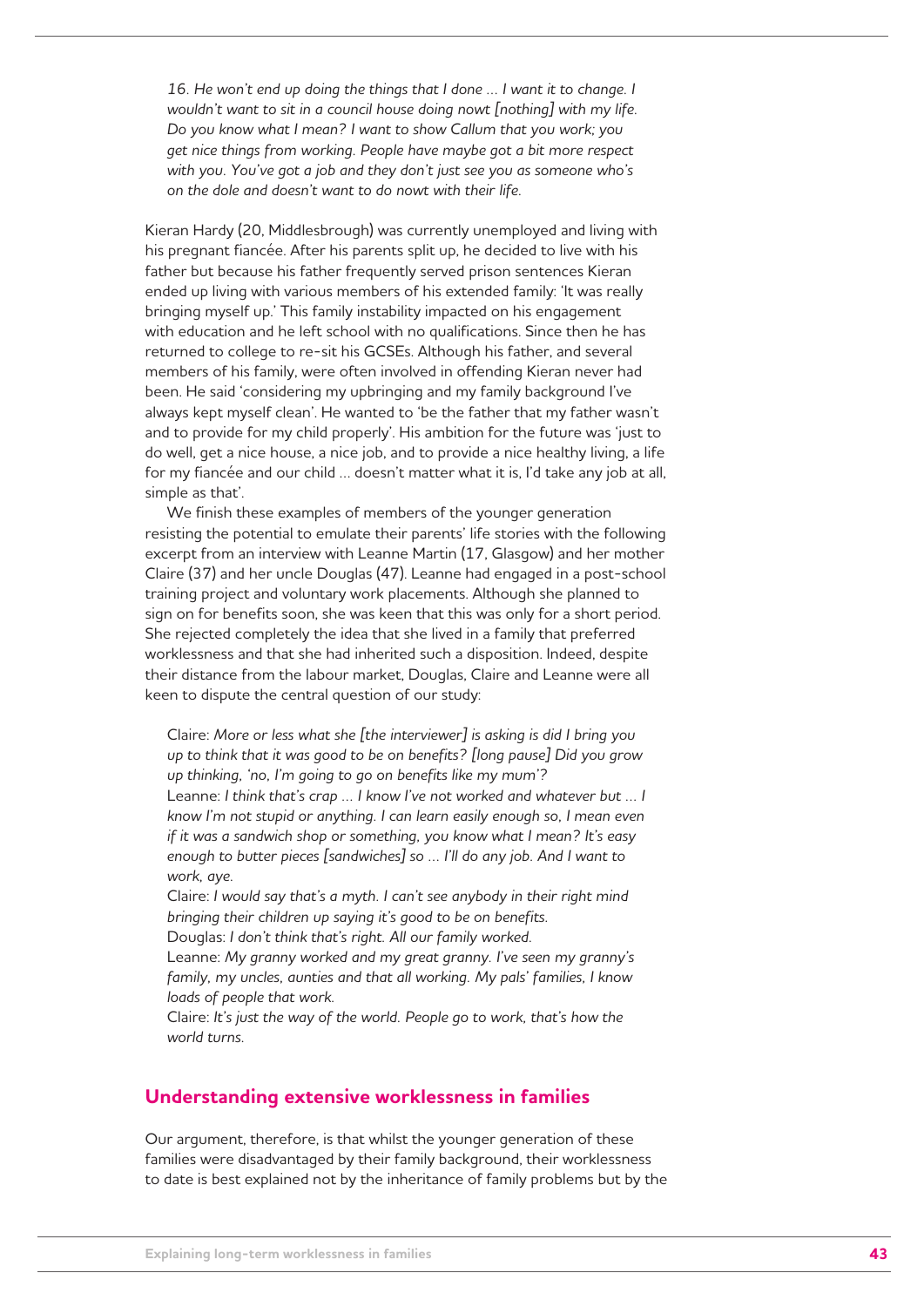general lack of job opportunities for working-class young people in these localities at the time they were making transitions from school to the labour market (i.e. typically, in the late 2000s). Their personal or family problems did not provide a 'good start' but are not so extensive or unusual so as to be able to explain their worklessness, especially given their strong commitment to employment. With a stronger local economy we suspect that many of these people would have moved into jobs (albeit at the lower end of the labour market; Shildrick, *et al*., 2010).

The story is less simple for their parents. For the middle generation of these families an explanation of their extensive worklessness cannot be made mainly with reference to the availability of job opportunities. To be clear – as we have argued elsewhere (see Shildrick, *et al*., 2010) – typical experiences of worklessness in localities like this can largely be explained in relation to declining opportunities for jobs, particularly for full-time, regular employment. Even in very deprived neighbourhoods in times of high unemployment, most disadvantaged, working-class people do not become completely disconnected from the labour market. A pattern of repeated, intermittent engagement with jobs – of churning between unemployment and insecure, casual work (i.e. the 'low-pay, no-pay' cycle) – is, we argue, the more common experience of working-class people in impoverished, de-industrialised communities. This is a central finding of our previous research on Teesside (MacDonald and Marsh, 2005; Shildrick, *et al*., 2010; see also Byrne, 1999; Goulden, 2010) and also suggested by fieldwork for this project. It would have been easy to recruit those engaged in the 'low-pay, no-pay' cycle in the neighbourhoods we researched (see Appendix 1) but finding families with very long-term worklessness, across generations, was extraordinarily difficult. So, we suggest that the middlegeneration interviewees of our study were not typical of the working class in Middlesbrough and Glasgow, or even of currently workless residents of their deprived neighbourhoods.

How, then, do we explain their unusually prolonged experience of worklessness? To answer this we need to understand, to use Beck's phrase (1992), that 'poverty attracts an unfortunate abundance of risks'. Deep and long-term poverty, experienced in many of these families over decades, generated exactly this abundance of risks, limited people's ability to cope with problems when they arose and inhibited efforts at betterment. Another way to express this is that because of processes of long-term decline, these research neighbourhoods now feature very high on registers of deprivation, indices of which measure the severity and multiplicity of social problems that bear down on residents. These were 'rough places to live' (Trudy Lamb, 25, Middlesbrough). This context of persistently impoverished social and economic conditions gave rise to an abundance of social, psychological and financial problems, faced especially by those in the middle generation. These were interconnected, experienced in combination and cumulative in their impact, having long-term repercussions for family members and their engagement with the labour market.

As this chapter has shown these risks included, for example: an educational system that failed to provide routes to achievement; the attractions of the criminal economy against the paucity of legitimate job opportunities; the destructive impact of the arrival of heroin markets in poor neighbourhoods; heroin and alcohol use that fuelled violence between people and impacted on the stability of families, and the ability of parents to look after each other and their children properly; and, particularly for the middle generation, the debilitating consequences of long-term adversity on well-being and consequent ill health.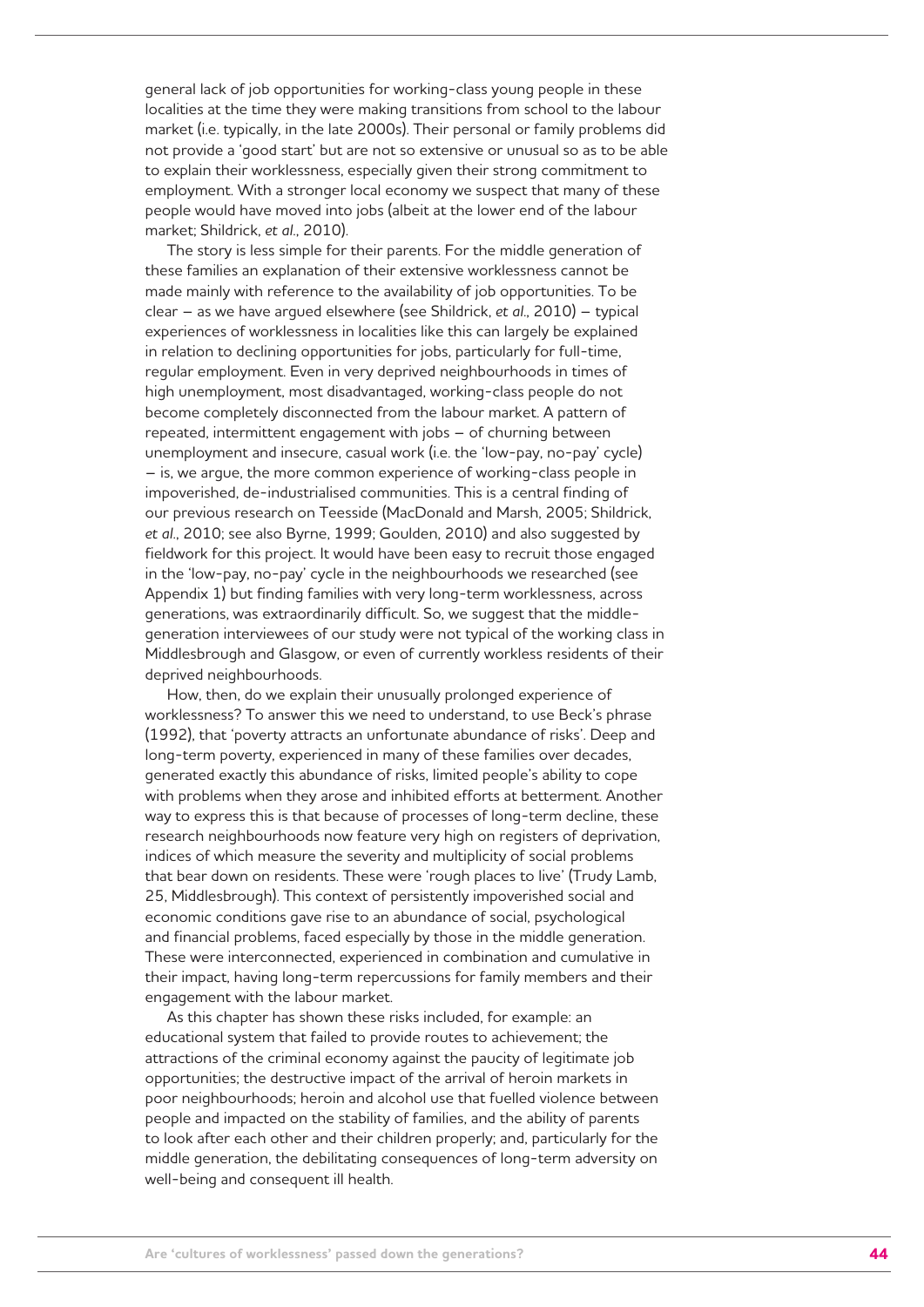Our previous research (Shildrick, *et al*., 2010) found that, in ones and twos, these sorts of risks – such as possessing poor educational qualifications or getting involved in crime or having a period of ill health or having a violent partner – are unlikely to wholly derail people's engagement with jobs. The evidence of the current study, however, is that when problems are multiple, interlinked and faced in quick succession they can have a cumulative, negative effect on individual and family well-being, one result of which can be very extended periods of worklessness. Interestingly, the descriptions of families we give here are reminiscent of those produced as part of an earlier research programme, which investigated not intergenerational cultures of worklessness but the 'cycle of deprivation'. Coffield, *et al*., (1980) rejected that term, preferring instead the metaphor of a 'web of deprivation' because this better described the 'dense network of psychological, social, historical and economic factors that … either created or perpetuated problems' for the families that they studied.

This 'web of deprivation' or 'abundance of risks' is exemplified by Michelle Gordon's life story (45, Glasgow). She was currently living on DLA for reasons of mental ill health. She had been employed until her mid-20s but had not had a job since. Reflecting on her life – being physically and sexually abused as a child, violent relationships with men, separation from her partner, struggling with bringing up twins in the poverty of a life on benefits and trying to keep them away from local drug-using peers, and her own depression and attempted suicide – she said: 'there are far too many other things to think about than work'. Indeed, when hearing the deeply troubled and often traumatic life stories that interviewees had to tell, asking questions about why a person was not in employment felt, sometimes to us as researchers, to be verging on the absurd. Repeating Susan Morrison's (39, Glasgow) question to us at the end of her interview, 'how can you work with a life like mine?'

To summarise, in an already tight labour market an accumulation of problems associated with persistent, deep poverty served to distance people from employment. In contexts of high unemployment, our interviewees were at the back of a very long queue for jobs. Because employers prefer to recruit from the employed or newly unemployed rather than the longterm unemployed (Devins and Hogarth, 2005), extended worklessness itself became a further impediment to employment. In turn, a life lived on benefits kept people in poverty, entrenching the problems they faced. Peter McGinn (55, Glasgow) had a long record of drug-related offending and imprisonment. He had been out of employment for most of his adult life as a consequence. He had now given up drugs and offending. He wanted to work. He said:

*… so I apply and apply and apply [for jobs] but there's nothing there now. If I was an employer, I wouldn't employ me. You see, although I've been in prison, actually, I'm a good worker. I've just done too much bad stuff …*

### **Conclusion: worklessness and families with multiple problems**

Determined research failed to reveal 'three generations of families that had never worked' (and we only found two middle-generation participants who had never had a job). So we targeted those who had periods of 'extensive worklessness'. In doing so we researched a rare social group: very longterm unemployed, middle-aged people with children who have spent limited When problems are multiple, interlinked and faced in quick succession they can have a cumulative, negative effect on individual and family well-being, one result of which can be very extended periods of worklessness.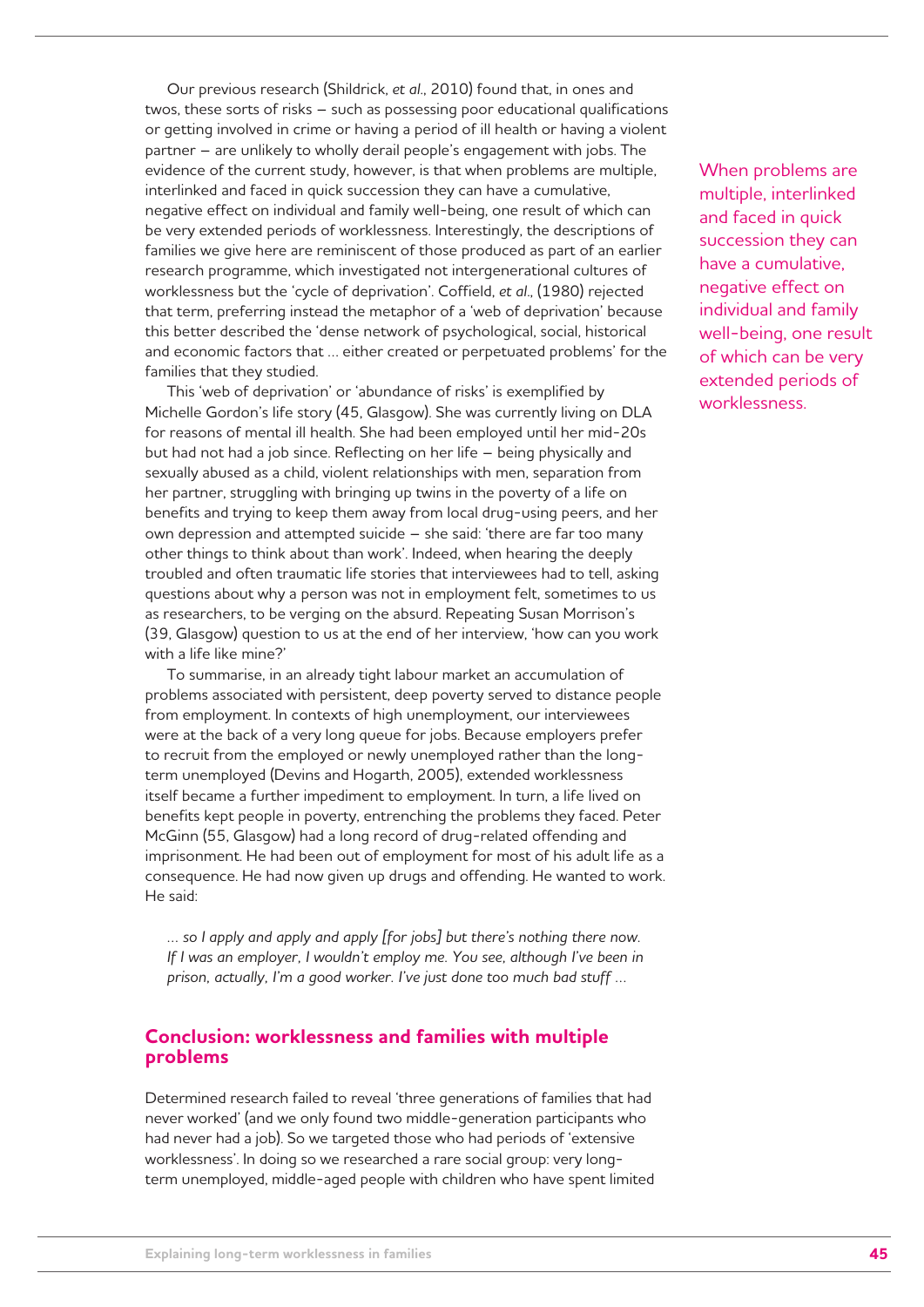or no time in jobs (see Chapter 1). This has meant that we have bypassed the more typical, majority experiences of worklessness (e.g. shorter spells of unemployment or repeated churning between unemployment and insecure jobs) that are likely to be more common even in these deprived neighbourhoods. Our research aims and methods led us downwards to a sample of families that would appear to be quite unusual in the extremity and extent of the multiple problems they faced. These, we argue, are rooted in a long-lasting family experience of deep poverty which, in the case of the middle generation, helped to explain their detachment from the labour market.

Perhaps, ironically, in failing to find the subjects of one current policy agenda (about intergenerational worklessness and 'three generations of families that have never worked') our study has researched the subjects of another, which focuses on what are said to be '120,000 families living particularly troubled and chaotic lives' (DWP, 2012; see Chapter 1). We did not closely itemise the problems each of our families faced against the list of seven characteristics that were originally used to define this group (SETF, 2007). The discussion in this chapter will have at least suggested, however, that six of them – low family income, inability to afford food and clothing items, long-standing illness or disability, maternal mental health problems, lack of qualifications, worklessness – were very widespread across the middle generation of the sample (the seventh, overcrowded housing, was not a topic we investigated). These seem to be the sort of multi-disadvantaged families that were imagined in policy thinking, at least originally. Levitas (2012) has argued, however, that there has been some slippage in the definition of this group and shifting emphases in the policy agenda (for example, from 'troubled families' to 'families that cause trouble').

At the time of writing, interventions to tackle these '120,000 troubled families' are current (see Chapter 1) and evaluations have yet to be produced. Gregg (2010) argues that more research is required to complement the existing limited work on how multiple problems can accumulate and impact on families. Although it did not have this aim, our qualitative study has, we hope, made some contribution in this area. For instance, it has perhaps clarified the complex, long-term difficulties such families face, in relation to their worklessness. An evaluation (Lloyd, *et al*., 2011) of Family Intervention Projects (FIPs) – a scheme initiated under the previous Labour government to help families with multiple problems – found that one of its least successful outcomes was in respect of moving adults in workless households into jobs (indeed, a 'successful outcome' was reported in only 20 per cent of cases). As the discussion in this chapter has shown, multiple problems need to be tackled first before a return to employment is a serious possibility. This is also a conclusion of CAYT's recent analysis of intergenerational worklessness (2012). Workless households were found to face a multitude of interlinked risks and 'policy needs to not only target getting parents back into work but also to address the other risks that these children and their families face'. This, of course, presumes that suitable employment is available once these wider risks have been addressed and other 'barriers' removed. Another study makes a similar point in relation to changes to IB and the movement of claimants from this benefit to JSA:

*Although some incapacity claimants will re-engage with the labour market, there is little reason to suppose that the big fall in claimant numbers will lead to significant increases in employment. Incapacity claimants often face multiple obstacles to working again and their concentration in the weakest local economies and most disadvantaged communities means they usually have little chance of finding work.* – Beatty and Fothergill, 2011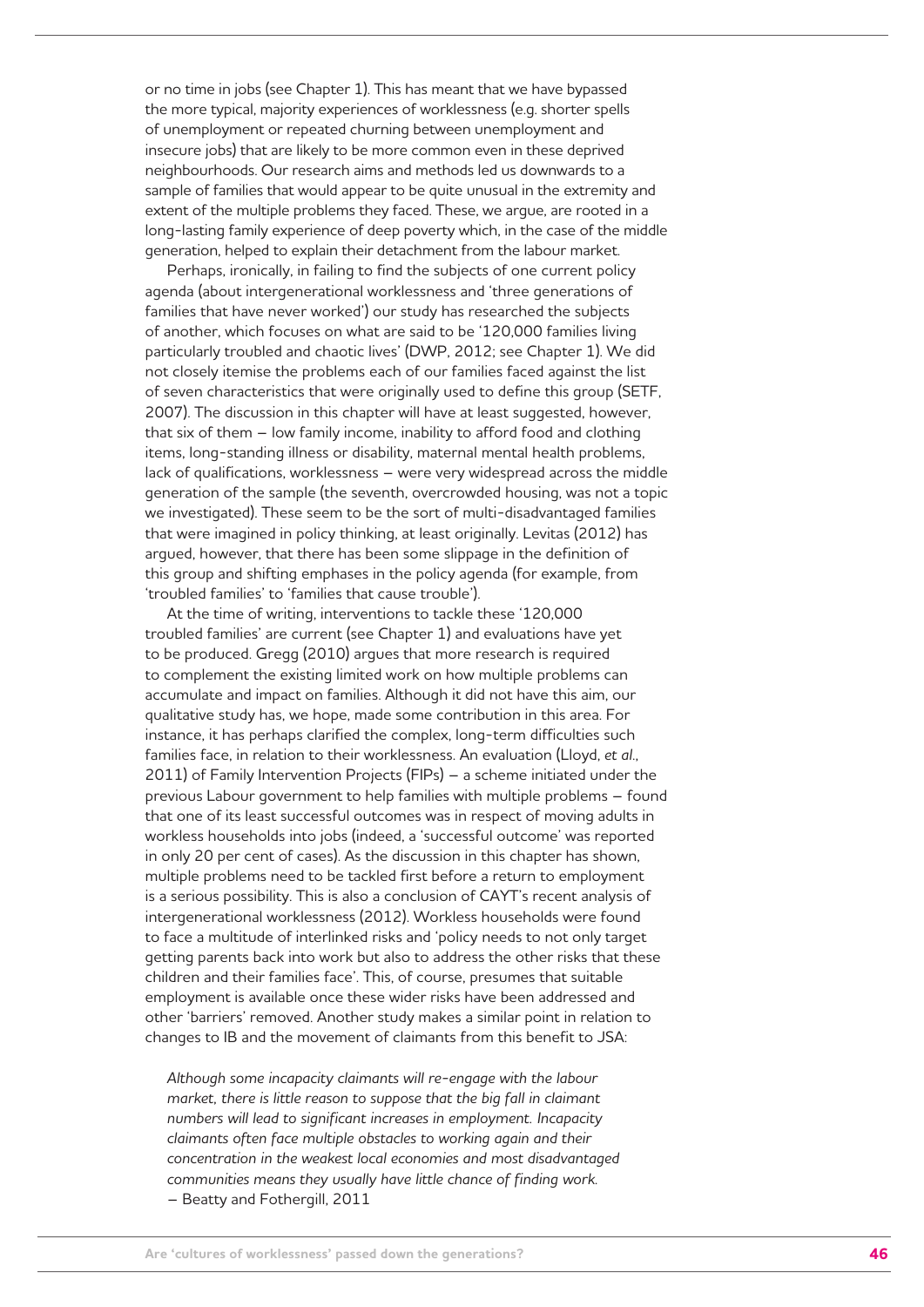## **5 CONCLUSION: (INTERGENERATIONAL) CULTURES OF WORKLESSNESS?**

We believe this to be the first study to have interrogated, explicitly, the idea that there are families where 'three generations have never worked'. The notion of intergenerational cultures of worklessness might be a captivating and convenient means of trying to explain patterns of worklessness but the evidence collected in this research project, from families most likely to fit the thesis, leads us to conclude that the phenomenon is more imagined than real.

That we could not find families matching even a loose interpretation of 'three generations that have never worked', coupled with the results of recent social surveys, suggests that the idea of intergenerational cultures of worklessness enjoys an undeserved level of popularity. Locating middle-aged individuals who had never had a job proved to be extremely difficult. This is unsurprising, not least because welfare reforms – pre-dating the current government but continued rapidly by it – have made it difficult for people who are able to work to remain on benefits for substantial periods of time.

A very important conclusion of the research is that, for younger interviewees, the impact of being raised in workless households did not encourage them towards worklessness. Typically, they aspired to a life that included work, although their local labour markets made this difficult to achieve. Indeed, the long-term worklessness, poverty and wider problems in their parents' lives often provided the motivational spur for young people to try to do better with their own lives. Without exception, parents also hoped for better for their children and, where possible, made practical efforts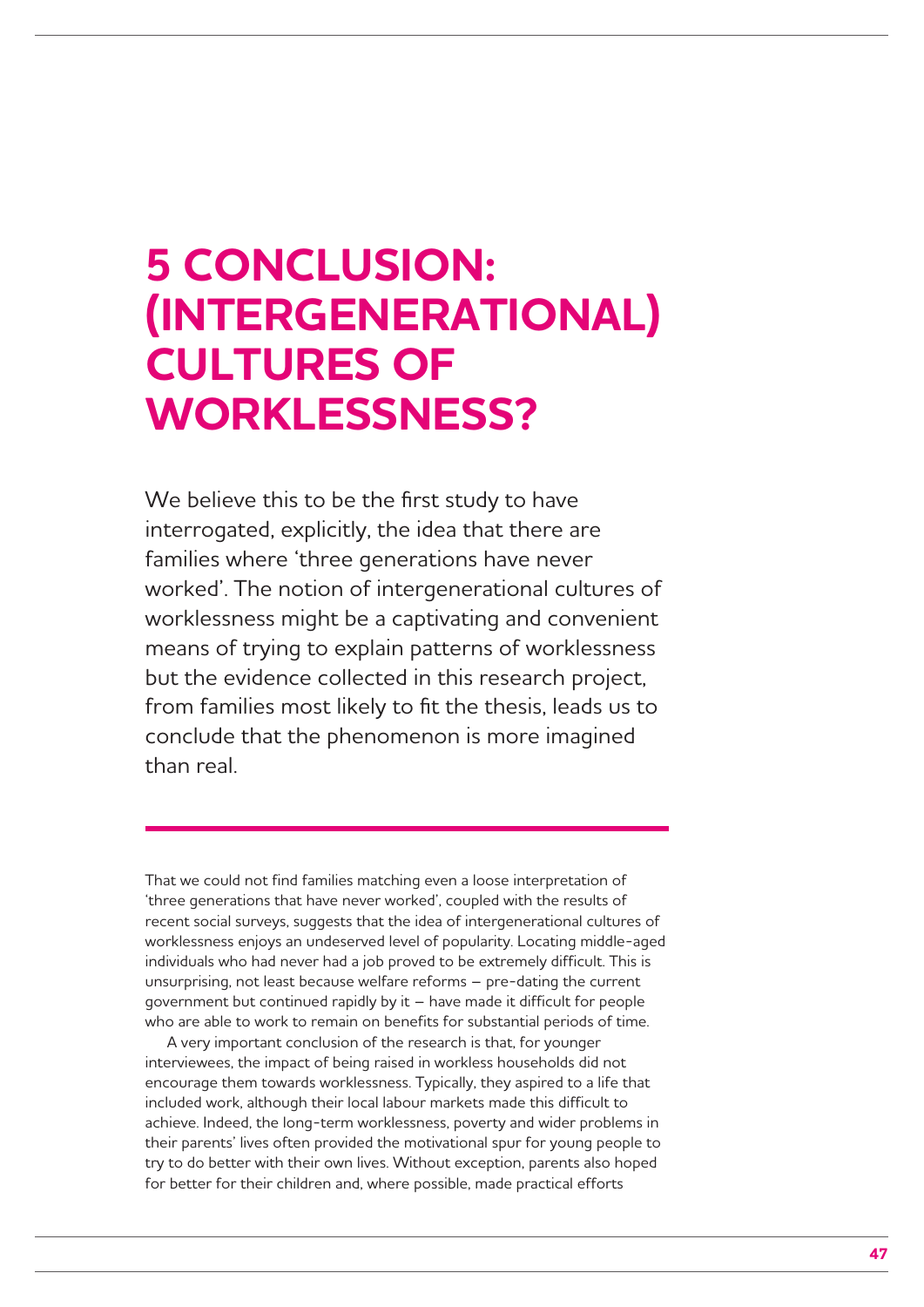to help them towards employment. We found no evidence that young people learned a culture of worklessness from their parents. The type of problems that had affected these families over the years had sometimes impacted detrimentally upon young people as they were growing up. So it is particularly notable that, despite this, young people held conventional values about work and welfare, and clung on to normal aspirations.

So, we found the idea of intergenerational cultures of worklessness to be wanting, but what can we conclude in respect of the more general idea of cultures of worklessness? As described in Chapter 1, much contemporary government policy towards worklessness is underpinned by the idea that the workless tend to hold flawed attitudes towards work and welfare. We could find no evidence of this amongst the families we interviewed. Even in those families that had faced the most severe and multiple problems, and even where individuals had very prolonged worklessness, they held on to the view that working for a living was better than reliance on welfare. We would, therefore, echo Lupton's (2003) conclusion that people in excluded communities endorse, rather than reject, mainstream values. In Chapter 1 we mentioned how Macmillan (2011) was unable to say whether the association she observed between the worklessness of parents and that of their children was the result of a 'welfare dependency story' or a 'deprivation story'. The evidence of our study of long-term workless parents and their unemployed children is unequivocally against it being a 'welfare dependency story'. There appears to be greater support for this being a story chiefly about deprivation, albeit in extreme and complex form for most of these families.

Our main conclusion is that politicians, policy-makers and those who work professionally with unemployed people should abandon theories – and the policies that flow from them – that assume worklessness is primarily the outcome of a culture of worklessness, held in families and passed down the generations. If these cannot be found in the extreme cases we studied, then they are unlikely to explain more general patterns of worklessness in the UK. Politicians, policymakers and those who work professionally with unemployed people should abandon theories – and the policies that flow from them – that assume worklessness is primarily the outcome of a culture of worklessness.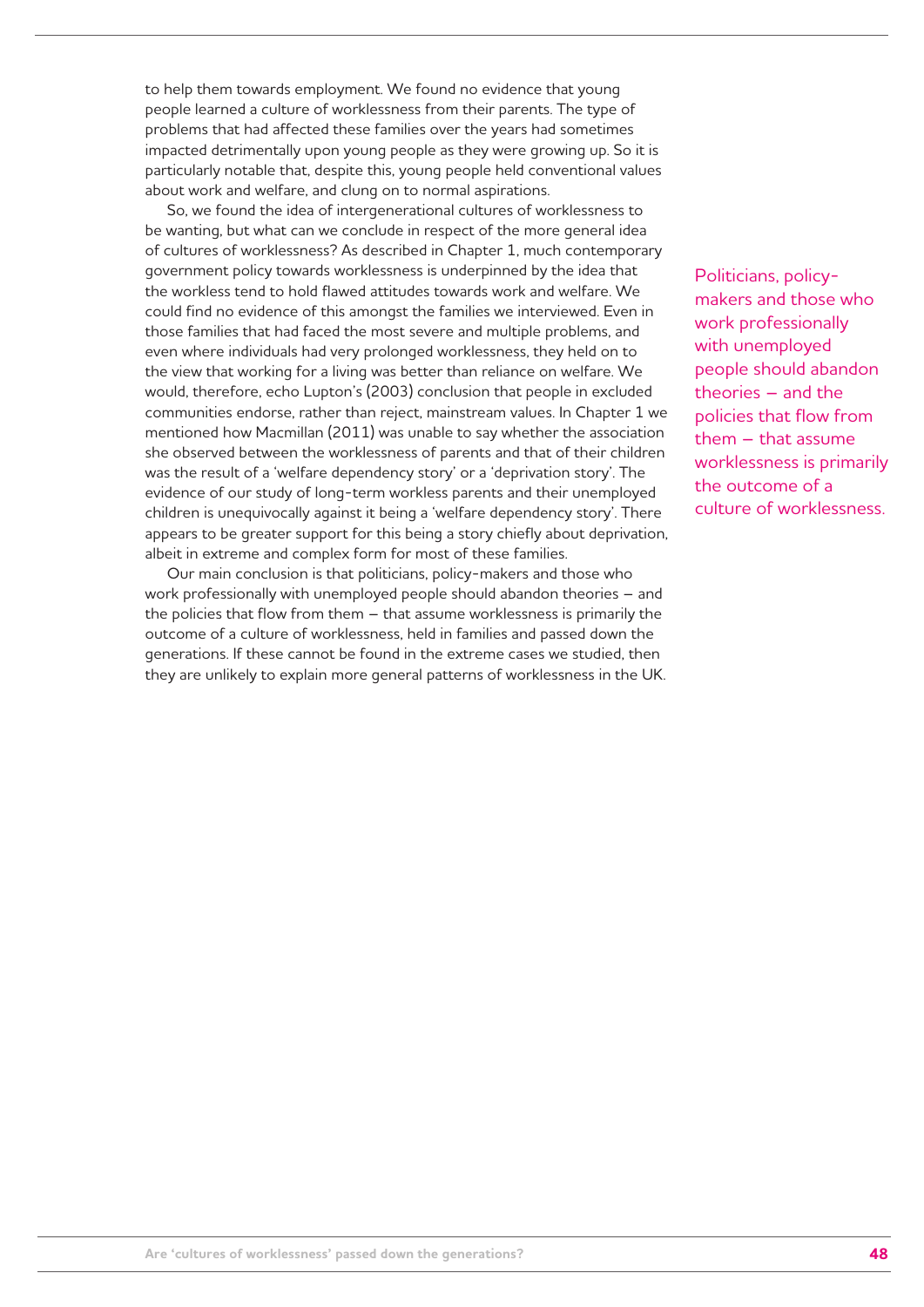## **REFERENCES**

- Ashton, D. (1986) *Unemployment under capitalism: the sociology of British and American labour markets.* Westport: Greenwood Press
- Bancroft, A., Wilson, S., Cunningham-Burley, S., Backett-Milburn, K. and Masters, H. (2004) *Parental Drug and Alcohol Misuse: resilience and transition among young people*. York: Joseph Rowntree Foundation
- Beatty, C. and Fothergill, S. (2011) *Incapacity Benefit Reform: The local, regional and national impact*. Sheffield: Centre for Regional Economic and Social Research
- Beck, U. (1992) *The Risk Society*. Cambridge: Polity
- Black, C. (2008) 'The terrible legacy of sick note Britain', *Daily Telegraph*, 9 March
- Brown, G. (2003) Local Government Association speech to conference, Harrogate. Available at: http://www.hm-treasury.gov.uk/press\_80\_03.htm [Last accessed 6 June 2012]
- Byrne, D. (1999) *Social Exclusion*. Buckingham: Open University Press
- Cameron, D. (2011) *Troubled Families Speech: We need a social recovery in Britain every bit as much as we need an economic one*. Speech at Sandwell Christian Centre, Oldbury, 15 December. Available at: http://www.number10.gov.uk/news/troubled-families-speech/ [Last accessed 6 August 2012]
- Centre for the Analysis of Youth Transitions (2012) *The Intergenerational Transmission of Worklessness.* London: Centre for Analysis of Youth Transitions
- Coffield, F., Robinson, P. and Sarsby, J. (1980) *A Cycle of Deprivation? A Case Study of Four Families*. London: Heinmann
- Coles, B. (2000) *Joined up Youth Research, Policy and Practice: a new agenda for change?* Leicester: Youth Work Press
- Craine, S. (1997) 'The Black Magic Roundabout', in MacDonald, R. (ed.) *Youth, the 'Underclass' and Social Exclusion*. London: Palgrave
- Crisp, R., Batty, E., Cole, I. and Robinson, D. (2009) *Work and Worklessness in Deprived Neighbourhoods: Policy assumptions and personal experiences.* York: Joseph Rowntree Foundation
- Cumbers, A., Helms, G. and Keenan, M. (2009) 'Beyond Aspiration: Young People and decent work in the de-industrialised city'. Discussion paper, Department of Geographical and Earth Sciences, and Department of Urban Studies, University of Glasgow
- Cummings, C., Laing, K., Law, J., McLaughlin, J., Papps, I., Todd, L. and Woolner, P. (2012) *Can changing aspirations and attitudes impact on educational attainment?* York: Joseph Rowntree Foundation

Davey Smith, G. (ed.) (2003) *Health Inequalities: Lifecourse approaches*. Bristol: Policy Press

Department for Work and Pensions DWP (2003) '*Dirty Old Town' Employment and Regeneration in Salford. A Joint Study by Disadvantaged Groups and the Labour Market Division to Understand the Differences in Worklessness Between Areas*. London: Department for Work and Pensions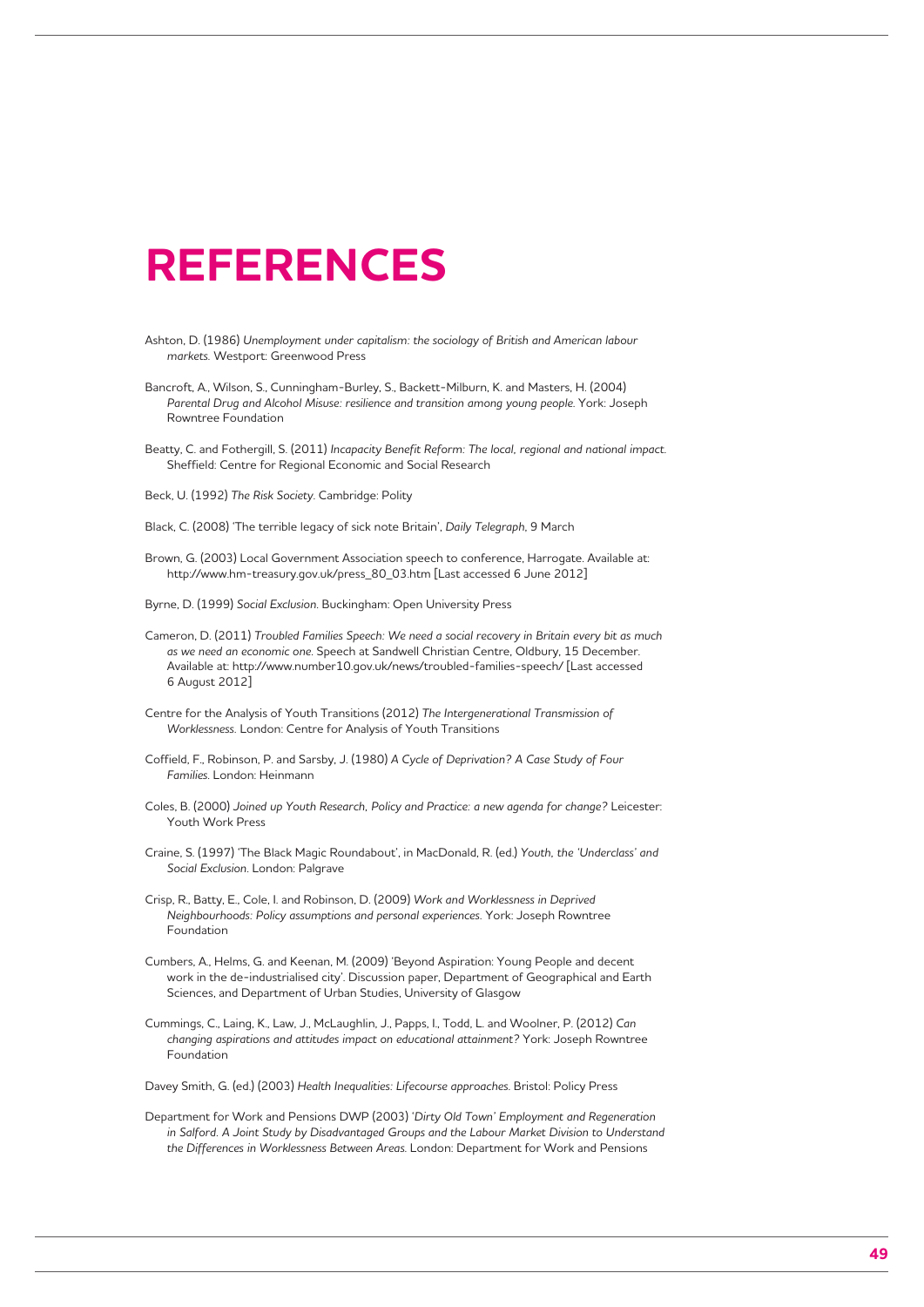- Department for Work and Pensions DWP (2010) *Universal Credit: Welfare that Works*. London: Department for Work and Pensions
- Department for Work and Pensions DWP (2012) *Social Justice: transforming lives*. London: The Stationery Office
- Devins, D. and Hogarth, T. (2005) 'Employing the Unemployed: Some Case Study Evidence on the Role and Practice of Employers', *Urban Studies*, Vol. 42, No. 2, pp. 245–56
- Dewson, S., Casebourne, J., Darlow, A., Bickerstaffe, T., Fletcher, D., Gore, T. and Krishnan, S. (2007) *Evaluation of the Working Neighbourhoods Pilot: Final Report*. Leeds: Department for Work and Pensions
- Evans, G. (2008) *Educational failure and white working class children in Britain*. London: Palgrave
- Evans, K., Rudd, P., Behrens, M., Kaluza, J. and Woolley, C. (2001) 'Reconstructing Fate as Choice?', *Young*, Vol. 9, No. 3, pp. 2–28
- Fletcher, D., Gore, T., Reeve, K. and Robinson, D. (2008a) *Social Housing and Worklessness: key policy messages*. Department for Work and Pensions, Research Report No. 482, London: HM Stationery Office
- Fletcher, D., Gore, T., Reeve, K., Robinson D., Bashir, N., Goudie, R. and O'Toole, S. (2008b) *Social Housing and Worklessness: Qualitative research findings.* DWP, Research Report No. 521, London: HM Stationery Office
- Foord, J., Robinson, F. and Sadler, D. (1985) *The Quiet Revolution: Social and Economic Change On Teesside 1965 to 1985, A Special Report for BBC North East*. Newcastle: British Broadcasting Corporation
- Furlong, A. (1992) *Growing Up in A Classless Society?* Edinburgh: Edinburgh University Press
- Gaffney, D. (2010) *The myth of the intergenerational workless household*. 21 September. Available at: http://www.leftfootforward.org/2010/09/the-myth-of-the-intergenerational-worklesshousehold [Accessed 6 August 2012]
- Glasgow Centre for Population Health GCPH (2008) *A Community Health and Wellbeing Profile for North Glasgow*. Available at: http://www.gcph.co.uk/assets/0000/0625/NorthGlasgow.pdf [Last accessed 6 August 2012]
- Glasgow City Council (1990) *'The District Council's Housing Stock' City of Glasgow House Conditions Survey 1985*, Vol. 3. Available at the Mitchell Library, Glasgow
- Goulden, C. (2010) *Cycles of poverty, unemployment and low pay*. York: Joseph Rowntree Foundation
- Grayling, C. (2011) Comments on *Newsnight*, BBC 2, 15 February
- Grayling, C. (2010) *Almost one in five households across the UK is workless*. Department for Work and Pensions press release, 8 September. Available at: http://www.dwp.gov.uk/newsroom/ press-releases/2010/sep-2010/dwp117-10-080910.shtml [Last accessed 6 August 2012]
- Green, A. and White, R. (2007) *Attachment to place, social networks, mobility and prospects of young people*. York: Joseph Rowntree Foundation
- Gregg, D. (2010) *Family intervention projects: a classic case of policy-based evidence.* Centre for Crime and Justice Studies. Available at: http://www.crimeandjustice.org.uk/opus1786/Family\_ intervention\_projects.pdf [Last accessed 6 August 2012]

Guardian (2012) 'Unemployed families: a convenient untruth'. Editorial, 2 February

- Harding, P. and Jenkins, R. (1989) *The Myth of the Hidden Economy*. Milton Keynes: Open University Press
- Hastings, A., Bramley, G., Bailey, N. and Watkins, D. (2012) *Serving deprived communities in a recession*. York: Joseph Rowntree Foundation
- Henderson, S., Holland, J., McGrellis, S., Sharpe, S. and Thomson, R. (2007) *Inventing Adulthoods*. Milton Keynes: Open University Press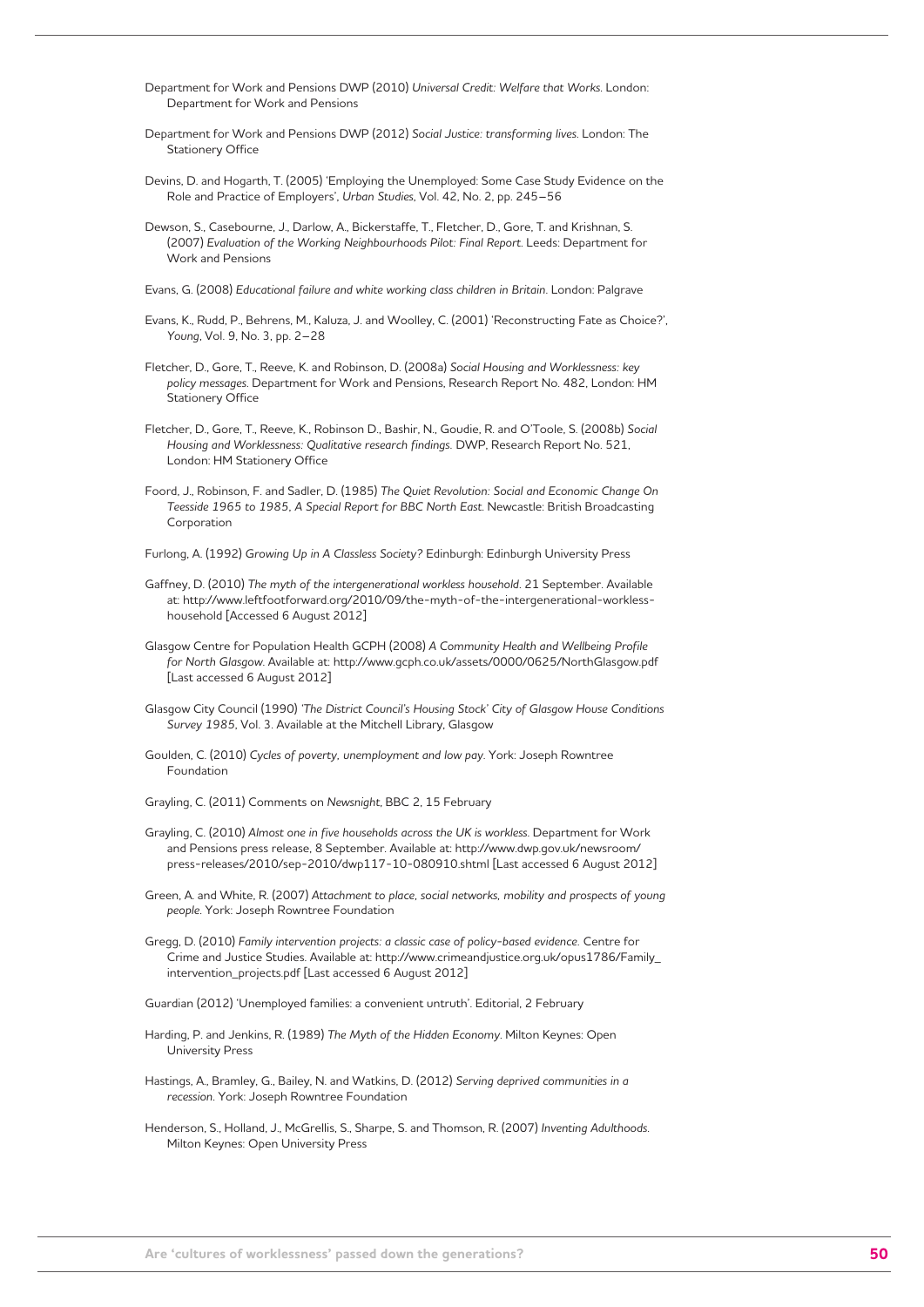- HM Government (2010) *State of the Nation Report: Poverty, Worklessness and Welfare Dependency in the UK*. London: Cabinet Office
- HM Treasury Committee (2002) *Pre-budget Report 2002*. London: The Stationery Office
- HM Treasury and DWP (2003) *Full Employment in Every Region*. London: Office of the Deputy Prime Minister
- Jahoda, M. (1982) *Employment and unemployment: A social-psychological analysis*. Cambridge: Cambridge University Press
- Johnson, P. and Howard, R. (1996) 'Intergenerational mobility among the rich and poor: results from the National Child Development Survey', *Oxford Review of Economic Policy*, Vol. 12, No. 1, pp. 127–42
- Levitas, R. (2012) *There may be trouble ahead: what we know about those 120,000 'troubled' families*. London: Poverty and Social Exclusion UK
- Lindsay, C. (2010) 'In a lonely place? Social networks, job seeking and the experience of long-term unemployment', *Social Policy and Society*, Vol. 9, No. 1, pp. 25–37
- Lloyd, C., Wollny, I., White, C., Gowland, S. and Purdon, S. (2011) *Monitoring and evaluation of family intervention services and projects between February 2007 and March 2011*. London: Department for Education
- Lupton, R. (2003) *Poverty Street: The Dynamics of Neighbourhood Decline and Renewal*. Bristol: The Policy Press
- MacDonald, R. (1994) 'Fiddly Jobs, Undeclared Working and the Something for Nothing Society', *Work, Employment and Society*, Vol. 8, No. 4, pp. 507–30
- MacDonald, R. (1996) 'Labours of love: voluntary working in a depressed local economy', *Journal of Social Policy*, Vol. 25, No. 1, pp. 19–38
- MacDonald, R. and Marsh, J. (2005) *Disconnected Youth? Growing up in Britain's Poor Neighbourhoods*. London: Palgrave
- MacDonald, R. and Shildrick, T. (2007) 'Street corner society: leisure careers, youth (sub)culture and social exclusion', *Leisure Studies*, Vol. 26, No. 3, pp. 399–55
- MacDonald, R. and Shildrick, T. (2013, forthcoming) 'Youth and well-being: experiencing bereavement and ill-health in marginalised young people's transitions', *The Sociology of Health and Illness.* Article first published online: 28 June 2012. DOI: 10.1111/j.1467- 9566.2012.01488.x
- Macmillan, L. (2010) *The Intergenerational Transmission of Worklessness in the UK*, Working Paper No. 10/231, Centre for Market and Public Organisation, University of Bristol
- Macmillan, L. (2011) *Measuring the intergenerational correlation of worklessness*, Working Paper No. 11/278, Centre for Market and Public Organisation, University of Bristol
- McAra, L. and McVie, S. (2010) 'Youth Crime and Justice: Key Messages from the Edinburgh Study of Youth Transitions and Crime', *Criminology and Criminal Justice,* Vol. 10, pp. 211–30
- McInnes, T. (2012) 'There is a difference between "workless" and "never worked"', New Policy Institute. Available at: http://www.npi.org.uk/m-blog/view/there-is-a-difference-betweenworkless-and-never-worked/ [Last accessed 6 August 2012]
- Murray, C. (1990) *The Emerging British Underclass*. London: Institute for Economic Affairs
- NatCen (2011) 'BSA 28: In it together or just for ourselves?' press release. Available at: http:// www.natcen.ac.uk/media-centre/press-releases/2011-press-releases/bsa-28-in-ittogether-or-just-for-ourselves [Last accessed 6 August, 2012]
- Office for National Statistics ONS (2009) *A profile of worklessness (Area Based Analysis Unit Topic Profile)*. Available at: http://www.neighbourhood.statistics.gov.uk/HTMLDocs/images/ Worklessness%20topic%20profile\_Final\_tcm97-83621.pdf [Last accessed 13 September 2012]
- Office for National Statistics ONS (2011) *Working and Workless Households, 2011 Statistical Bulletin*. Available at: http://www.ons.gov.uk/ons/rel/lmac/working-and-worklesshouseholds/2011/stb-working-and-workless-2011.html [Last accessed 13 September 2012]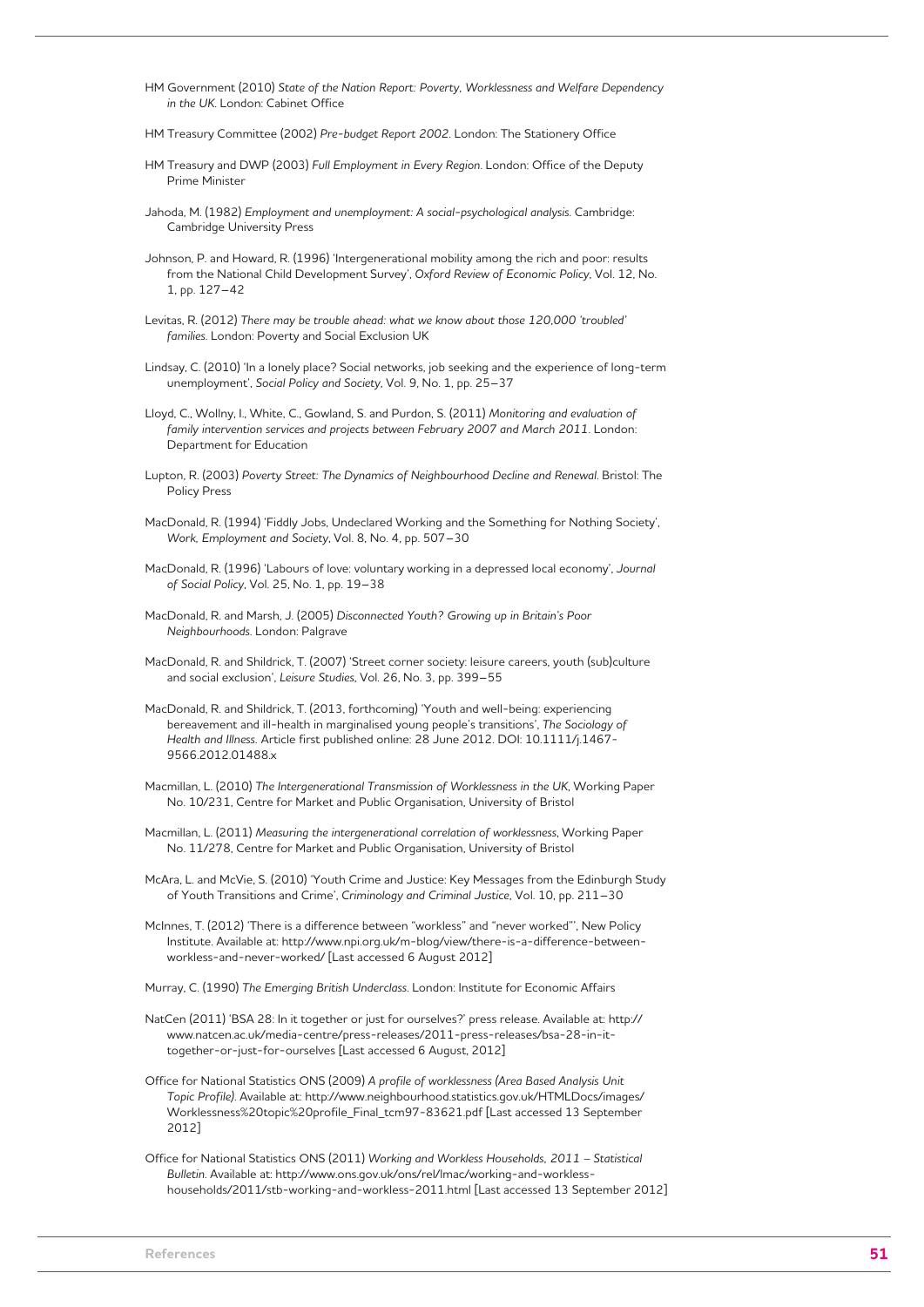- Office for National Statistics ONS (2012) *Characteristics of the young unemployed: youth unemployment highest since the 1980s*. Available at: http://www.ons.gov.uk/ons/rel/lmac/ characteristics-of-young-unemployed-people/2012/rpt-characteristics-of-youngunemployed-people.html#tab-Youth-unemployment-highest-since-the-1980s- [Last accessed 6 August 2012]
- O'Neill, D. and Sweetman, O. (1998) 'Intergenerational Mobility in Britain: Evidence from Unemployment Patterns', *Oxford Bulletin of Economics and Statistics*, Vol. 60, No. 4, pp. 431–49
- Osborne, G. (2010) in Wintour, G. 'George Osborne to cut £4bn more from benefits', *The Guardian*, 9 September. Available at: http://www.guardian.co.uk/politics/2010/sep/09/georgeosborne-cut-4bn-benefits-welfare [Last accessed 6 August 2012]
- Page, D. (2000) *Communities in the Balance: the reality of social exclusion on housing estates*. York: Joseph Rowntree Foundation
- Parker, H., Aldridge, J. and Measham, F. (1998) *Illegal Leisure: The normalisation of adolescent recreational drug use*. London: Routledge
- Prince's Trust (2010) *Destined for the dole? Breaking the cycle of worklessness in the UK.* London: Prince's Trust
- Ritchie, H., Casebourne, J. and Rick, J. (2005) *Understanding workless people and communities: A literature review*. Department for Work and Pensions Research Report No. 255, Institute for Employment Studies. London: HM Stationery Office
- Shildrick, T. and MacDonald, R. (2008) 'Understanding youth exclusion: critical moments, social networks & social capital', *Youth and Policy*, Vol. 99, pp. 46–64
- Shildrick, T., MacDonald, R., Webster, C. and Garthwaite, K. (2010) *The Low Pay, No Pay Cycle: Understanding recurrent poverty*. York: Joseph Rowntree Foundation
- Shildrick, T., MacDonald, R., Webster, C. and Garthwaite, K. (2013, forthcoming) *Poverty and Insecurity: Life in Low-pay, No-pay Britain*. Bristol: Policy Press
- Social Exclusion Task Force SETF (2007) *Families at Risk: Background on families with multiple disadvantages*. Available at: http://webarchive.nationalarchives.gov.uk/20090114000528/ http:/cabinetoffice.gov.uk/media/cabinetoffice/social\_exclusion\_task\_force/assets/families\_ at%20\_risk/risk\_data.pdf [Last accessed 13 September 2012]
- Social Exclusion Task Force, Department for Children Schools and Families, and Department for Communities and Local Government SETF (2008) *Aspiration and attainment amongst young people in deprived communities*. Available at: http://www.cabinetoffice.gov.uk/media/109339/ aspirations\_evidence\_pack.pdf [Last accessed 13 September 2012]
- Social Exclusion Unit (2004) *Jobs and Enterprise in Deprived Areas*. London: Office of the Deputy Prime Minister
- Stein, M. (2005) *Resilience and young people leaving care*. York: Joseph Rowntree Foundation
- Warren, T., Fox, E. and Pascall, G. (2009) 'Innovative social policies: implications for work-life balance amongst low-waged women in England', *Gender, Work and Organisation*, Vol. 16, No. 1
- Webster, C., Simpson, D., MacDonald, R., Abbas, A., Cieslik, M., Shildrick, T. and Simpson, M. (2004) *Poor Transitions: Young Adults and Social Exclusion*. Bristol: Policy Press
- Willis. P. (1977) *Learning to Labour: How working class lads get working class jobs*. Farnborough: Saxon House
- Wintour, G. (2010) 'George Osborne to cut £4bn more from benefits' *The Guardian*, 9 September. Available at: http://www.guardian.co.uk/politics/2010/sep/09/george-osborne-cut-4bnbenefits-welfare [Last accessed 6 August 2012]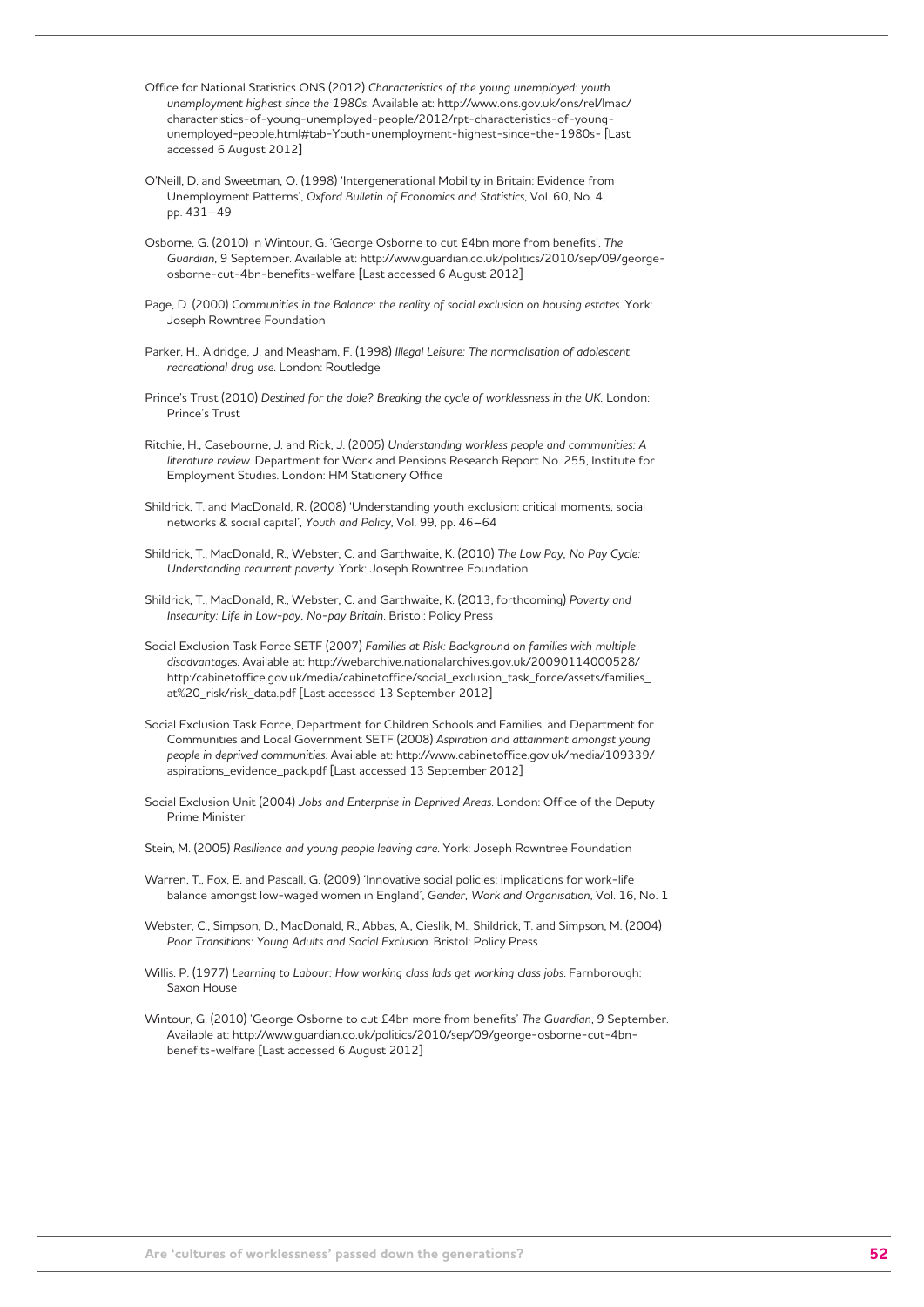## **APPENDIX 1: RESEARCH DESIGN AND METHODS**

## **The Research Sites: Glasgow (Parkhill) and Middlesbrough (East Kelby)**

Glasgow has a long and important economic and social history, developing from the early tobacco and slave trade, through iron and steel, shipbuilding and manufacturing. Industrial employment began to decline from the mid-1960s with traditional skilled manual jobs increasingly being replaced by jobs in the service sector; jobs which 'have generally been of a much lower quality, in terms of pay, job security and job satisfaction, than those lost in the traditional manufacturing activities' (Cumbers, *et al*., 2009). At the time of our research, Glasgow was a city struggling with high rates of worklessness, pockets of deep deprivation and, in particular, notorious for its poor health.

The neighbourhood of Parkhill (which, like East Kelby, is a pseudonym) was selected from numerous potential sites because of its particularly high levels of worklessness; because of its relative population stability; and because the local population is predominantly from the white workingclass, the socio-demographic group most implicated in discourses of intergenerational cultures of worklessness. Local experts confirmed to us that Parkhill was a good place to look if we were to find this phenomenon. Parkhill ranks amongst the 5 per cent most deprived wards in Scotland and has higher than average rates of ill health, suicide, problem drug and alcohol use and crime (GCPH, 2008). Local industry began to decline in the 1960s and local amenities (cafes, cinemas, bingo halls) closed. By the 1980s the area had witnessed significant population decline and satisfaction among Parkhill residents was poor, with complaints of problems with heating, dampness, noise, transport services, vandalism and drugs (Glasgow City Council, 1990). Large areas of housing were cleared during the 1990s. leaving many vacant sites in the area. Now Parkhill has a population of around 9,000 with about 4,700 households, of which just under 25 per cent are owner-occupied (GCPH, 2008).

Middlesbrough is significantly smaller than Glasgow (with a population of around 140,000, compared with over half a million) and it emerged as a centre of population much later, growing from a small, rural hamlet in the nineteenth century to an internationally renowned centre for industrial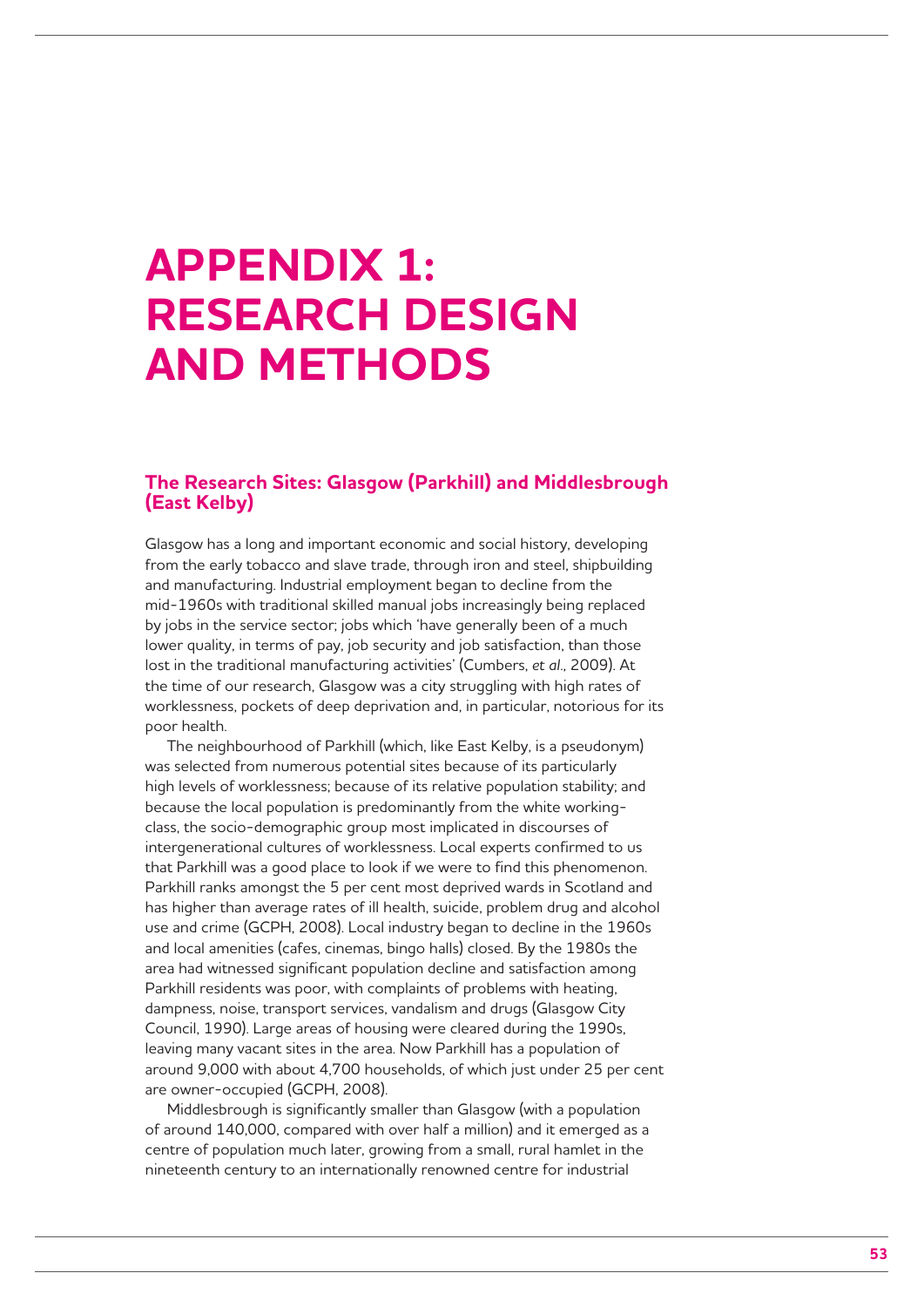production by the 1960s. As with Glasgow, Middlesbrough's local economy was based on traditional industries (specifically, iron and steel, chemicals and heavy engineering). The scope and speed of Middlesbrough's economic collapse was equally dramatic as its rise (Foord, *et al*., 1985). Close to 100,000 manufacturing jobs were lost in Middlesbrough between 1971 and 2008, and were gradually replaced by 92,000 jobs in the service sector (particularly in call centres, leisure services and the public sector). As with Glasgow, these new jobs were often regarded as more suited to women than men and were less likely to be full-time and permanent. They also became relatively less well paid. At the time of the fieldwork, as with Glasgow, much higher than national levels of unemployment and concentrated poverty affected Middlesbrough. Compared with Glasgow, however, the collapse of the mainstays of the local economy and the widespread experience of poverty has been more recent in Middlesbrough.

East Kelby is a neighbourhood of Middlesbrough that is in many ways typical of UK estates of social housing built in the mid-twentieth century to house working-class families as the result of slum clearance in inner-urban areas. With a population of approximately 30,000 people, it comprises five, interlinked estates on the outskirts of Middlesbrough and was constructed originally to house skilled workers in nearby heavy industry and their families. It is a predominantly white, working-class area (approximately 98 per cent White British) with relatively high levels of population stability. Whilst originally a popular place to live, the East Kelby wards of our research neighbourhood all appear in the top 3 per cent of the most deprived wards in England.

As with Parkhill, worklessness rates are high and over twice the national average, as we can see in Table 1. Table 2 shows rates of long-term worklessness – that is, between 2 and 5 years workless and more than 5 years – for Glasgow, Middlesbrough and nationally.

Deep de-industrialisation and widespread worklessness, concentrated in deprived neighbourhoods such as Parkhill and East Kelby, make Middlesbrough and Glasgow the sort of places where we might be most likely to uncover intergenerational cultures of worklessness should they exist. Researching in two areas increased our likelihood of locating this phenomenon and the reliability of our findings, and allowed us to explore potentially different processes impacting on worklessness in different places.

|                             | Research Local<br>area | authority       |                  | area   | Country Research Local authority Country |           |
|-----------------------------|------------------------|-----------------|------------------|--------|------------------------------------------|-----------|
|                             | 'Parkhill'             | Glasgow<br>city | Scotland   'East | Kelby' | Middlesbrough                            | England   |
| Worklessness 1,220<br>count |                        | 90.490          | 499,570   1,215  |        | 19.590                                   | 4.203.450 |
| Worklessness 38.1<br>rate   |                        | 218             | 14.6             | 30.6   | 20.9                                     | 12.4      |

#### **Table 1: Worklessness rates February 2010**

Note: source is adapted from the Department for Work and Pensions Working Age Client Group (February 2010) and based on Office for National Statistics (ONS) Resident Population Estimates by Broad Age Band, Midyear (2010). Figures rounded to the nearest 5 to preserve anonymity.

Source: ONS. The worklessness rate for an area may be obtained by dividing the out-of-work benefit count (Job Seeker's Allowance, Incapacity Benefit/Employment and Support Allowance, Lone Parent and OIRB only) by the number of those of working age resident in the area. This gives the worklessness rate for those who are of economically active age (see ONS, 2009). The available statistics for worklessness in 'Parkhill' only cover part of that neighbourhood (and are based on a whole population of 5,431 not 9,000 residents cited earlier in text above).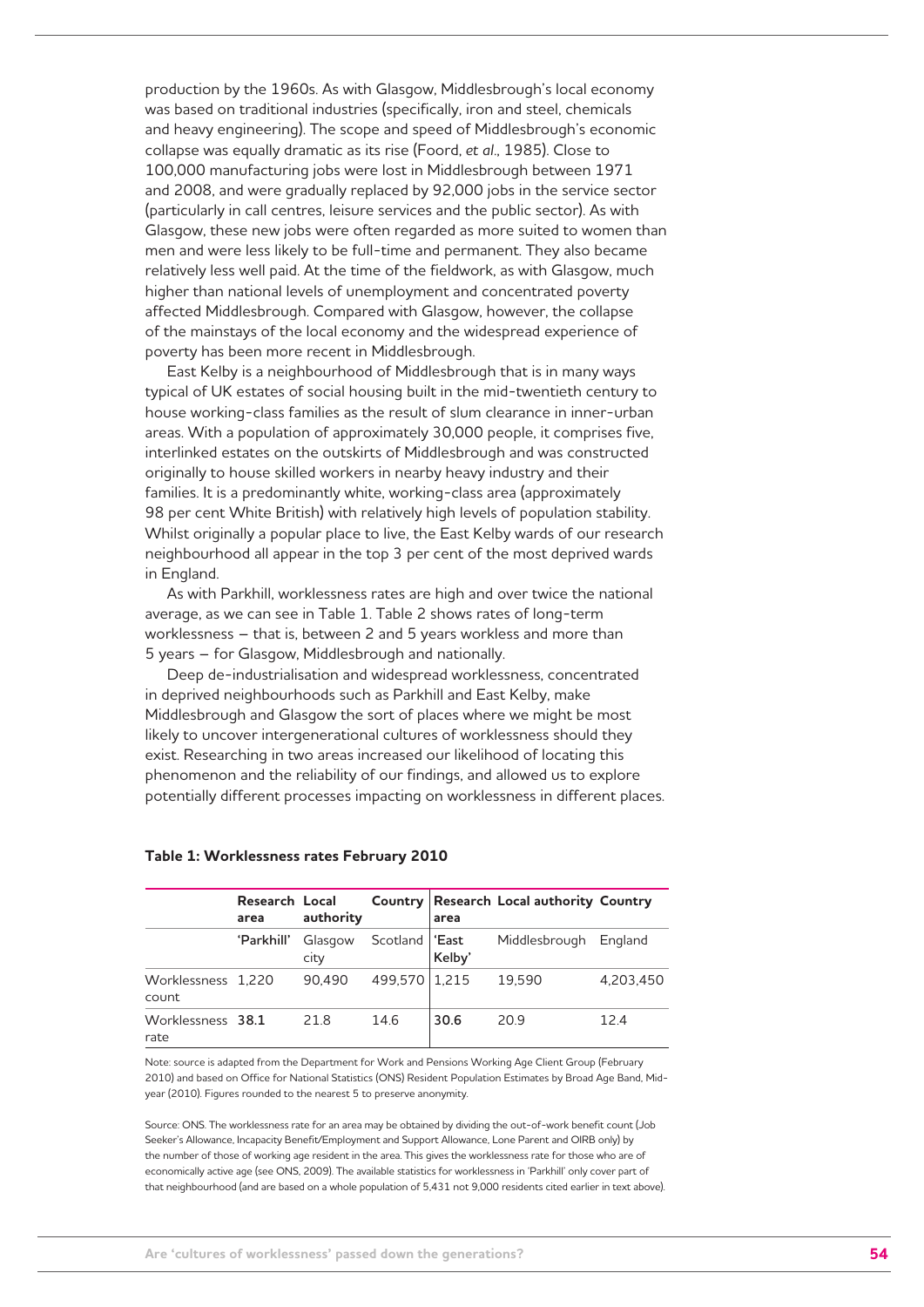#### **Table 2: Long-term worklessness rates, February 2010**

|                          | Research Local<br>area | authority       | Country  | area                  | Research Local authority Country   |           |
|--------------------------|------------------------|-----------------|----------|-----------------------|------------------------------------|-----------|
|                          | 'Parkhill'             | Glasgow<br>city | Scotland |                       | 'East Kelby' Middlesbrough England |           |
| 2 years up to<br>5 years |                        |                 |          |                       |                                    |           |
| Worklessness<br>count    | $\sim$                 | 12.000          | 65,990   | $\tilde{}$            | 2.830                              | 596,260   |
| Worklessness<br>rate     | $\tilde{\phantom{a}}$  | 2.9             | 1.9      | $\tilde{ }$           | 3.0                                | 1.8       |
| $5$ years $+$            |                        |                 |          |                       |                                    |           |
| Worklessness<br>count    | $\sim$                 | 39.110          | 201.800  | $\tilde{}$            | 7,360                              | 1,506,120 |
| Worklessness<br>rate     |                        | 9.4             | 5.9      | $\tilde{\phantom{a}}$ | 7.9                                | 4.4       |

Note: source is adapted from the Department for Work and Pensions Working Age Client Group (February 2010) and based on Office for National Statistics (ONS) Resident Population Estimates by Broad Age Band, Mid-year (2010). Figures rounded to the nearest 5 to preserve anonymity.

Source: ONS. The worklessness rate for an area may be obtained by dividing the out-of-work benefit count (Job Seeker's Allowance, Incapacity Benefit/Employment and Support Allowance, Lone Parent and OIRB only) by the number of those of working age resident in the area. This gives the worklessness rate for those who are of economically active age (see ONS, 2009). Please note that ~ indicates that data is not available for the lower level geography research areas (i.e. 'Parkhill' and 'East Kelby').

## **Fieldwork**

The research team strove to undertake fieldwork as rigorously and systematically as possible, so as to allow a fair test of the intergenerational culture of worklessness thesis. Whilst experienced in social research with 'hard-to-reach' social groups, the research team found this particular fieldwork a serious challenge.

#### Stakeholder meetings

First, the researchers acquainted (or re-acquainted) themselves with the research neighbourhoods, partly by holding interviews with local stakeholders. These included: community workers, housing officers, youth workers, representatives of faith organisations, drugs workers, staff from Family Intervention Projects, GPs, managers from Job Centre Plus, urban regeneration officers, and workers from local support charities and agencies that help the unemployed into jobs. Across the two research sites, approximately 30 such meetings took place. We gathered these local experts' views on the idea of intergenerational cultures of worklessness and hoped that they may be able to introduce us to families who could take part in the research. The idea of intergenerational cultures of worklessness was well-known to these local practitioners, and popular with many of them, but as we described in Chapter 2 they were unable to help us locate any families who fitted our recruitment criteria. Confidentiality of client details was only a small part of the explanation for this. More commonly, when pressed, interviewees clarified that, whilst they had heard of the idea or imagined that such families existed, they had never dealt with them personally; or, in fact, when they referred to 'families who had never worked' they meant individuals from the same family who had experienced extensive unemployment, often coupled with other social or health problems.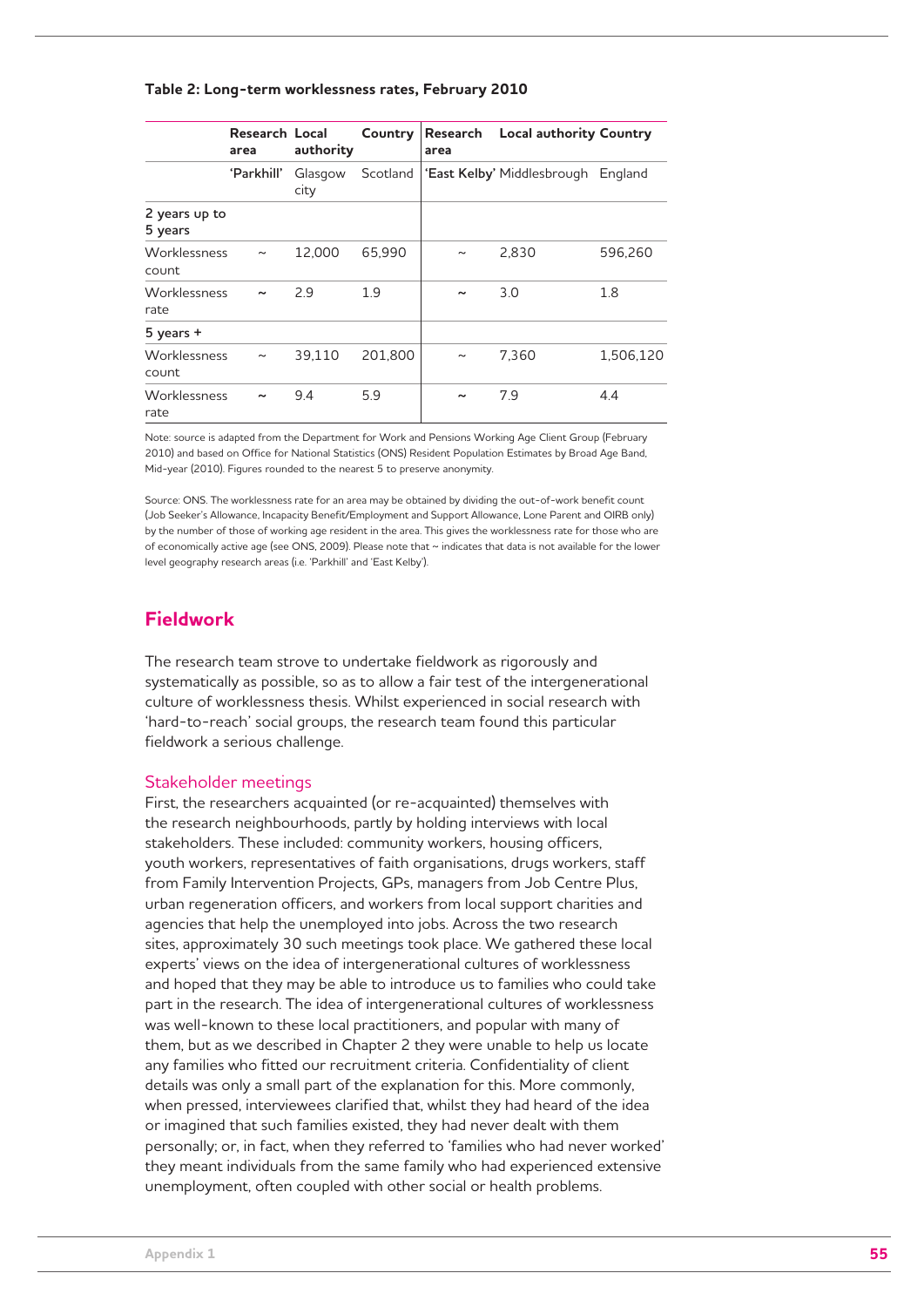#### Defining the sample for recruitment

The second stage of fieldwork, lasting eight months, involved recruiting and interviewing families for the study. We aimed to speak to ten families in each locality, hoping to interview at least one member of each of three generations within each family. Overall, we sought to recruit a reasonably balanced sample of men and women. We directed our recruitment strategy towards middle-generation parents, believing that they would be likely to be able to introduce us to the other two generations of their families (i.e. their parents and their children).

Our original aim was to recruit 20 such families where, in each generation, there was at least one family member who had never been in employment. So as to investigate the popular idea, reiterated locally by practitioners – that intergenerational cultures of worklessness can take this extreme form – a determined effort was directed at meeting this aim in the first month (and this continued as a goal across the eight months of this stage of fieldwork). It quickly became clear, however, that we were unlikely to recruit such families. Indeed, despite our best efforts we were unable to recruit any families that included individuals, across three generations, who had never worked (see Chapter 2).

As a consequence, we loosened our recruitment criteria, first, to two generations of the same family where an individual had never worked and, when this also proved unlikely to generate a sample of 20 families, second, to extensive worklessness in two generations of the same family. By 'extensive worklessness' we initially stipulated in respect of the middle generation a current period of worklessness lasting at least 10 years but, again, this had to be relaxed to 'at least over 5 years' (many had been workless for considerably longer than this, however). In respect of the younger generation, we aimed to recruit people from these families who were aged over 16, were no longer in full-time education and had never been in employment (in practice a few here had previously had a job).

#### Recruitment strategies

To recruit the sort of sample we required involved many strategies, some of which were more successful than others, and included:

- interviews with local practitioners (as described above)
- posters in sites across the neighbourhoods (e.g. shops and community centres) inviting participation
- short stories about the research project placed in free newspapers, and the newsletters of local primary and secondary schools encouraging people to contact us
- **•**  leaflets distributed in particularly deprived clusters of streets within the neighbourhoods, followed up by personal calls by the researchers at a pre-set time
- placing a researcher in or outside of Job Centres that served our research neighbourhoods to approach claimants and screen for eligibility
- spending time in or outside the offices of agencies that help people into jobs
- generally 'hanging around' in Parkhill and East Kelby, for example, talking to people in shops and cafés and accompanying detached youth workers on the streets or attending coffee mornings and jumble sales organised by local community groups
- recruitment via 'snowballing' (i.e. early interviewees suggested other families that we might approach).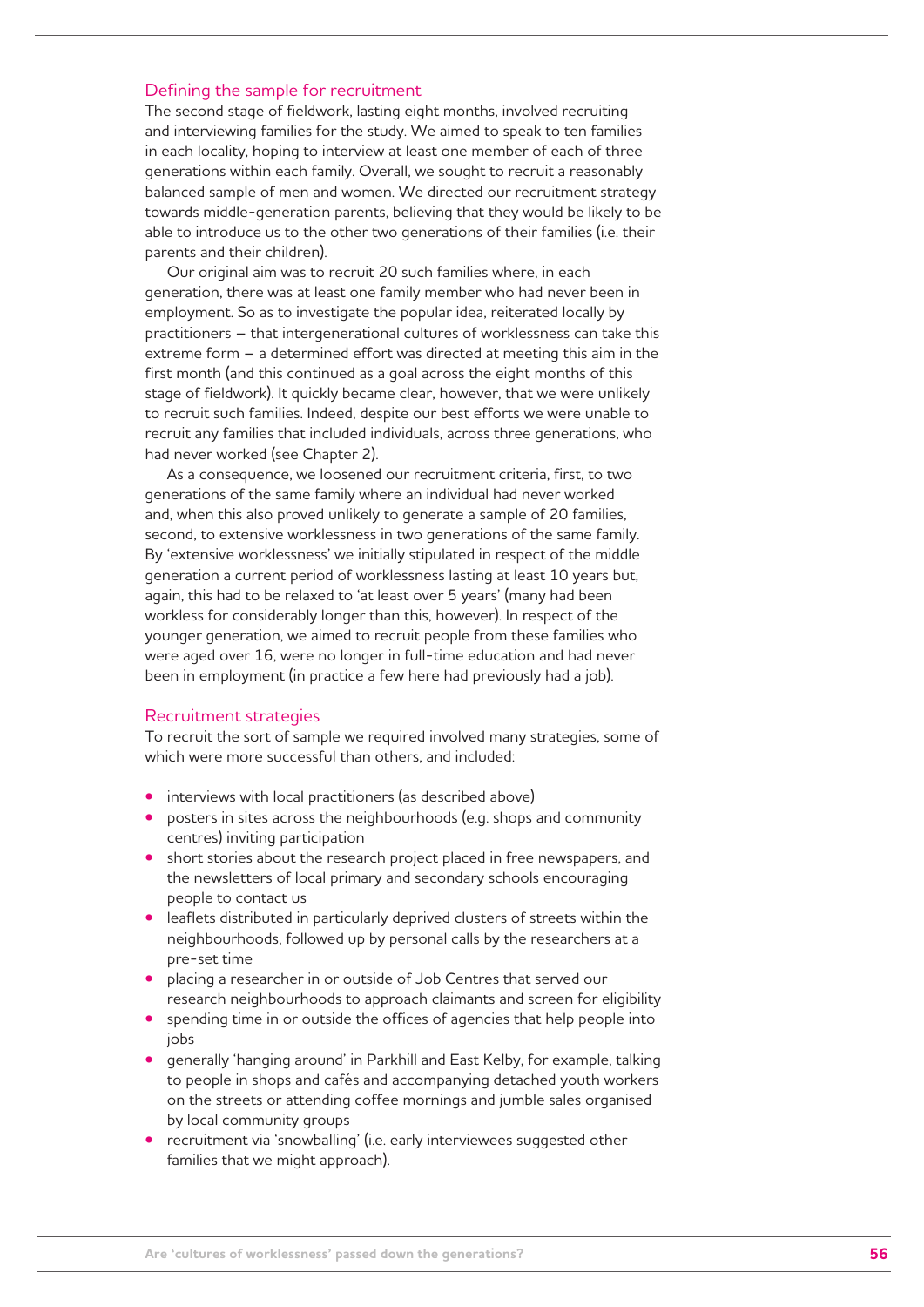The effectiveness of these strategies varied between areas; the poster campaign was fairly successful in Glasgow, as was the snowballing technique. In Middlesbrough some families were recruited via the newspaper articles. The leafleting strategy, while time consuming, was ineffective in both areas. Our attempt to recruit participants outside Job Centres was also largely ineffective, but it did serve a secondary purpose in that it allowed us to get a sense of the number of Job Centre clients who met our sampling criteria: in Middlesbrough, none of those we approached outside the Job Centre Plus office over a period totalling 15 hours did so. In Glasgow over a similar period we did meet a few people with lengthy worklessness but in most cases they did not have family members who also fitted our criteria. The vast majority of those we spoke to in both places were either newly unemployed or had a work history that was characterised by churning between jobs and unemployment. This excursion into one aspect of our method is important because in itself it suggests a significant finding: the vast majority of unemployed people who accessed the Job Centre at the time of our fieldwork seem not to have personal or family histories that fit with theses about intergenerational worklessness. Overall, we would stress the sheer difficulty in finding a sample of families who had experienced extensive worklessness over two generations, even in these two most likely of locations in which to uncover intergenerational cultures of worklessness. The achieved sample is described briefly in Chapter 2 and in Appendix 2.

#### Doing the research

As implied, conducting the fieldwork was an arduous and demanding process. Interviews were semi-structured and tended to be lengthy, usually around two hours but occasionally almost four hours. They were audio recorded and conducted in places that were most convenient to the interviewees: in people's homes, in community centres, pubs, church halls and at the university (in Middlesbrough). We tried to find a quiet, private place to hold the interview, on a one-to-one basis. In one instance, three members of a family were interviewed together (the Duncans, in Glasgow). Participants all received £20 to cover their expenses and as a 'thank you' for their participation. The research received ethical approval from Teesside University and followed the guidelines for research ethics of the British Sociological Association. Given the nature of some of the data that we collected we have been especially careful to preserve the anonymity of participants (with non-essential details changed in some cases).

The interview schedule was designed to identify individuals' attitudes and behaviours, to provide a comprehensive investigation of the idea of intergenerational cultures of worklessness. We used questions that would explicitly interrogate contemporary research about intergenerational cultures of worklessness. In practice, however, much of the interview content became a discussion of the person's life – and family history – and a detailed exploration of the processes and events that had shaped their extensive experience of worklessness.

### **Analysis**

The first stage of the analysis was the verbatim transcription of interviews. Interviewees were given pseudonyms to preserve their anonymity and although family members sometimes had different surnames we have used the same surname for each family member for clarity.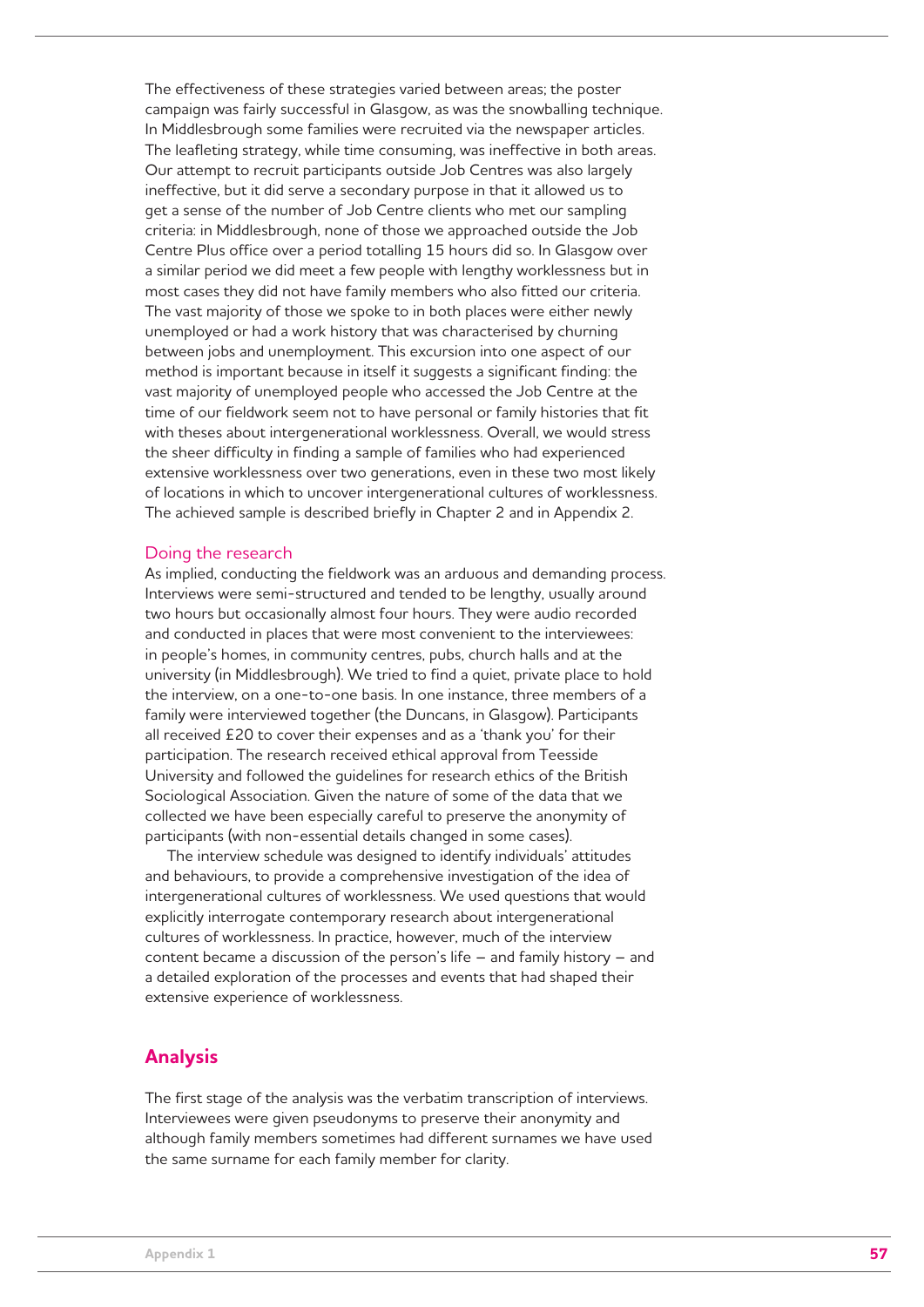The second stage of analysis was the construction of 'life-grids' for each family member. These plotted the key experiences, situations and events of a person's life, from childhood to the present day. Life-grids are valuable for revealing the significance of critical moments, turning points and policy/ practice interventions in individual life stories.

Third, the interviews and life-grids were read and scrutinised by the research team. Reflecting our reading of the contents of transcripts and key questions in the research literature, we arrived at a dozen thematic codes to help sort the interview 'data' (e.g. 'low aspirations/short-term horizons', 'experiences and attitudes towards poverty').

Fourth, all interviews were sorted by these codes. To keep a focus on families and family processes we produced case studies of each family, with the relevant material under each code being presented together for the family members. This meant that we could see how far experiences or attitudes were shared by individuals in different generations of the same family.

Finally, all research team members read the case studies, which were used to generate the findings presented in the report.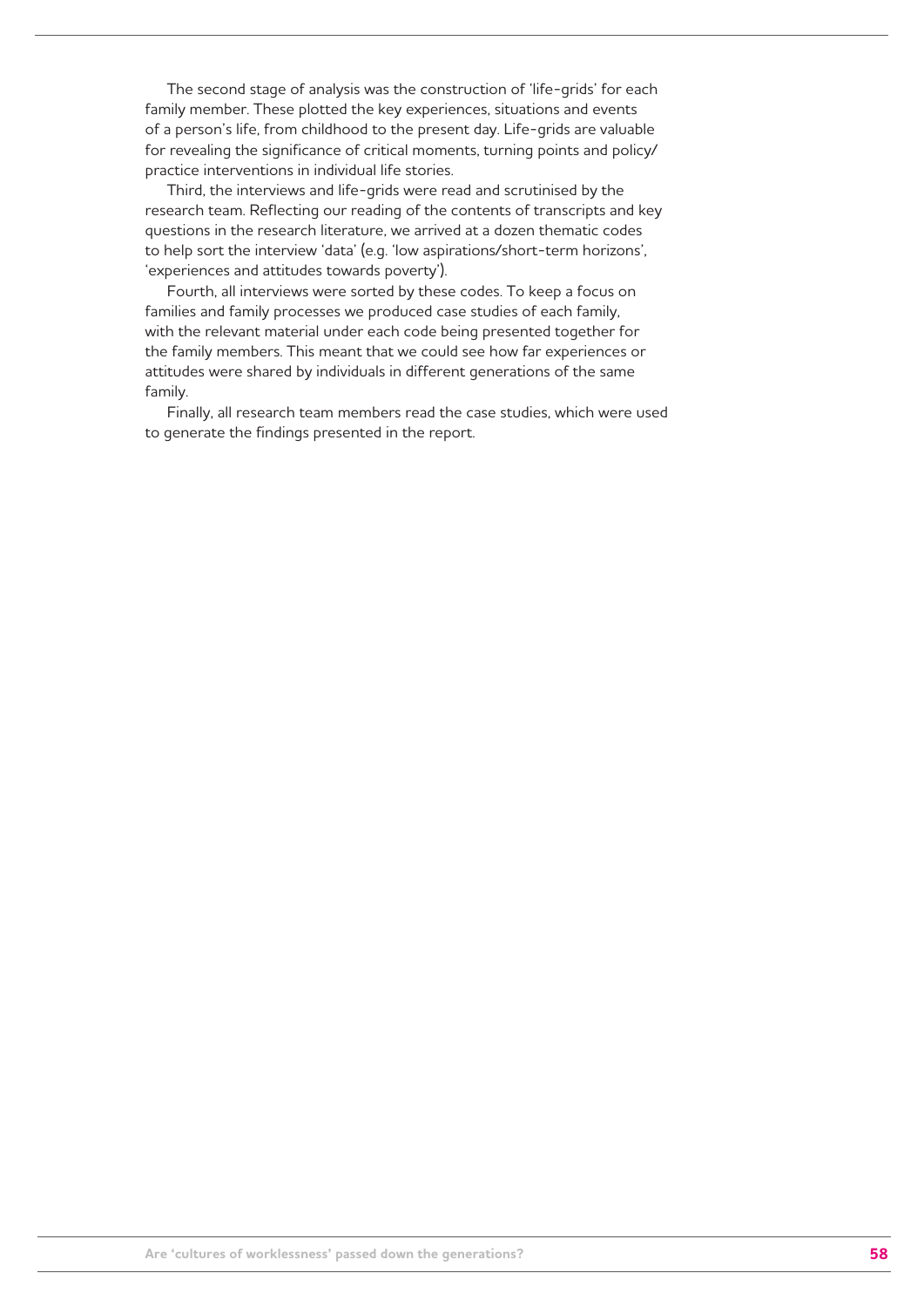## **APPENDIX 2: THE SAMPLE OF FAMILIES IN GLASGOW AND MIDDLESBROUGH**

On the following page is a sketch of the 47 interviewees and 20 families in the study, divided by 'older', 'middle' and 'younger' generation, and by locality. As described in Chapter 2, in most cases we were unable to interview members of the older generation.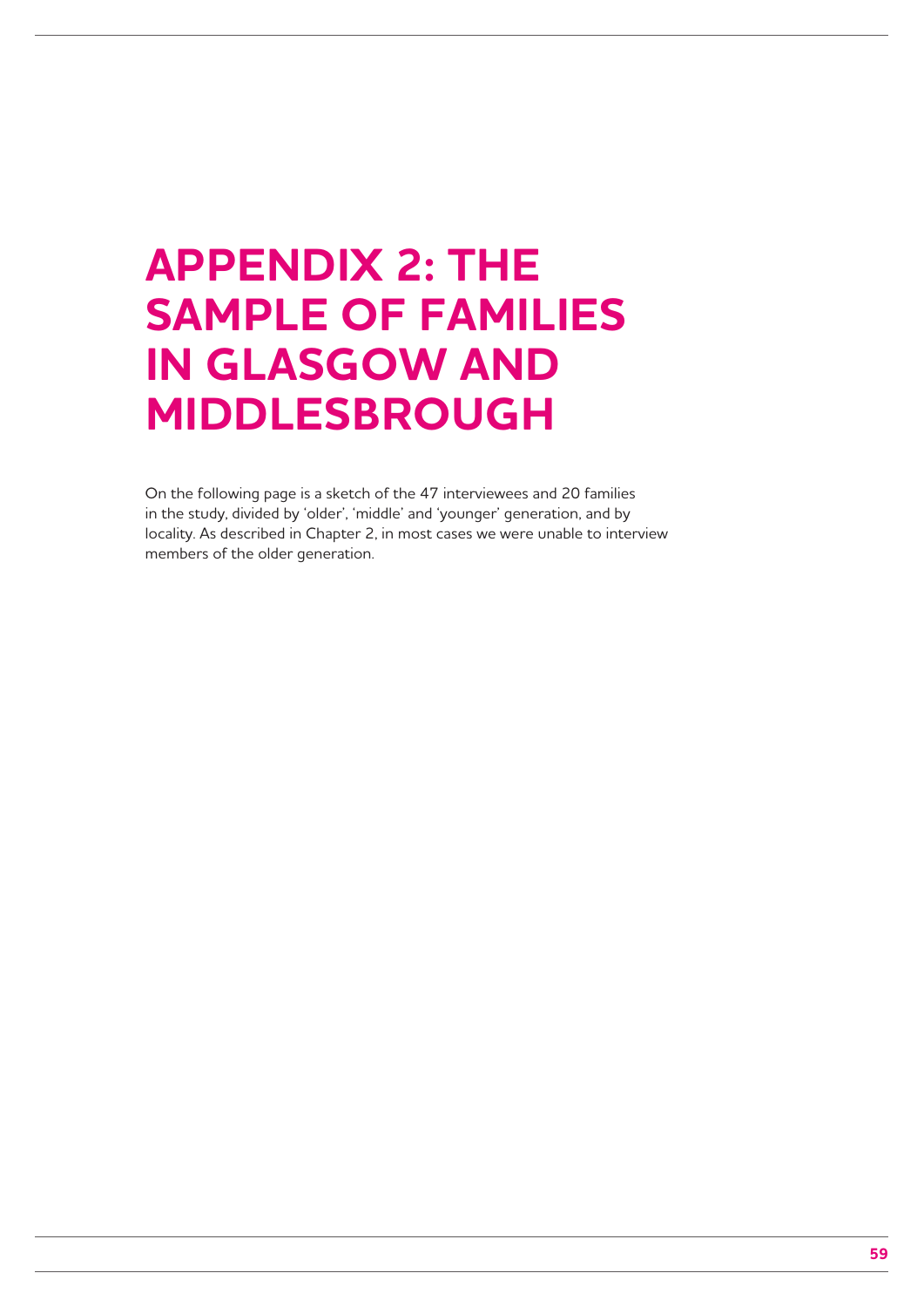### **Glasgow families and interviewees**

| <b>Wilson</b>                   | <b>Holland</b>             |                                        | <b>McGinn</b> |                                  | <b>Reid</b>            |            | <b>Morrison</b>                    | <b>Jamieson</b>                  |
|---------------------------------|----------------------------|----------------------------------------|---------------|----------------------------------|------------------------|------------|------------------------------------|----------------------------------|
| Tina Wilson 76.<br>retired      | Liz Holland 64.<br>retired |                                        |               |                                  |                        |            |                                    | Anne Jamieson 76.<br>retired     |
| Archie Wilson 42,<br><b>JSA</b> | DLA                        | Margaret Holland, 42, Peter McGinn 55, | JSA           |                                  | Alison Reid 39,<br>ESA |            | Susan Morrison 39,<br>ESA          | Kenny Jamieson 48,<br>no income  |
|                                 |                            |                                        |               |                                  |                        |            |                                    | Terry Jamieson 42,<br><b>DLA</b> |
| John Wilson 16.                 |                            |                                        |               | Mark McGinn 18.                  |                        |            | Steven Reid 20, Ross Morrison, 20, |                                  |
| no income                       |                            |                                        | <b>JSA</b>    |                                  | <b>JSA</b>             |            | <b>DLA</b>                         |                                  |
| Gordon                          |                            | <b>Harris</b>                          |               | Martin                           |                        |            | <b>Fraser</b>                      | White                            |
| Michelle Gordon 45.             |                            | Davie Harris 55.                       |               | Claire Martin 36,                |                        |            | June Fraser 44.                    | Linda White 50,                  |
| <b>DLA</b>                      | <b>ESA</b>                 |                                        |               | <b>DLA</b>                       |                        | <b>DLA</b> |                                    | <b>DLA</b>                       |
|                                 |                            |                                        |               | Douglas Martin 47,<br><b>DLA</b> |                        |            |                                    |                                  |
| Natalie Gordon 21.<br>IS        | IS                         | Charlotte Harris 21.                   |               | Leanne Martin 17.<br>no income   |                        | <b>ESA</b> | Pamela Fraser 21.                  | Kerry White 30,<br>IS            |

Abbreviations: ESA = Employment and Support Allowance; DLA = Disability Living Allowance; IS = Income Support; JSA = Job Seeker's Allowance

### **Middlesbrough families and interviewees**

| <b>Blenkinsopp</b>                | <b>Duncan</b>                   | Cunningham                         | Hardy                     | Lamb                            |  |
|-----------------------------------|---------------------------------|------------------------------------|---------------------------|---------------------------------|--|
| Brenda Blenkinsopp 79,<br>retired |                                 |                                    |                           |                                 |  |
| Ryan Blenkinsopp 54,<br>JSA.      | Amanda Duncan 50,<br><b>JSA</b> | Ron Cunningham 50,<br>IB           | Jill Hardy 38,<br>student | Vera Lamb 54.<br>Income Support |  |
|                                   | Diane Duncan 23.<br><b>JSA</b>  | Carol Cunningham<br>26, IS         | Kieran Hardy 20,<br>JSA   | Trudy Lamb 25,<br>JSA           |  |
|                                   |                                 |                                    |                           | Maisie Lamb 17.<br>no income    |  |
|                                   |                                 |                                    |                           | Verity Lamb 16,<br>no income    |  |
| <b>Smith</b>                      | <b>Hopkins</b>                  | <b>Richards</b>                    | <b>Nash</b>               |                                 |  |
| Carrie Smith 52.<br>JSA           | Alice Hopkins 53,<br>IB         | Patrick Richards 49.<br><b>ESA</b> | CA                        | Janet Nash 40,                  |  |
| Fred Smith 17.<br>no income       | Martin Hopkins 34,<br>CА        | Adrian Richards 17.<br>no income   |                           | Connor Nash 16.<br>no income    |  |

Abbreviations: CA = Carer's Allowance; DLA = Disability Living Allowance; ESA = Employment and Support Allowance;

IB = Incapacity Benefit; IS = Income Support; JSA = Job Seeker's Allowance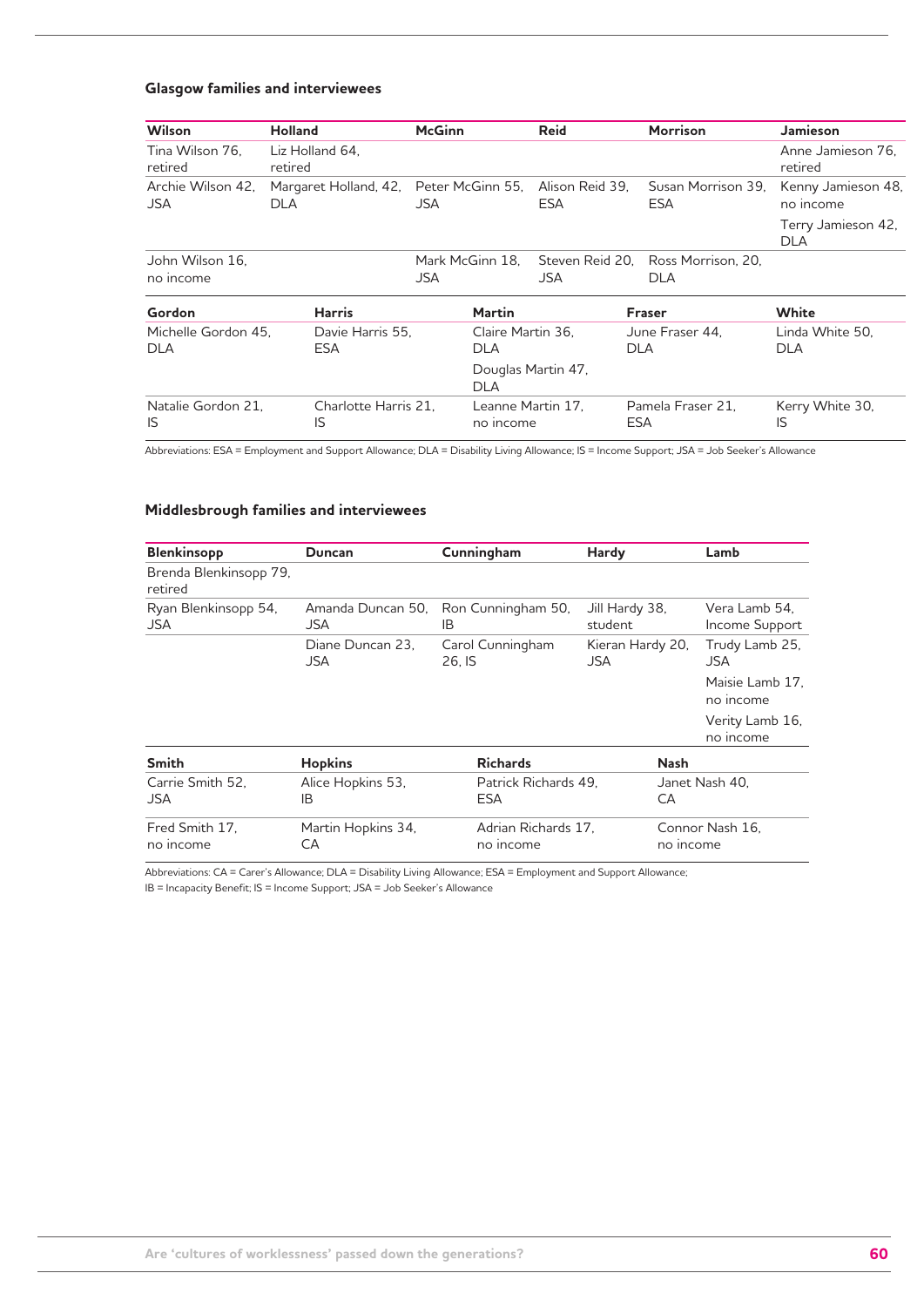## **ACKNOWLEDGEMENTS**

We would like to thank Chris Goulden at JRF for his help and advice with the project, and Steve Crossley, Roy Sainsbury, Declan Gaffney, Lindsay Macmillan and Barry Knight for their insightful comments and advice on earlier drafts of this report. Dr Lucy Grimshaw, from Teesside University, provided extra research assistance when we needed it. We are also grateful to the many practitioners from Glasgow and Middlesbrough who talked to us about our ideas and helped us with the research. Most of all we are indebted to the families who agreed to take part in this study.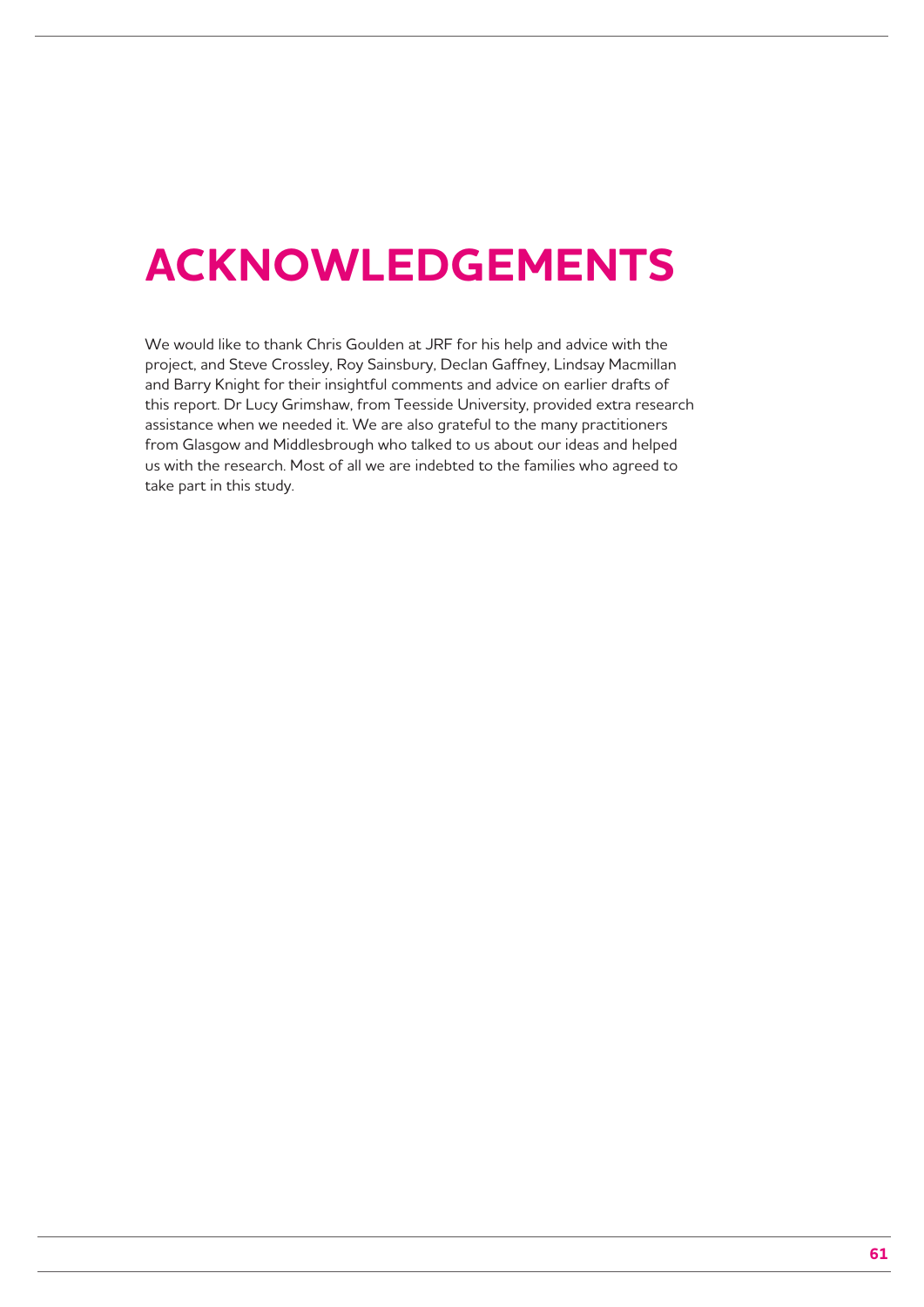# **ABOUT THE AUTHORS**

**Tracy Shildrick** and **Robert MacDonald** are Professors of Sociology at Teesside University. **Andy Furlong** is Professor of Social Inclusion and Education at Glasgow University. They each have long-standing interests in research on young people, youth transitions, unemployment and social in/exclusion, particularly in respect of patterns of inequality and social reproduction.

**Johann Roden** is a researcher specialising in public health, worklessness and social deprivation and carried out fieldwork for this project in Glasgow.

**Robert Crow** is a Research Associate in the Social Futures Institute, University of Teesside. His research interests include urban social regeneration, the role of the third sector within regeneration and issues around social deprivation. Together with Tracy Shildrick, he carried out fieldwork in Middlesbrough.